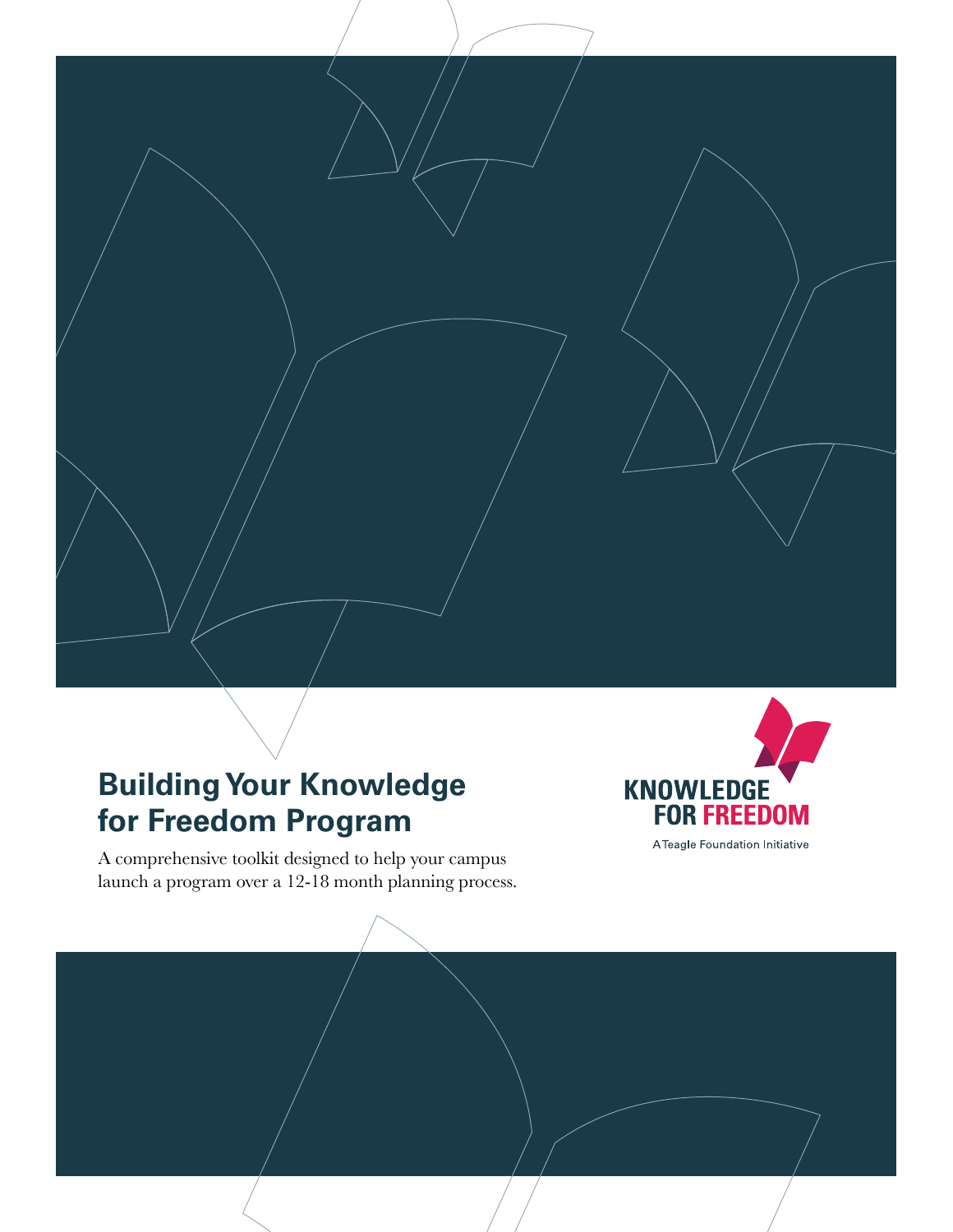## Program Calendar

**18-12 Months Before 18-12 Months Before 18-12 Months Before** 

**2** [Clarifying Your Goals](#page-10-0) 12-8 Months Before

**8** [Continuing Student Support](#page-33-0) 1-2 Months After

**3** Recruitment [8-4 Months Before](#page-14-0)

**9** Supporting College Applications 2-10 Months After

**4** [Finalizing Program Details](#page-18-0) 4-2 Months Before

**5** Preparing Staff and Parents 2 Months-1 Week Before

**6** [Final Student Check-In](#page-26-0) 1 Week Before

## Appendicies

[List of important outside](#page-37-0)  resources and documents

## Samples

Examples of syllabi, [schedules, applications, and](#page-37-1)  recruitment materials from other colleges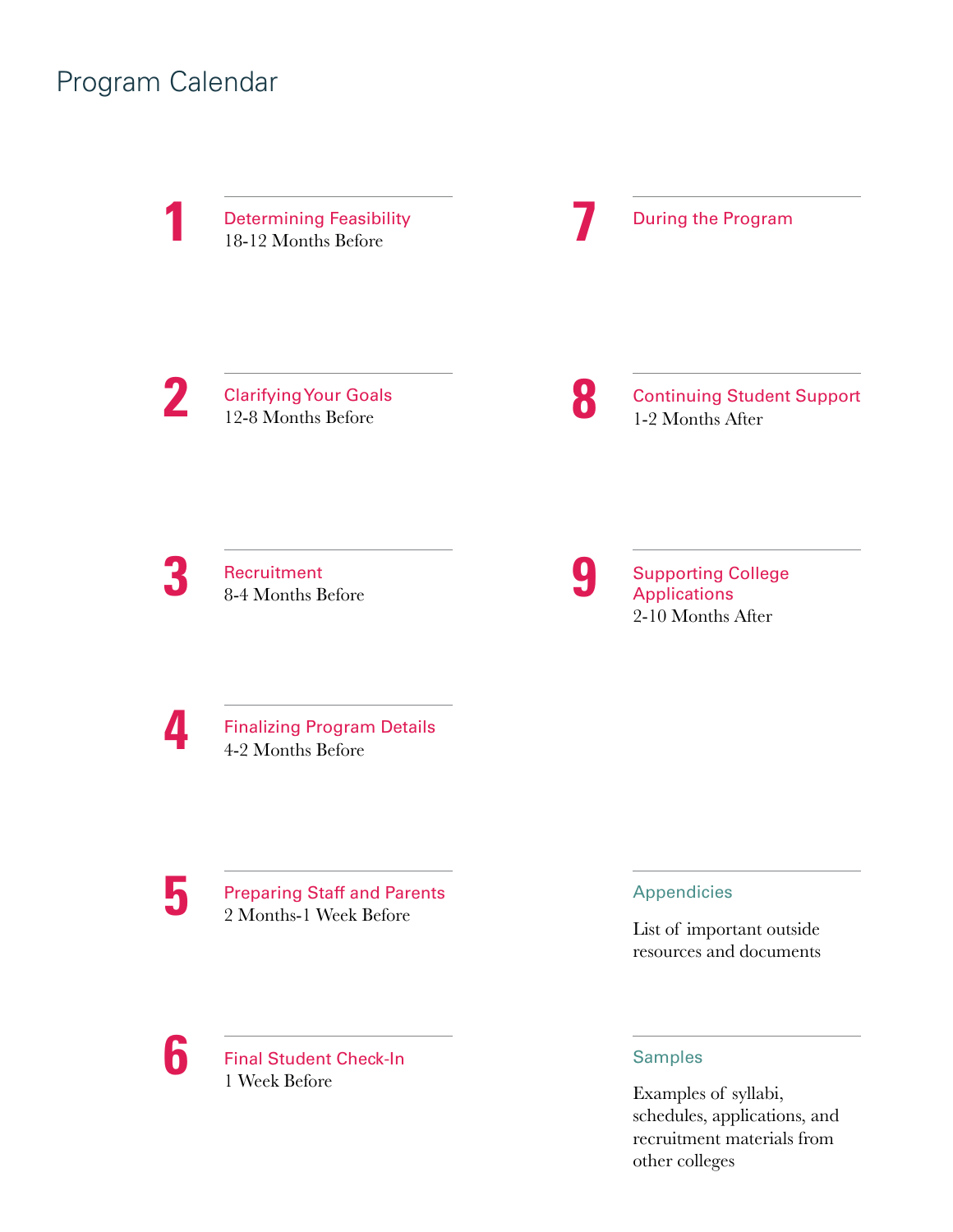## <span id="page-2-0"></span>Determining Feasibility 18-12 Months Before

## **OVERVIEW**

During the planning stages, your goal is to determine the feasibility of your project. You'll need to identify colleagues interested in collaborating in this work, draft a preliminary syllabus, sketch out a program structure, gain the support of your administration, seek guidance from experienced staff on campus, and establish the active engagement of local recruitment partners.

## **I. Secure approval from your school**

Secure approval from your department and campus administration

## **II. [Identify individuals on campus](#page-3-0)**

Identify individuals on campus with experience running programs for high school students who can advise and guide you through the particular needs of your campus

## **III. [Establish recruitment partnerships](#page-4-0)**

Establish recruitment partnerships at local high schools or community organizations

## **IV. [Design your program and syllabus](#page-6-0)**

## **I. SECURE APPROVAL FROM YOUR SCHOOL**

The work you are planning to undertake is significant and you should go into this process with the full support of your department and college. As you read through this toolkit you'll discover that the work required for running this program goes well beyond the hours actually spent in the summer classroom. You can ease this workload greatly by having the professional and practical support of your administration. Since you are the expert in navigating the particular bureaucracy of your campus, we will only offer a few guiding questions to frame your discussions:

## **How will your department support you?**

- How will your department acknowledge and account for your work on this program in terms of its professional, teaching, and service requirements?
- Can you rely on your department faculty to help? They might recruit undergraduate teaching assistants or offer guest lectures, for example.
- Can your department's administrative staff help you? You will likely need their help to process staff hires, reserve classrooms, and order supplies, among other things.

#### **Determining Feasibility**

## **2**

**1**

[Clarifying Your](#page-10-0)  Goals

## **3**

[Recruitment](#page-14-0)

## **4**

Finalizing [Program Details](#page-18-0)

## **5**

[Preparing Staff](#page-23-0)  and Parents

## **6**

[Final Student](#page-26-0)  Check-In

## **7**

[During the](#page-27-0)  Program

## **8**

Continuing [Student Support](#page-33-0)

## **9**

[Supporting](#page-36-0)  College Applicants

[Appendicies](#page-37-0)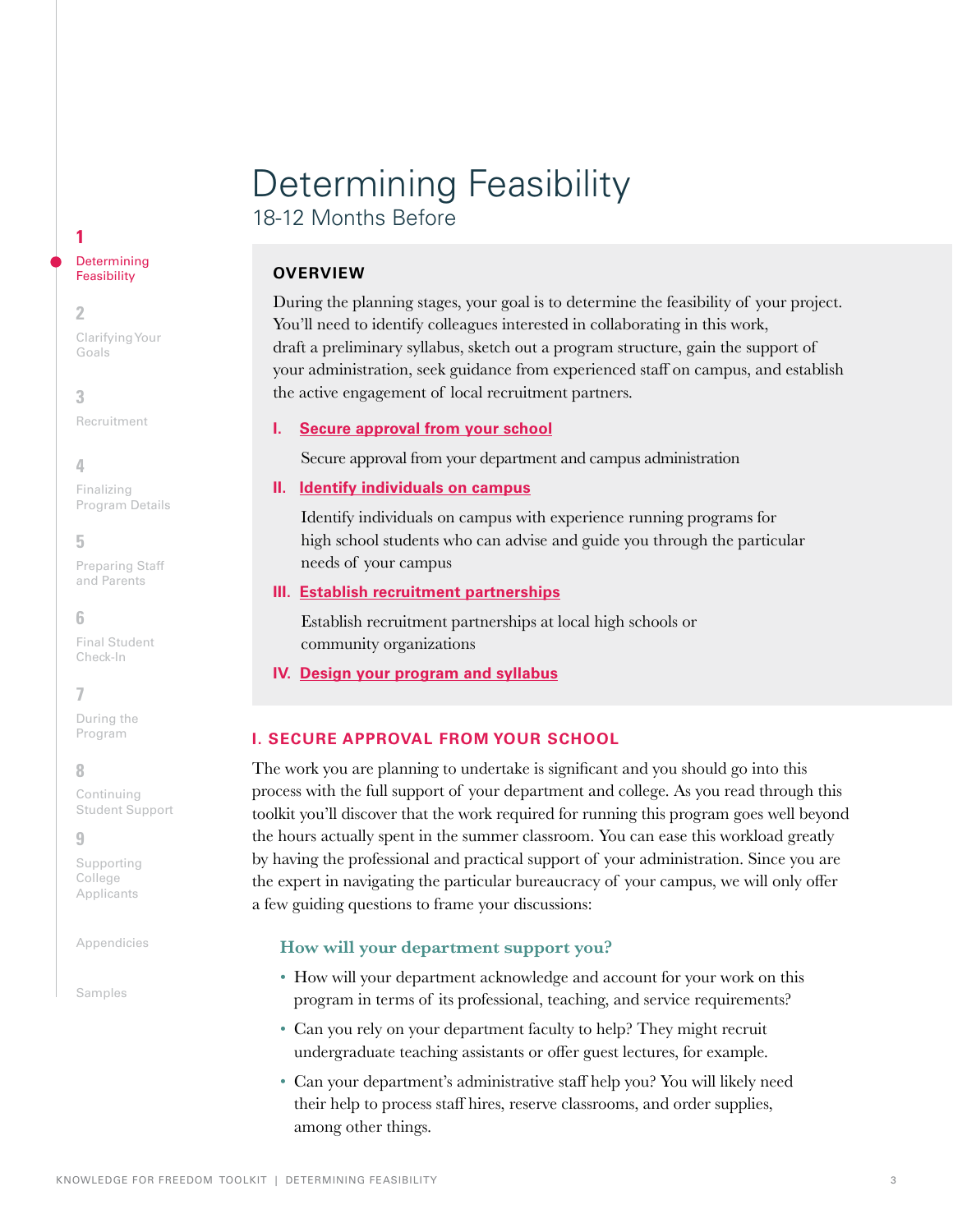## **How will your college support you?**

- What financial resources can your college give your program? Can they donate or give you discounts on classroom space, dorm rooms, meal plans, etc.?
- What administrative resources can your college provide? Will they help you write grants, publicize the program, fundraise among alumni?
- Does the college have policies already in place for bringing minors to campus and can they help you navigate your compliance responsibilities?

## <span id="page-3-0"></span>**II. FIND EXPERIENCED ADVISORS ON CAMPUS**

No one person can run a Knowledge for Freedom program alone, and you should start by finding allies within your own college community. After securing your department's support for the program, you will want to find individuals or organizations that have experience bringing in and working with high school students on campus. Some of these people may show real interest in supporting your vision or collaborating with you all the way through the end, while others may offer periodic advice as needed. Our current programs have found campus advisors in a wide array of places:

At Yale, Bryan Garsten and Stephanie Almeida Nevin worked with the **[Office of New](https://onha.yale.edu/)  [Haven Affairs](https://onha.yale.edu/public-schools-youth)**, which has connections in the community (as its name suggests) and hosts local high schoolers through a STEM summer program. At Carthage College, Ben DeSmidt and Eric Pullin received advice from their dean in the Division of Arts and Humanities, who had experience hosting summer music theater camps for high school students on campus and provided guidance. At Ursinus College, Paul Stern organized summer programming under the umbrella of the college's larger [Summer](https://www.ursinus.edu/summer/)  Burst program and worked with its leader as well as the Director of Residential Life and the Writing Center to facilitate the logistics of teaching and hosting students on campus. At the University of Rochester, Joan Rubin consulted with the office overseeing activities for minority and first-generation students, as well as with an Admissions staff member and a librarian in Rare Books and Special Collections. Columbia's program began as part of the **[Double Discovery Center's](https://ddc.college.columbia.edu/)** Upward Bound Summer Academy. The program pulled students out for the morning seminar and then returned them to the DDC in the afternoons and evenings.

Whether your partner becomes fully incorporated into your program or only helps with your development, the two most important issues to work out with them are **compliance** and **budgeting**. Most likely your college already invites minors to campus for a variety of programs including sports camps, prospective student visits, daycares, and as patients, interns, or participants in after-school programming. As a result, your school should have a "protection of minors (POM)" policy that will dictate your basic responsibilities to your students. Your first step towards making your program compliant with university policies may be to register your program with your university, probably through HR. If your school has no policy or has no office implementing such a policy, you may want to follow standards from the American Camping Association (ACA) or our **[stand-alone compliance guide](https://docs.google.com/document/d/1g-uhfcKS3sDUM263a6-kdIisZR0e19IJWFpXLTQ7a5Q/edit?pli=1)** in the appendix.

**1**

**Determining Feasibility** 

#### **2**

[Clarifying Your](#page-10-0)  Goals

#### **3**

[Recruitment](#page-14-0)

#### **4**

Finalizing [Program Details](#page-18-0)

#### **5**

[Preparing Staff](#page-23-0)  and Parents

#### **6**

[Final Student](#page-26-0)  Check-In

### **7**

[During the](#page-27-0)  Program

#### **8**

Continuing [Student Support](#page-33-0)

#### **9**

[Supporting](#page-36-0)  College Applicants

[Appendicies](#page-37-0)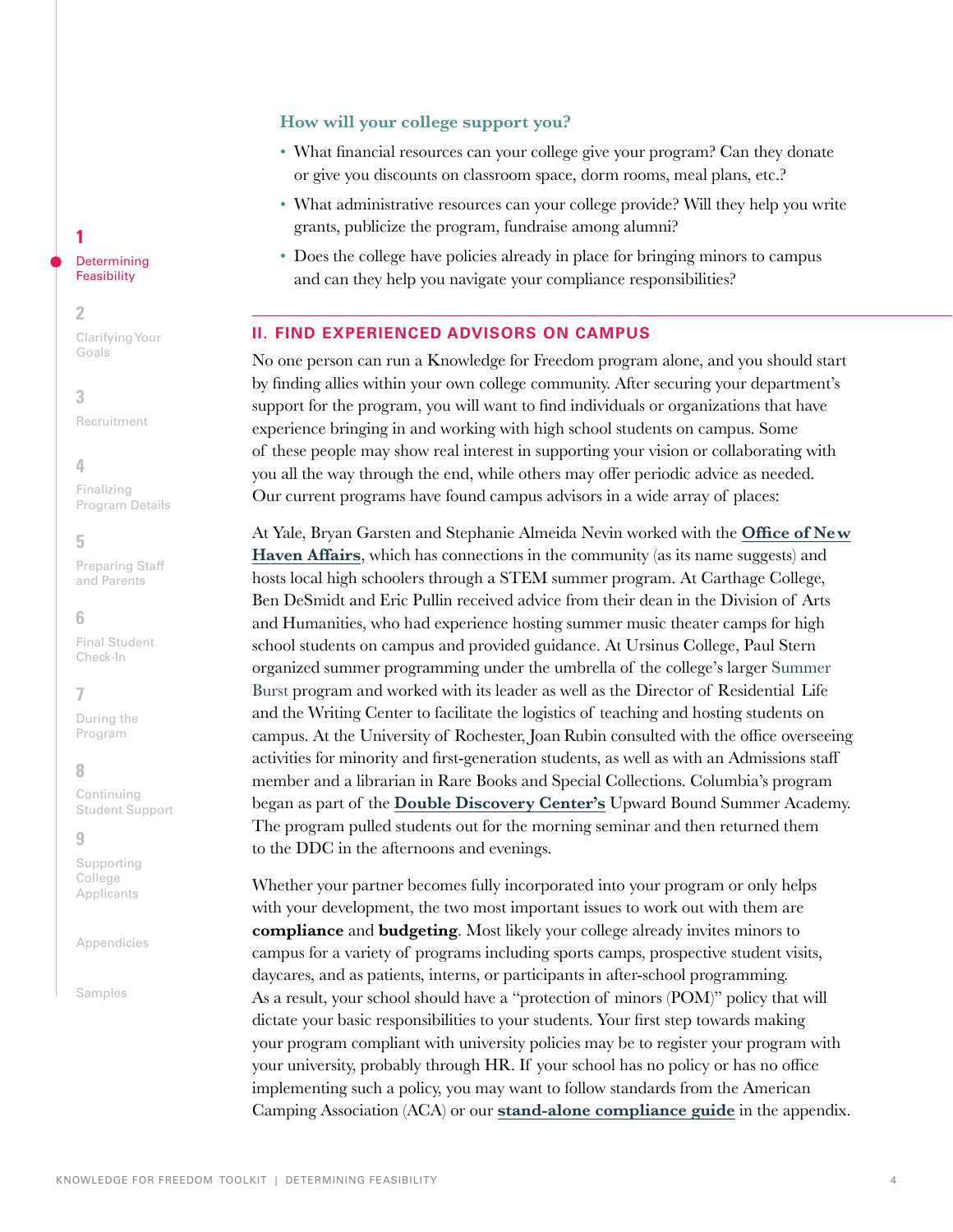Work with your campus advisor to plan an appropriate budget and discuss the major costs of hosting students on campus, including meals, dorms, transportation, and classrooms. Columbia's program can cost up to \$4,000 per student. Half of this amount pays for the salaries of summer staff (professors, teaching assistants, and graduate coordinator), a quarter is spent on summer housing and meals, and the remainder goes towards events, supplies, and academic-year meetings. This amount can change drastically depending on available discounts from or partnerships with campus entities, so knowing what rates the college offers other programs and what it may offer yours will be a major factor in determining your budget.

Because institutional knowledge can be such a critical resource for your new program we recommend reaching out to find several advisors. Get as much information as you can from across the campus so that you are not reliant on only one staff member.

## <span id="page-4-0"></span>**III. ESTABLISH RECRUITMENT PARTNERSHIPS**

Student recruitment is consistently the biggest hurdle for new programs. Convincing educators, parents, and students of the benefits of a Knowledge for Freedom program is more difficult than you may imagine. Stories from our newest programs illustrate some of the specific challenges we face:

At University of Rochester, Joan Rubin originally decided to work with East High School--a formerly failing local school with a pre-existing relationship with the University. Initially, she partnered with a teacher who designed a master's degree program around the project, but that teacher became seriously ill. After postponing the program for a year, she then worked to recruit other teachers, and even paid several to attend an information session about the program. Only two teachers from that session ultimately followed through, although they proved to be great partners.

At Ursinus College, Paul Stern was connected with four area high schools by someone who runs college scholarships in those schools. Only two of the administrators showed any interest and only one actually followed through. At that school, it was a guidance counselor who inspired enthusiasm for the program among faculty. She recognized that her students had many opportunities for summer STEM programs at large universities but nothing in the humanities and nothing at liberal arts colleges, and was eager to fill that gap. The guidance counselor got other high school teachers on board, and they ended up sending 21 students to Ursinus for its first summer. Paul and the teachers prioritized getting as many students into the program as they could, and so several members of the first cohort did not necessarily fit their target demographic, something they would like to improve upon for next year.

Both of these institutions worked with one high school for their first year and plan to partner with multiple schools in subsequent years. Joan found an ally at her university's admissions office who recently invited her to speak to 70 guidance counselors from high schools across the city. After her talk, one teacher approached Joan saying she already had several students in mind who would be perfect for the program. She is hopeful these teachers can help her overcome challenges from last year, including competition

#### **Determining** Feasibility

**2**

**1**

[Clarifying Your](#page-10-0)  Goals

**3**

[Recruitment](#page-14-0)

#### **4**

Finalizing [Program Details](#page-18-0)

#### **5**

[Preparing Staff](#page-23-0)  and Parents

#### **6**

[Final Student](#page-26-0)  Check-In

## **7**

[During the](#page-27-0)  Program

## **8**

Continuing [Student Support](#page-33-0)

#### **9**

[Supporting](#page-36-0)  College Applicants

[Appendicies](#page-37-0)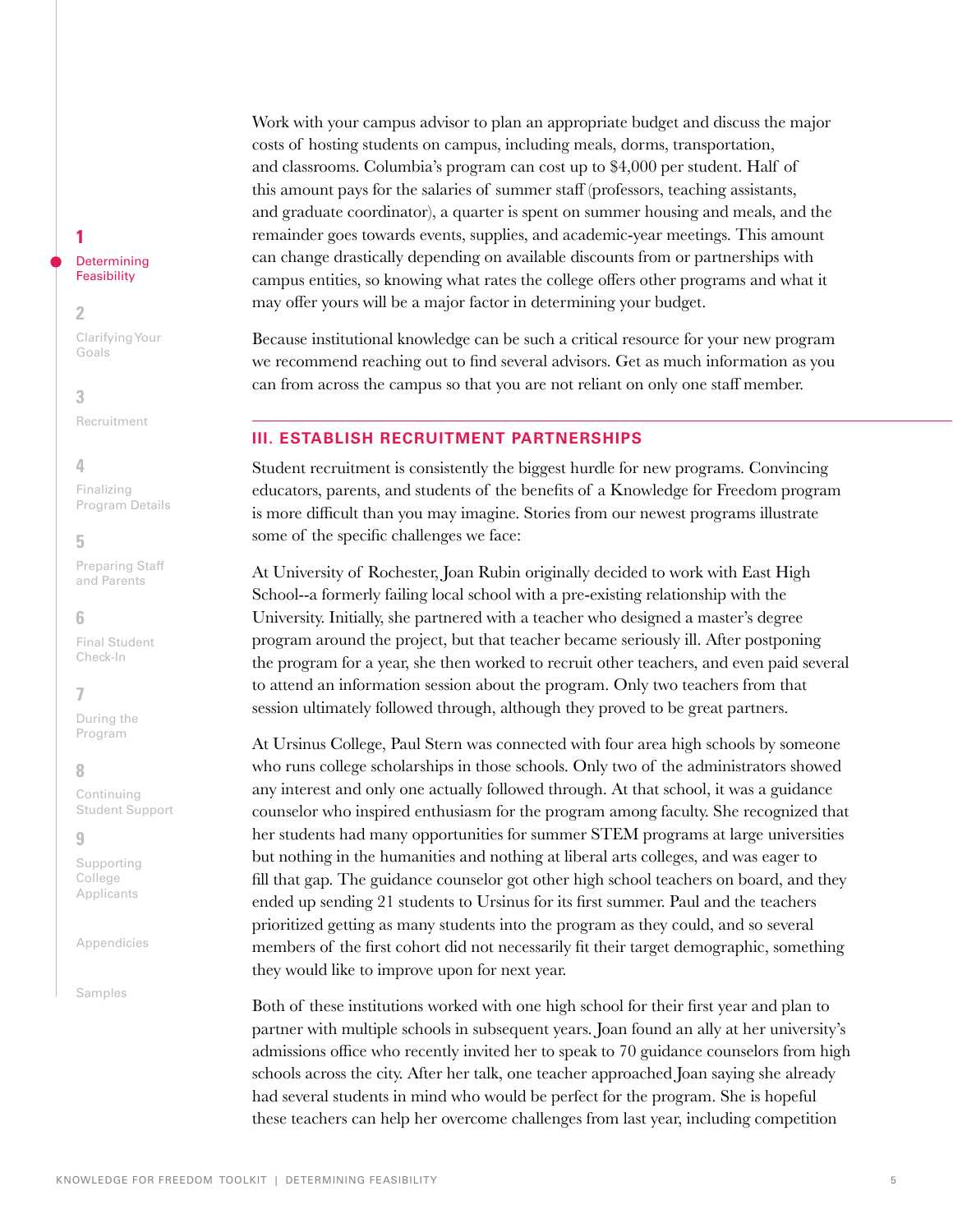for students from other University programs. Paul continued to make new contacts at other area high schools and now schools are reaching out to him and showing interest in the program.

To overcome educator ambivalence look within your university for partnerships that already exist and ask your colleagues for introductions to high school principals or organization directors. Rochester found a sympathetic partner in the Admissions Office and library staff; Ursinus got connected to schools through a local scholarship program. For Columbia, student aides from Teacher's College and staff at the Double Discovery Center have opened up some high schools that were otherwise unresponsive. From the experiences of these and other schools we recommend a robust student recruitment effort that includes the following steps:

#### **Identify potential recruitment partners.**

Teachers and students in your community may have good reasons for being skeptical of your program. Depending on your university's footprint in the community, local schools may be wary of your plans. Educators might be getting multiple requests like yours to recruit students for various programs and they need a reason to invest their limited time helping you. Be prepared to run into the problem of competition from other programs that serve the same student population, as well as summer school and summer jobs.

If there are no existing programs on your campus that work with local high schools, you might have luck emailing and calling principals, guidance counselors, and teachers directly. You might also try reaching out to community organizations, especially those that are education-based and work with your target demographic. Persistence is key: you may have to send multiple emails and make several calls before you get any responses. Once you've made contact with a potential recruitment partner you'll still have to invest time in building their confidence and interest in your program. At Carthage, for instance, Ben DeSmidt and Eric Pullin were able to double the size of their program when they invested more energy into building their relationship with their partner high school.

#### **Win your recruitment partner's full support.**

Once you've identified individuals who may want to help, you'll want to get them on board with your recruitment goals by sharing your own enthusiasm for the program and finding out what appeals to them and their students.

Ben DeSmidt and Eric Pullin found that high school counselors are most receptive when programs offer tangible benefits to students. Both Carthage and Ursinus offer college credit, and all programs have provided college letters of recommendation to students. Paul Stern's recruitment partner was most interested in how his program offered students exposure to a liberal arts education and humanities curriculum. Other programs have worked individually with counselors to determine the specific kinds of students who would most benefit from or be interested in the program. When a counselor leaves a conversation saying "I have some students who would be perfect for this" they are often more likely to follow through with recruitment.

#### **1 Determining Feasibility**

#### **2**

[Clarifying Your](#page-10-0)  Goals

#### **3**

[Recruitment](#page-14-0)

#### **4**

Finalizing [Program Details](#page-18-0)

## **5**

[Preparing Staff](#page-23-0)  and Parents

#### **6**

[Final Student](#page-26-0)  Check-In

## **7**

[During the](#page-27-0)  Program

## **8**

Continuing [Student Support](#page-33-0)

#### **9**

[Supporting](#page-36-0)  College Applicants

[Appendicies](#page-37-0)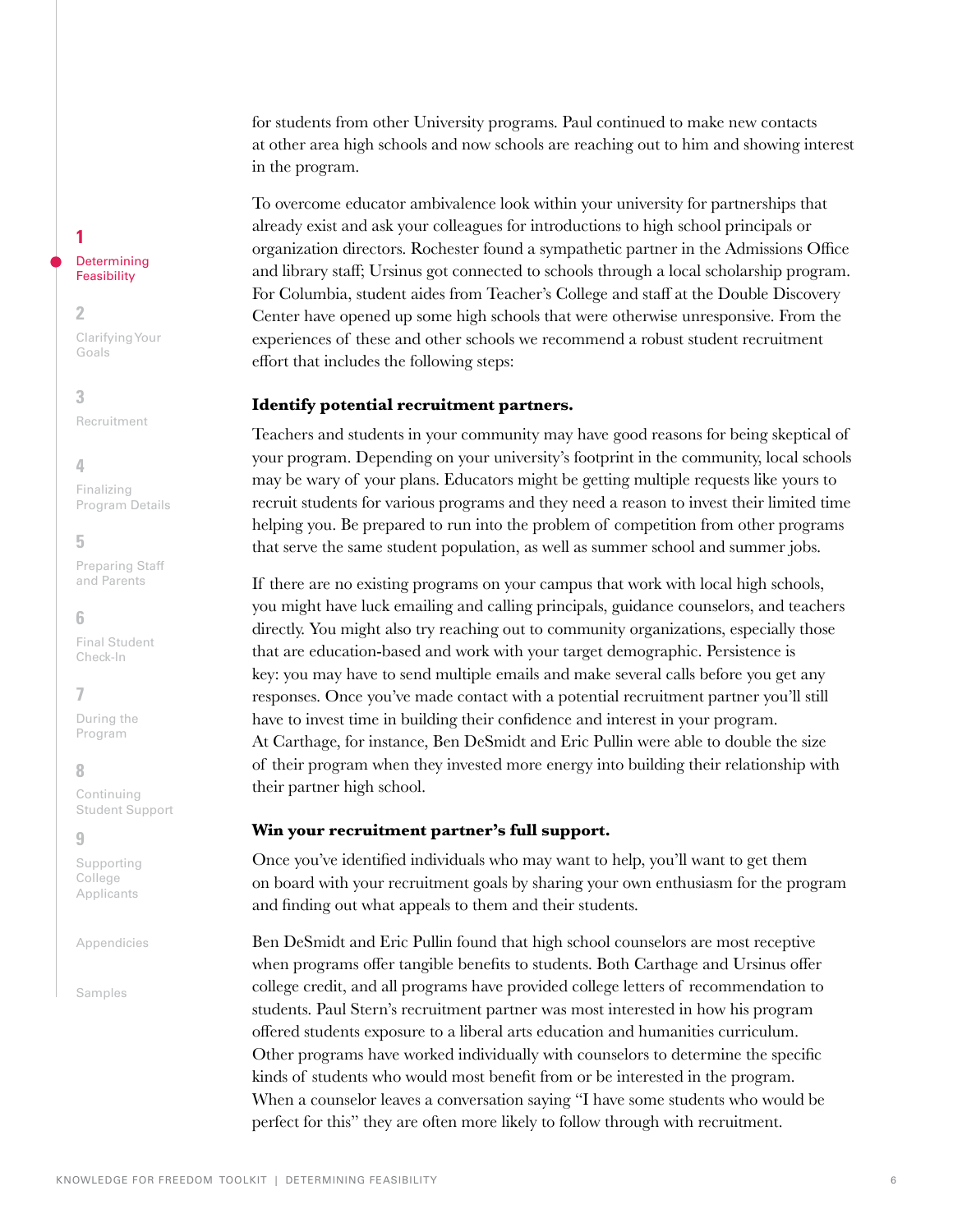## **What will your program offer to high school students? Consider the following:**

- College credit
- Letter of recommendation from a college professor
- Introduction to college level work in the humanities
- Comfort on a college campus and familiarity with college resources
- Increased confidence in reading, writing, and discussing challenging texts
- Higher participation in civic life including voting, volunteering, attending public forums, and contacting representatives
- Expanded network of mentors and teachers invested in helping the student reach their college goals

**Give your recruitment partners specific ways to support your efforts.** This will be key to turning their enthusiasm into action and bringing students into your program. Current programs have mobilized their partners in many ways:

At Yale, high school teachers, librarians, and counselors are asked to formally nominate students for the program. Students may also apply directly, but most students only submit applications after receiving an email and letter congratulating them on their nomination. At Ursinus, Paul Stern's recruitment partners not only helped him develop the application, but also read through applications and helped him select students. Last year Columbia finally made contact at one area high school after a recruitment partner sent an email introduction to the guidance counselor. Although the principal of the school had never replied to one of Jessica Lee's emails, the guidance counselor was so enthusiastic that he bought pizza to entice interested students to attend Jessica's presentation. He then helped students compile and submit their applications and now 10 of his students are participants.

## **How can your recruitment partner help you bring students into your program?**

- Can they invite you to present the program to other teachers and students?
- Can they reach out to strong candidates and encourage those individuals to apply?
- Will they help students compile and submit their applications?
- Will they communicate with hesitant parents?

## <span id="page-6-0"></span>**IV. DESIGN YOUR PROGRAM AND SYLLABUS**

The center of a Knowledge for Freedom Program is a humanities seminar. While no two programs in the consortium are the same, all programs bring low income high school seniors onto a college campus for an intensive summer seminar taught by college faculty and supported by undergraduate teaching assistants. All syllabi include transformative texts in the humanities connected by ideas or questions about the nature of government, freedom, and democracy. Each program is free to design its own syllabus. Examples of current syllabi are included in the **[resource bank](#page-37-1)**.

## **Determining Feasibility**

## **2**

**1**

[Clarifying Your](#page-10-0)  Goals

## **3**

[Recruitment](#page-14-0)

## **4**

Finalizing [Program Details](#page-18-0)

## **5**

[Preparing Staff](#page-23-0)  and Parents

## **6**

[Final Student](#page-26-0)  Check-In

## **7**

[During the](#page-27-0)  Program

## **8**

Continuing [Student Support](#page-33-0)

## **9**

[Supporting](#page-36-0)  College Applicants

[Appendicies](#page-37-0)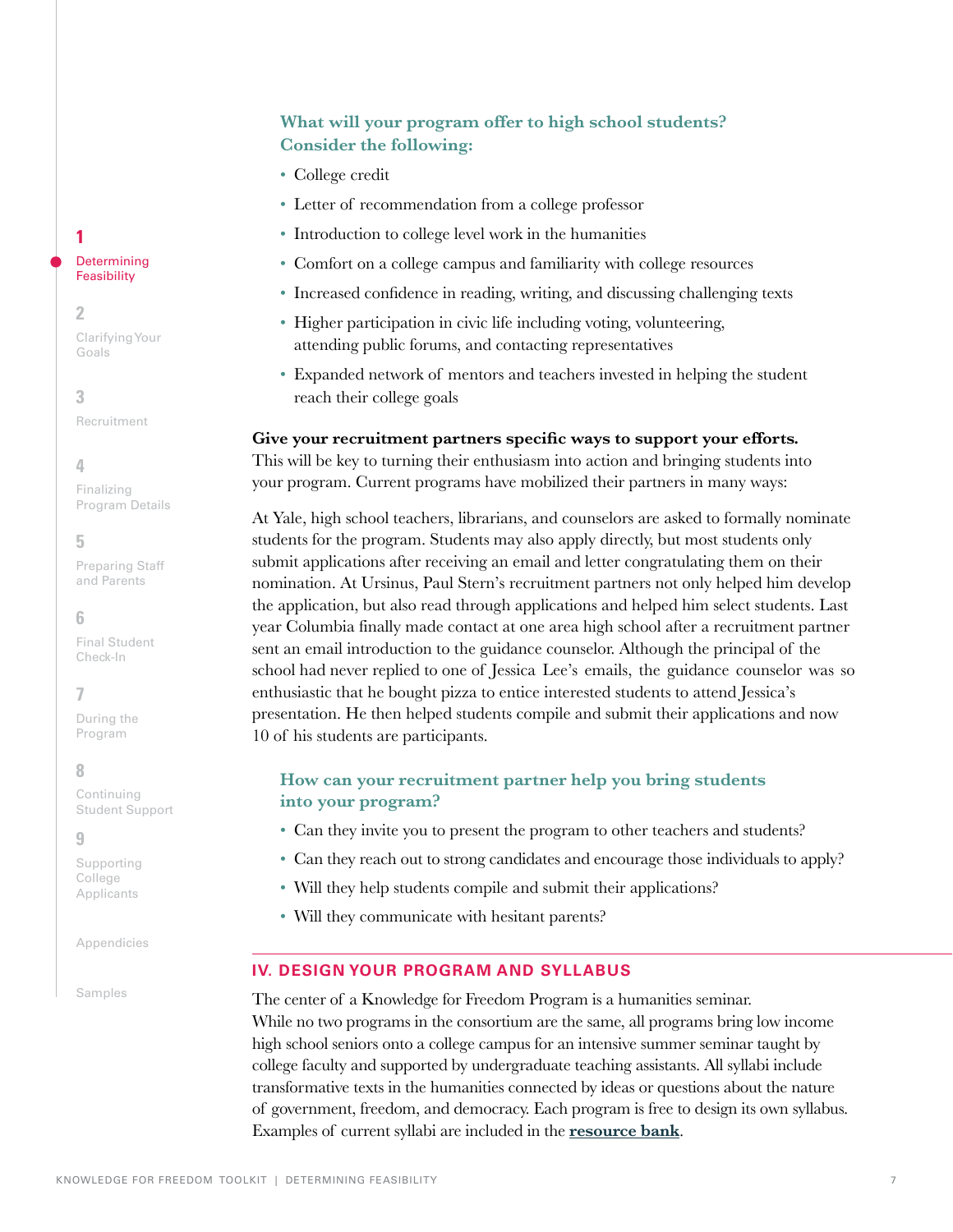#### **Organizing your course**

When designing the overall calendar and daily schedule of your program, we recommend keeping a few things in mind:

Your seminar's goal is to provide space and resources for students to work through some of humanity's biggest questions for themselves. Designing your syllabus and your daily seminar discussions around **questions** is a great way of ensuring student engagement. Knowledge for Freedom programs are designed to give students an opportunity to become actively engaged in texts and to practice the art of making informed and thoughtful comments in a classroom setting. **They should be active participants in learning rather than passive recipients of knowledge.**

Your instincts may lead you to pack the schedule full of formal teaching opportunities, but **your students need breaks** from the texts, from thinking, from sitting, and from being around each other. Columbia cut down its afternoon reading time to accommodate a forty minute rest period in the dorms after lunch. They were pleasantly surprised to learn students were still able to finish the reading even with fewer minutes because they came to their reading sessions ready to work rather than burnt out from the intense morning session and hectic lunch period.

**Students need time to read, understand, and write about each of the texts.**

Create structured time when support is available for them to work through the texts even if that help is virtual. Structure also helps students manage procrastination. When students at Columbia turned in their daily responses to their professors at 9:30am they often stayed up the night before and into the early hours of the morning writing those papers. By changing the deadline to 9:30pm almost every student is able to turn in their papers on time, with some students getting an hour extension from their tutors as needed.

#### **Consider how your writing assignments reflect your writing goals.**

Having students turn in a nightly writing assignment before they have discussed the texts with professors or tutors will not be the best reflection of their final comprehension of the texts. It will, however, help destigmatize the writing process and increase student comfort and confidence in writing. Carthage originally tried having students write one paper for the whole summer but found it limited how much feedback students could get and did not accurately display their development over the three week course. Columbia originally had its final paper due on the last day of class, in addition to regular reading and response papers. It may have been an accurate simulation of the pressure and panic students experience during finals on campus, but did not allow students to present their best writing.

All Knowledge for Freedom Programs aim to increase **college preparedness and civic engagement** among their students, though they follow many different models for doing so. Look through the **[summer-only](#page-28-0)** and **[full-year](#page-33-1)** college preparedness models as well as the **[summer-only](#page-30-0)** and **[full-year](#page-34-0)** civic engagement models.

## **Determining Feasibility**

#### **2**

**1**

[Clarifying Your](#page-10-0)  Goals

## **3**

[Recruitment](#page-14-0)

#### **4**

Finalizing [Program Details](#page-18-0)

#### **5**

[Preparing Staff](#page-23-0)  and Parents

#### **6**

[Final Student](#page-26-0)  Check-In

## **7**

[During the](#page-27-0)  Program

#### **8**

Continuing [Student Support](#page-33-0)

#### **9**

[Supporting](#page-36-0)  College Applicants

[Appendicies](#page-37-0)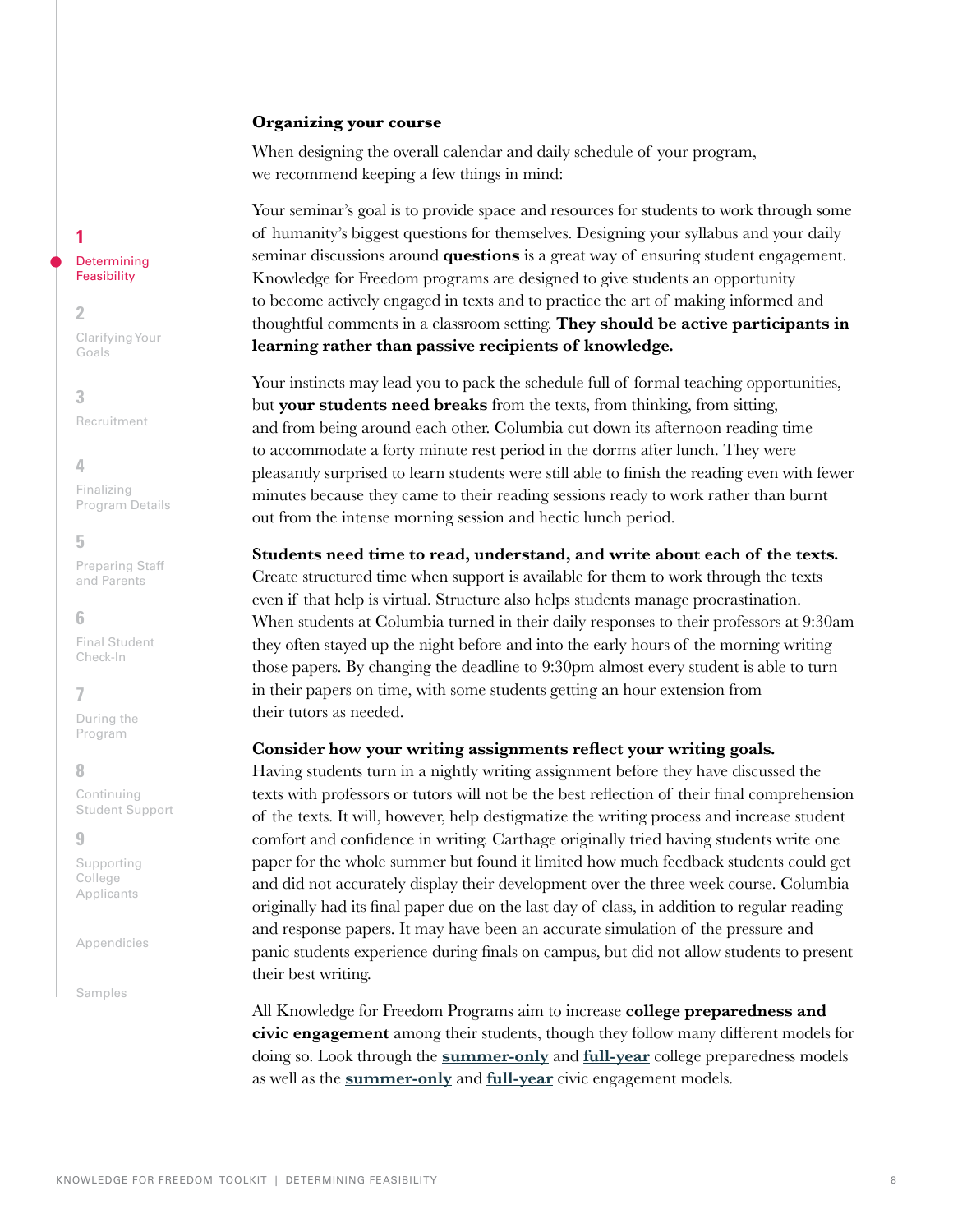Finally, **consider the evaluation of your students and your program**. How will you track student progress and tell if your program is accomplishing its aims in the hard skills of reading and writing, and the soft markers of increased confidence and interest? Carthage and Columbia have employed outside assessors who studied the program and its students with Institutional Review Board (IRB) permission. If a full outside review is too much for your first year you can still conduct **[simple surveys](https://docs.google.com/document/d/1YBhPrgxlxFc1cQ048n5OWjLdpo_7srEKPA6GUBPLf0c/edit)** of students before, during, and after the program with self-reporting data to track any improvement. This data will not only help you improve from year to year, but will also help your fundraising efforts later.

Your students will also want to know how they're doing. If your program is giving college credit, you may need formal evaluations and grades to give to students. If not, your students may still crave a final evaluation or comments on their performance and development over the course of the program. The letter of recommendation you provide for college may not help in this case, since it should be kept confidential.

#### **Program examples**

At Columbia, students get their first assigned reading before the first day of class and are expected to read it and turn in a paragraph-long response before the first class. Starting on the first day students have a daily 2-hour seminar with their professor and 14 other students beginning at 9:30am (the group takes a short bathroom and stretch break in the middle). Columbia runs three seminars with three professors teaching concurrent syllabi. Teaching Assistants observe the seminars and lead their own hour-long tutorial sessions with a set group of 7-8 students following the seminar and a 15-minute snack break. In tutorial sessions, Academic Teaching Assistants typically split their time evenly between reading comprehension, writing skills, and public speaking. In the afternoons and evenings students have scheduled time in the libraries to read the next text and write their response papers with Residential Teaching Assistants acting as tutors. Responses are submitted online by 9:30pm. Columbia runs a four day orientation (commuting) followed by three weeks of seminar (residential, except weekends). Students write a daily one-paragraph response (sometimes with guiding prompts, sometimes not) and a final 3-page paper due two days after the program ends.

At Yale, students move onto campus the afternoon before classes begin, and after ice breakers, a welcome meeting, and an orientation, they have dinner together. In the evening, they complete their reading assignments for the first morning. Each day they have one seminar session led by one faculty member beginning at 9:15am, followed by a second seminar session led by another faculty member at 10:30. After the two seminar sessions, students break into small-group discussion sessions led by Residential Teaching Assistants (RTA). Each RTA is assigned five students. After lunch, students participate in an afternoon activity intended to link their readings on civic life with reflections on New Haven today. In the afternoons and evenings students have time for reading and writing. Each night students sign up for an appointment with any of the three RTAs, with meetings lasting about 20 minutes per student. Much like office hours, in these appointments students work one-on-one with the RTA on their writing. Each night students must write one paragraph, due by 9:30pm. Yale runs a two week residential

## **1 Determining**

## Feasibility

#### **2**

[Clarifying Your](#page-10-0)  Goals

**3** [Recruitment](#page-14-0)

## **4**

Finalizing [Program Details](#page-18-0)

## **5**

[Preparing Staff](#page-23-0)  and Parents

## **6**

[Final Student](#page-26-0)  Check-In

## **7**

[During the](#page-27-0)  Program

## **8**

Continuing [Student Support](#page-33-0)

#### **9**

[Supporting](#page-36-0)  College Applicants

[Appendicies](#page-37-0)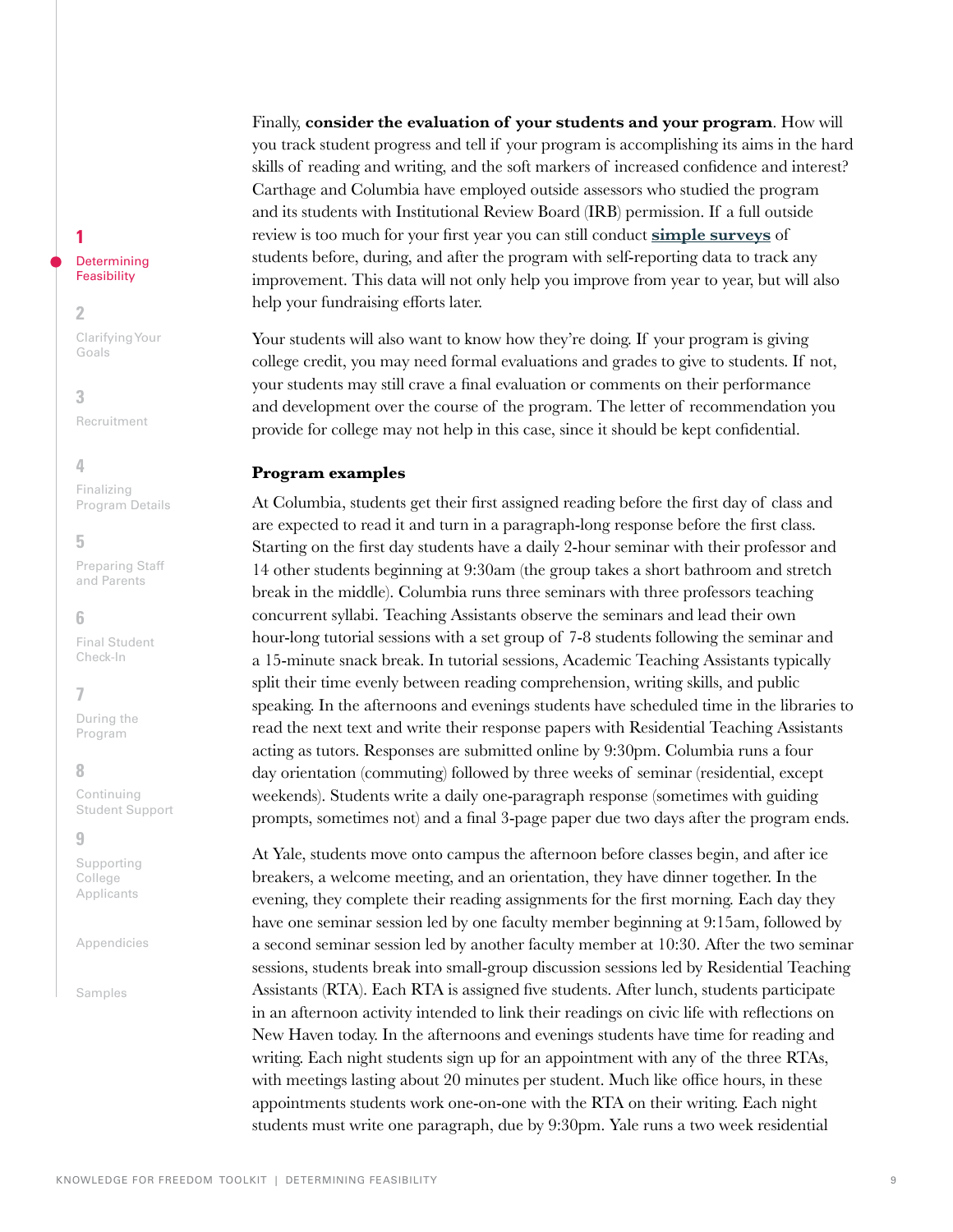program with students returning home on weekends. After the residential program, the students become CTW Fellows and return to campus for monthly meetings from September through May.

At Ursinus, a 90-minute seminar begins at 9:00am. The students read the day's primary texts in seminar with the professor, and both closely analyze the text and discuss connections to contemporary issues. The professor ends the class with a major political question for students that can be debated using seminar texts (i.e. "should we have open borders or restricted migration?"). The four undergraduate tutors then lead separate small group discussions for about 45 minutes in which they try to lead students to come to a consensus on the question and then return to the large group to discuss. The tutors meet individually with students during the writing sessions on their essays. At 4:00pm the bus takes students home during the first week in which students commute to the program, or they break for other activities during the second week when the students are in residence. Students move in on the Saturday before the second week, and attend a day-long field trip to Philadelphia on Sunday. Students write one paper per week, with formal drafts due over the course of the week.

At Rochester, students arrive to campus by 8:30am and begin class by 9:00am. The first session is a 90-minute guest lecture, which often includes 15 minutes of formal lecture followed by an open discussion about the ideas and history being presented. Immediately afterwards, students spend 45 minutes reading the related text. After a 15-minute break, students have an hour-long Q&A session with the professor and then draft a one-page response to the reading. After lunch, faculty lead a 45 minute seminar discussion on the same texts. The afternoons and lunches include conversations with civic leaders and a civic project, and students leave campus by 4:30pm. In its first year, Rochester held a two week commuting program with a residential weekend beginning Friday afternoon and ending Sunday after lunch. Saturday and Sunday activities included two field trips, a writing workshop, and film screenings. Students produced a daily writing response as well as a script for a podcast which they created in the afternoons over the two weeks. Subsequent programs will be fully residential for two weeks, allowing students to complete reading assignments in the evening and freeing up more class time for short writing exercises and other activities.

## **1**

#### **Determining Feasibility**

#### **2**

[Clarifying Your](#page-10-0)  Goals

## **3**

[Recruitment](#page-14-0)

## **4**

Finalizing [Program Details](#page-18-0)

## **5**

[Preparing Staff](#page-23-0)  and Parents

## **6**

[Final Student](#page-26-0)  Check-In

## **7**

[During the](#page-27-0)  Program

## **8**

Continuing [Student Support](#page-33-0)

#### **9**

[Supporting](#page-36-0)  College Applicants

[Appendicies](#page-37-0)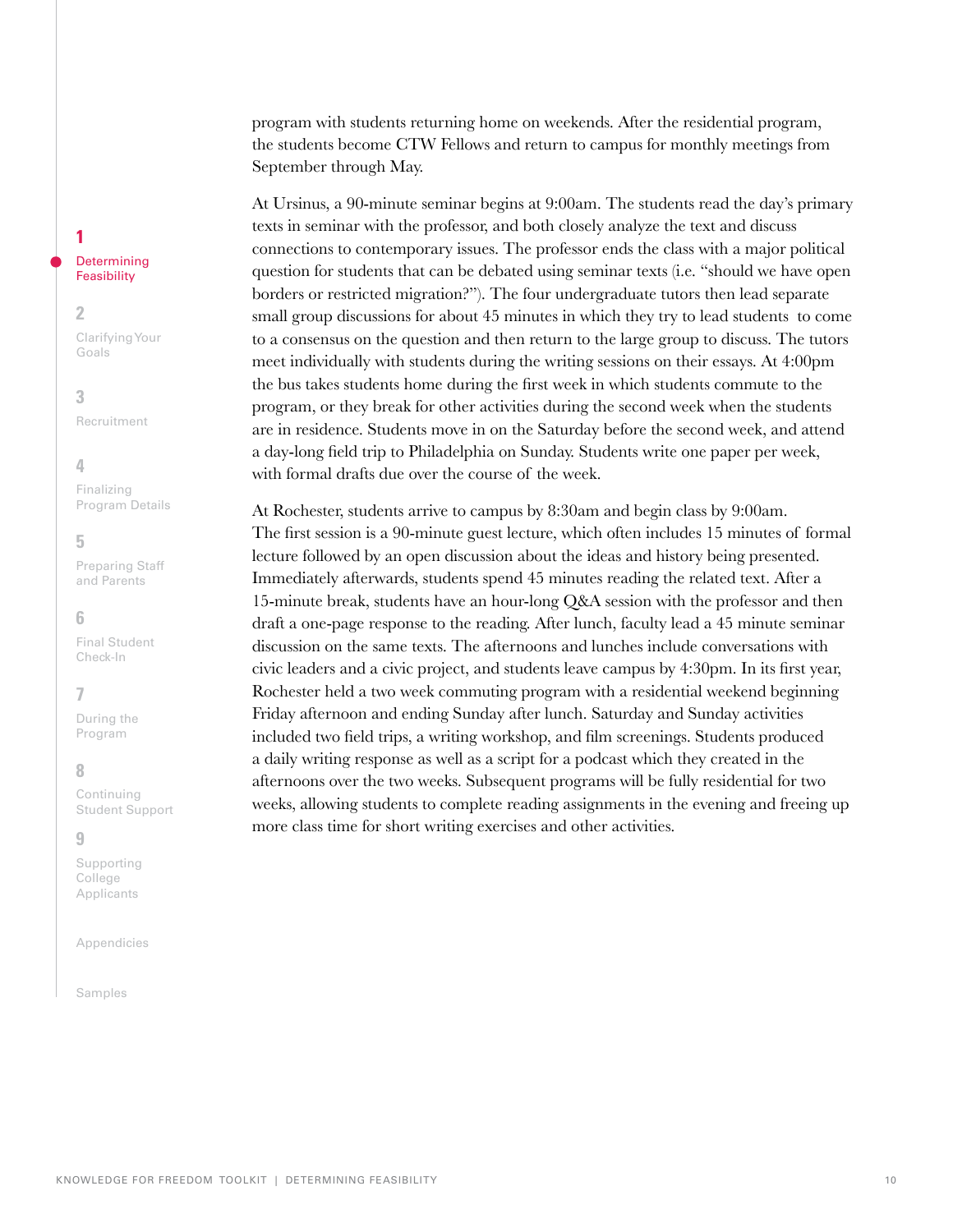# <span id="page-10-0"></span>Clarifying Your Goals 12-8 Months Before

## **OVERVIEW**

You should now focus on clarifying your goals and preparing yourself to move quickly through the next eight months.

- **I. [Confirm your recruitment plan](#page-10-1)**
- **II. [Determine your staffing needs](#page-10-2)**
- **III. [Secure space, meals, and other resources](#page-11-0)**
- **IV. [Develop student application and recruitment material](#page-11-1)**
- **V. [Budget](#page-13-0)**

#### <span id="page-10-1"></span>**I. CONFIRM YOUR RECRUITMENT PLAN**

**Reach out to your recruitment partner to clarify your process, deadlines, and goals.** You may want to present the program directly to students, in which case you and your recruitment partner should begin scheduling a presentation as soon as possible and thinking together about how to get the right students in the room.

## <span id="page-10-2"></span>**II. DETERMINE YOUR STAFFING NEEDS**

For commuting programs you may only need academic teaching assistants or tutors who can work with your students on reading and writing skills, act as a peer consultant for understanding college life, and help them navigate the application process. Residential programs will need staff to work in the evenings and may behave more like camp counselors than academic tutors. Some of our programs employ graduate students to organize logistics such as classrooms and field trips, or to train and supervise undergraduate teaching assistants and tutors. We recommend at least a 1:10 staff to student ratio for general activities and smaller groups for group tutorials. Yale has one set of staff that acts as residential and academic teaching assistants by staggering their hours in the afternoon and evenings. Columbia divides the staff in two: academic TAs work in the mornings (and throughout the academic year) while residential TAs begin their days at lunch. Ursinus has one commuting week and one residential week. It has four tutors that it recruits from the writing center and two residential TAs. All six work full days during the commuting week, and then divide into morning and afternoon/evening shifts for the residential week.

Once you've determined your pedagogical needs, you'll need to **check in with your compliance office or campus advisor** to find out your legal needs. Your school may dictate a staff-to-student ratio for minors on campus. For students aged 15-17,

[Determining](#page-2-0)  Feasibility

#### **2**

**1**

[Clarifying Your](#page-10-0)  Goals

**3** [Recruitment](#page-14-0)

#### **4**

Finalizing [Program Details](#page-18-0)

#### **5**

[Preparing Staff](#page-23-0)  and Parents

#### **6**

[Final Student](#page-26-0)  Check-In

## **7**

[During the](#page-27-0)  Program

#### **8**

Continuing [Student Support](#page-33-0)

#### **9**

[Supporting](#page-36-0)  College Applicants

[Appendicies](#page-37-0)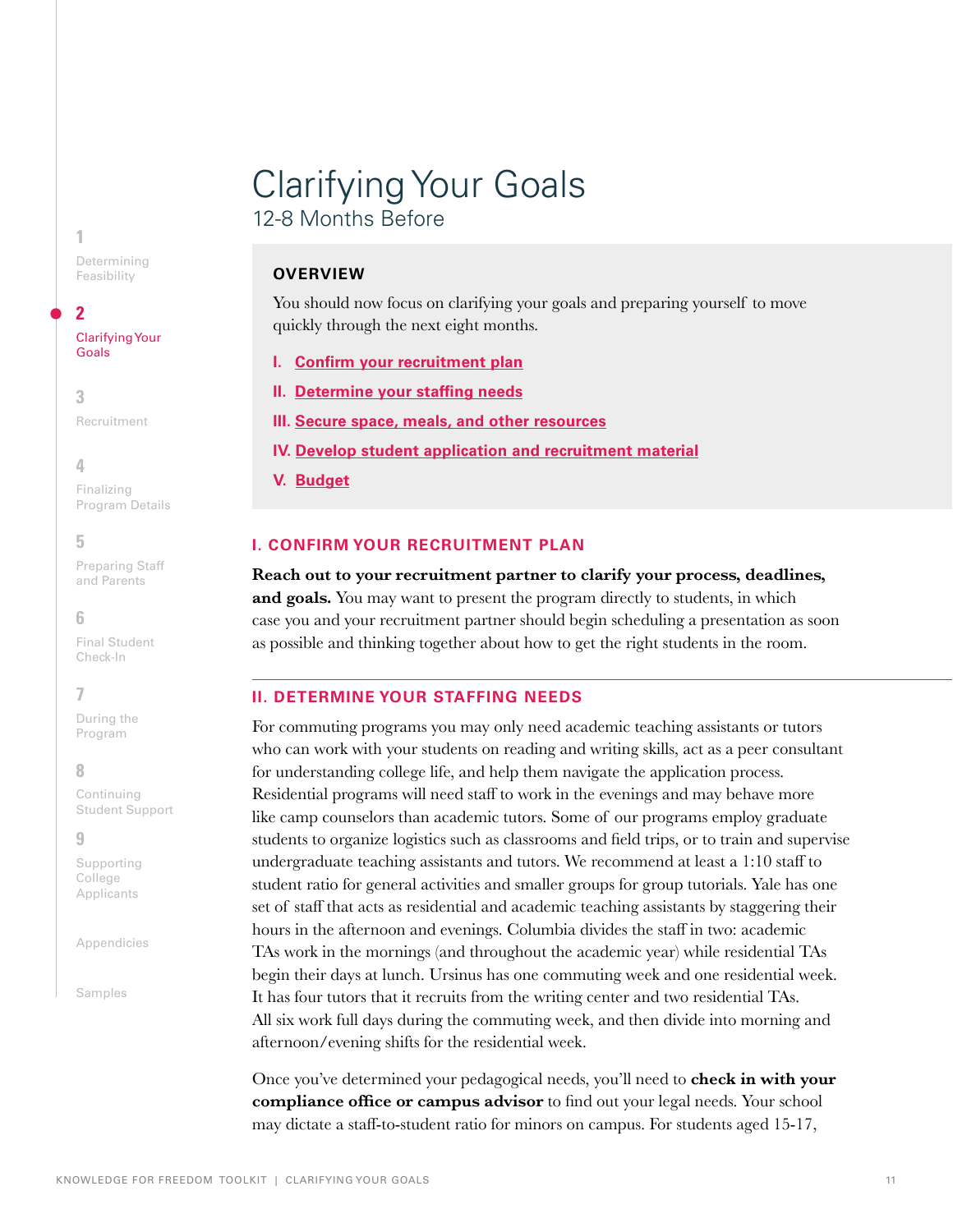the American Camping Association recommends a 1:12 supervising ratio during the day and 1:10 at night. Housing, dining halls, public safety, and HR/compliance may have different answers to the following questions, so be sure to get clarity on what is required as opposed to what is recommended. Students should be accounted for at all times, but there are many different ways of ensuring that your staff know where all the students are.

- **What is the required staff-to-student ratio on campus?** Is this different at night and during the day? What about during meals or in the dorms?
- **What should supervision on campus look like?** Do students need to be escorted everywhere on campus or can they walk independently between classes, meals, and activities? Are there any areas that are prohibited to minors even with supervision?
- **What should supervision off campus look like?** Are there different policies for field trips and off-campus activities? What about for students commuting to and from campus?

#### <span id="page-11-0"></span>**III. SECURE SPACE, MEALS AND OTHER RESOURCES**

To give your students the full college experience you'll probably need approval from each individual entity on campus, and you may need to pay fees. **Reaching out to each office as early as possible can help you avoid major problems later.** Be prepared for dining halls to close during the summer or for other programs to book the dorms and classrooms you want. Now is a good time to check in with your campus advisor or the relevant offices to answer the following questions:

- When and how do you reserve dorm rooms for your students?
- When and how do you reserve classroom space?
- Can students get campus IDs?
- What dining halls are open in the summer, what times do they serve meals, and how can students request Halal meals or address other dietary requirements?
- Can students access all campus libraries? Do they need library cards?
- Can students access the gym and swimming pools? Will they need to fill out a waiver?
- Can students use campus computers, borrow laptops, and/or print on campus? If not, how can you provide those tools to students?

#### <span id="page-11-1"></span>**IV. DEVELOP STUDENT APPLICATIONS AND RECRUITMENT MATERIAL**

Your recruitment material should simply tell students **why, when, and how to apply to the program.** They'll need to know the program's dates and what they can expect to do during that time.

**[Sample recruitment material](#page-38-0)** from Columbia, Rochester, Yale, Ursinus, and Carthage.

[Determining](#page-2-0)  Feasibility

**2**

**1**

[Clarifying Your](#page-10-0)  Goals

**3** [Recruitment](#page-14-0)

#### **4**

Finalizing [Program Details](#page-18-0)

## **5**

[Preparing Staff](#page-23-0)  and Parents

**6** 

[Final Student](#page-26-0)  Check-In

## **7**

[During the](#page-27-0)  Program

#### **8**

Continuing [Student Support](#page-33-0)

#### **9**

[Supporting](#page-36-0)  College Applicants

[Appendicies](#page-37-0)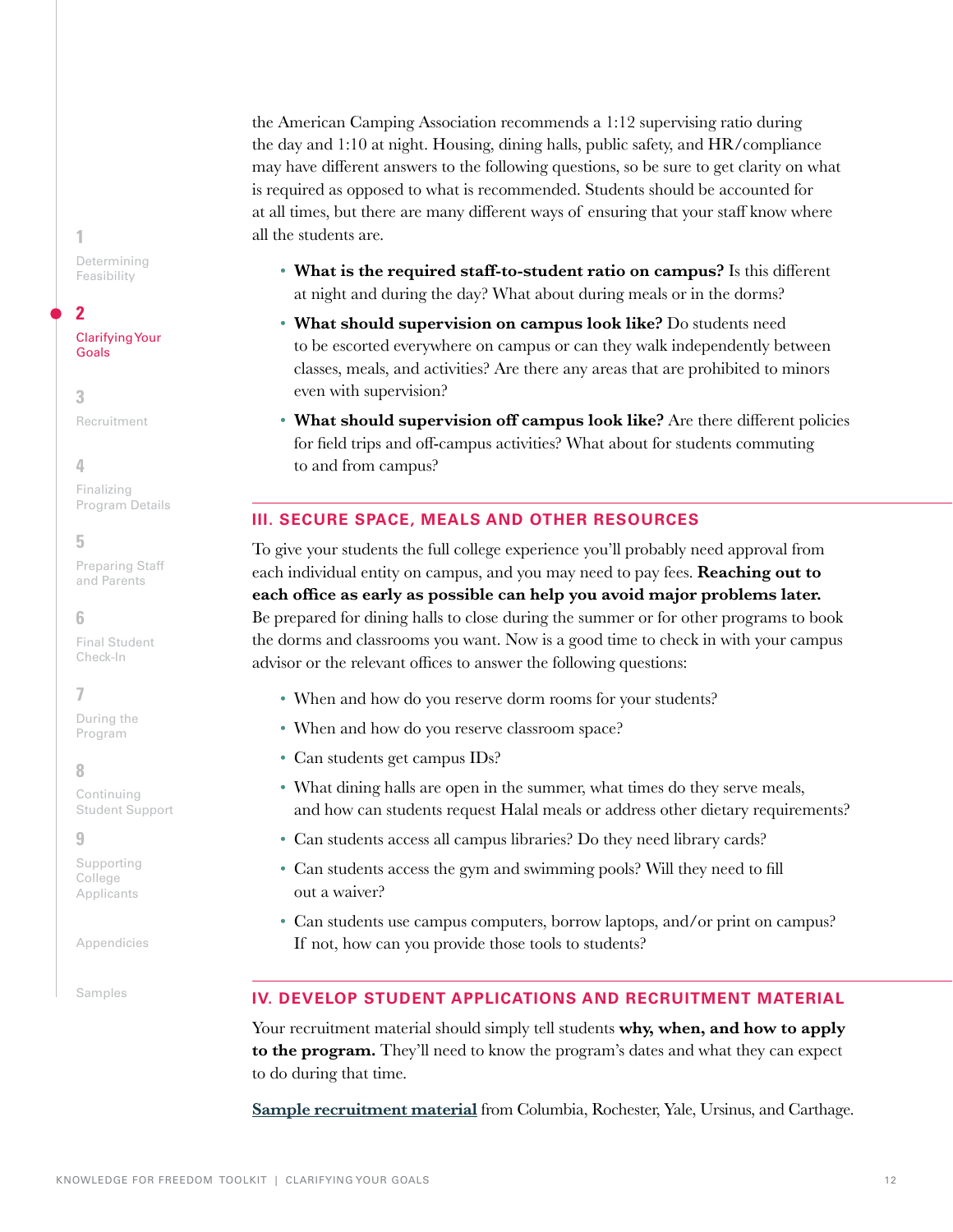The application should gather basic information about the students, offer them ways to articulate their interest in the program, and demonstrate their writing ability. Carthage is able to do this with a brief form and one essay question, while Columbia's application is quite lengthy.

**[See sample applications](#page-38-1)** from Yale, Carthage, Rochester, Ursinus, and Columbia.

Consider asking students for some or all of the following information. Keep in mind that longer applications could discourage students from applying but could also help you identify the best possible candidates.

#### **Student information**

- Name
- Date of birth
- Contact: cell phone, address, parent contact
- Gender (if necessary)
- Country of birth, Parents' countries of birth
	- Do you need to ask this? You might, if you want to provide immigrants or their children with extra resources such as ESL, TOEFL, or targeted college application help. This question could also discourage applications, so you might wait to ask until after they have been admitted.

#### **Eligibility**

Determine your program's eligibility standards: how will you be sure to accept students from your targeted demographic? At Columbia the eligibility requirements are stated: "Students must be current juniors in a New York City high school to apply. We give preference to students from low-income families and those who will be the first in their families to attend college. Other students are encouraged to apply as well."

- High School, current year in school, GPA (if necessary)
- Highest level of education for parents
- Low-income status
	- You may wish to rely on **[Federal TRiO income levels](https://www2.ed.gov/about/offices/list/ope/trio/incomelevels.html)** to determine if your applicants are "low income." If so, you'll need to ask for the family's taxable income and number of people living in their household.
	- Alternately, you might ask your recruitment partners if they have a shortcut for identifying low-income status (i.e. eligibility for free school lunches)

## **Attachments**

All of our current programs ask for an **essay or statement from the student** explaining why they are applying for the program. You might ask for some of the following attachments to gauge a student's preparedness, interest, and commitment to the program.

**1** [Determining](#page-2-0)  Feasibility

**2**

#### [Clarifying Your](#page-10-0)  Goals

**3** [Recruitment](#page-14-0)

## **4**

Finalizing [Program Details](#page-18-0)

## **5**

[Preparing Staff](#page-23-0)  and Parents

## **6**

[Final Student](#page-26-0)  Check-In

## **7**

[During the](#page-27-0)  Program

## **8**

Continuing [Student Support](#page-33-0)

#### **9**

[Supporting](#page-36-0)  College Applicants

[Appendicies](#page-37-0)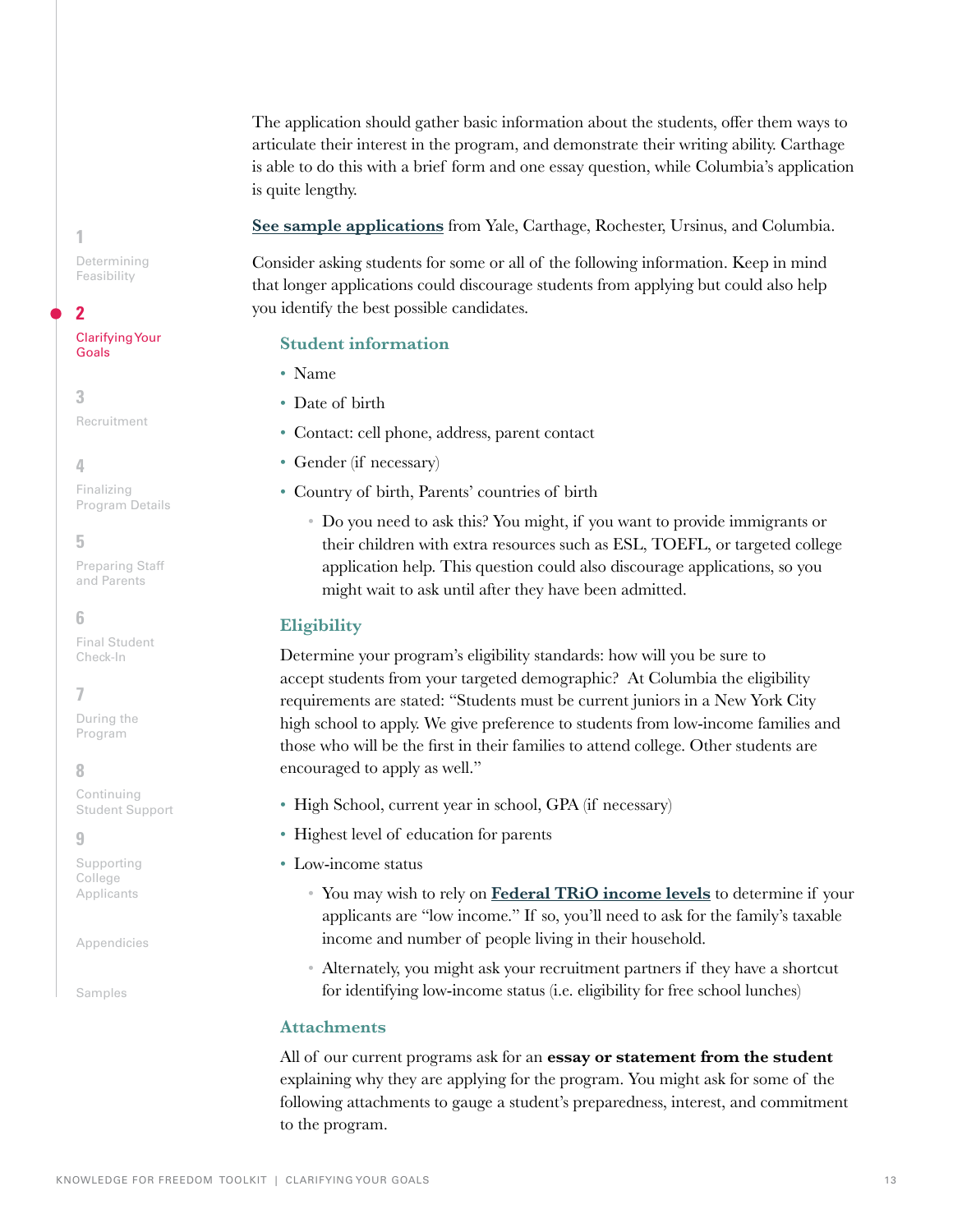**1**

[Determining](#page-2-0)  Feasibility

## **2**

[Clarifying Your](#page-10-0)  Goals

**3** [Recruitment](#page-14-0)

**4**

Finalizing [Program Details](#page-18-0)

## **5**

[Preparing Staff](#page-23-0)  and Parents

## **6**

[Final Student](#page-26-0)  Check-In

## **7**

[During the](#page-27-0)  Program

## **8**

Continuing [Student Support](#page-33-0)

#### **9**

[Supporting](#page-36-0)  College Applicants

[Appendicies](#page-37-0)

[Samples](#page-37-1)

• Personal statement or response to writing prompt

- High school transcript
- Letter of recommendation
- Writing sample
- Parental permission (signature)

## <span id="page-13-0"></span>**V. BUDGET: IDENTIFY MATERIAL AND EMOTIONAL NEEDS**

Budgeting is something you've likely already done as part of your grant application, but now you can get more specific. Write out a daily schedule of your program that synthesizes the program syllabus with the day-to-day practical activities that will take place. Visualize a day in the life of your students and consider your students' needs at each hour. This can mean the practical requirements--course packets, pens, laptops, sports equipment--**[as well as their social and emotional needs.](#page-27-1)** What additional equipment, food, rental space, or staff might you need and what will they cost to provide?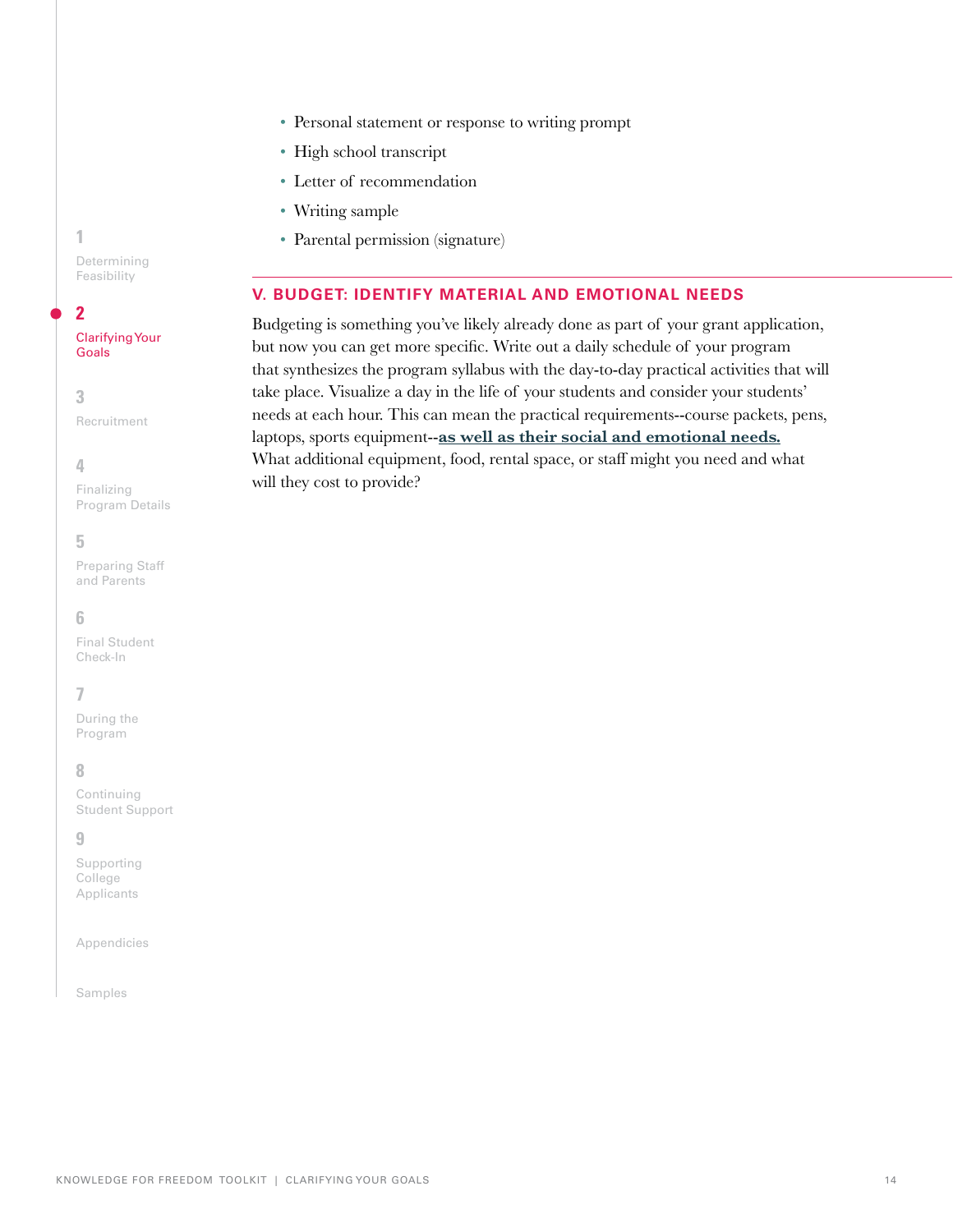## <span id="page-14-0"></span>**Recruitment** 8-4 Months Before

## **OVERVIEW**

These two simple tasks require substantial investment of your time, but if you have prepared well in the months before, you should be able to run through them smoothly. The right recruitment partners will help you reach students who are interested, available, and ready for your program. With clear information about compliance and human resources you should now be able to focus on finding the right individuals to staff your program.

**I. Recruit students**

**I[I. Recruit and hire staff](#page-15-0)**

## **I. RECRUIT STUDENTS**

You'll probably want to **give one or more presentations directly to students** about the program to encourage applications. Some students will be interested to know how your program can help them get into college, while others will be motivated by the content of the course. Try pitching to both groups. If you have only a few minutes to present, speak to their emotions: this is an exciting opportunity for them to read challenging philosophical texts with real college professors and ask some of the big questions about society in a judgment-free and constructive environment. They'll make new friends, debate important issues, and practice living independently before college. If you have more time, you might go into the syllabus in more detail. At Columbia, Jessica Lee has had success sharing a (very) short reading with students, such as an excerpt from **[Aristotle on friendship](https://docs.google.com/document/d/1Rakll8ApdYrWg5BOMvwOCTxeio72F1n05Qpj1LH3I8s/edit)**, and asking them to talk about what friendship means to them. Roosevelt Montás does something similar with a copy of Frederick Douglass's autobiography. Other times Jessica has told the story of the trial and death of Socrates or engaged students in a debate on voting eligibility.

## **Expect to get some of the following questions and comments from students:**

- Do I have to live on campus? What if my parents won't let me?
- How much will this cost me?
- I know I'm into STEM, so this won't apply to me.
- What GPA/SAT score is required? (Or, I'm not smart enough to do this.)
- Will this help me get into your college?
- What if I have to work this summer?

[Determining](#page-2-0)  Feasibility

#### **2**

**1**

[Clarifying Your](#page-10-0)  Goals

**3** [Recruitment](#page-14-0)

#### **4**

Finalizing [Program Details](#page-18-0)

## **5**

[Preparing Staff](#page-23-0)  and Parents

#### **6**

[Final Student](#page-26-0)  Check-In

## **7**

[During the](#page-27-0)  Program

## **8**

Continuing [Student Support](#page-33-0)

#### **9**

[Supporting](#page-36-0)  College Applicants

[Appendicies](#page-37-0)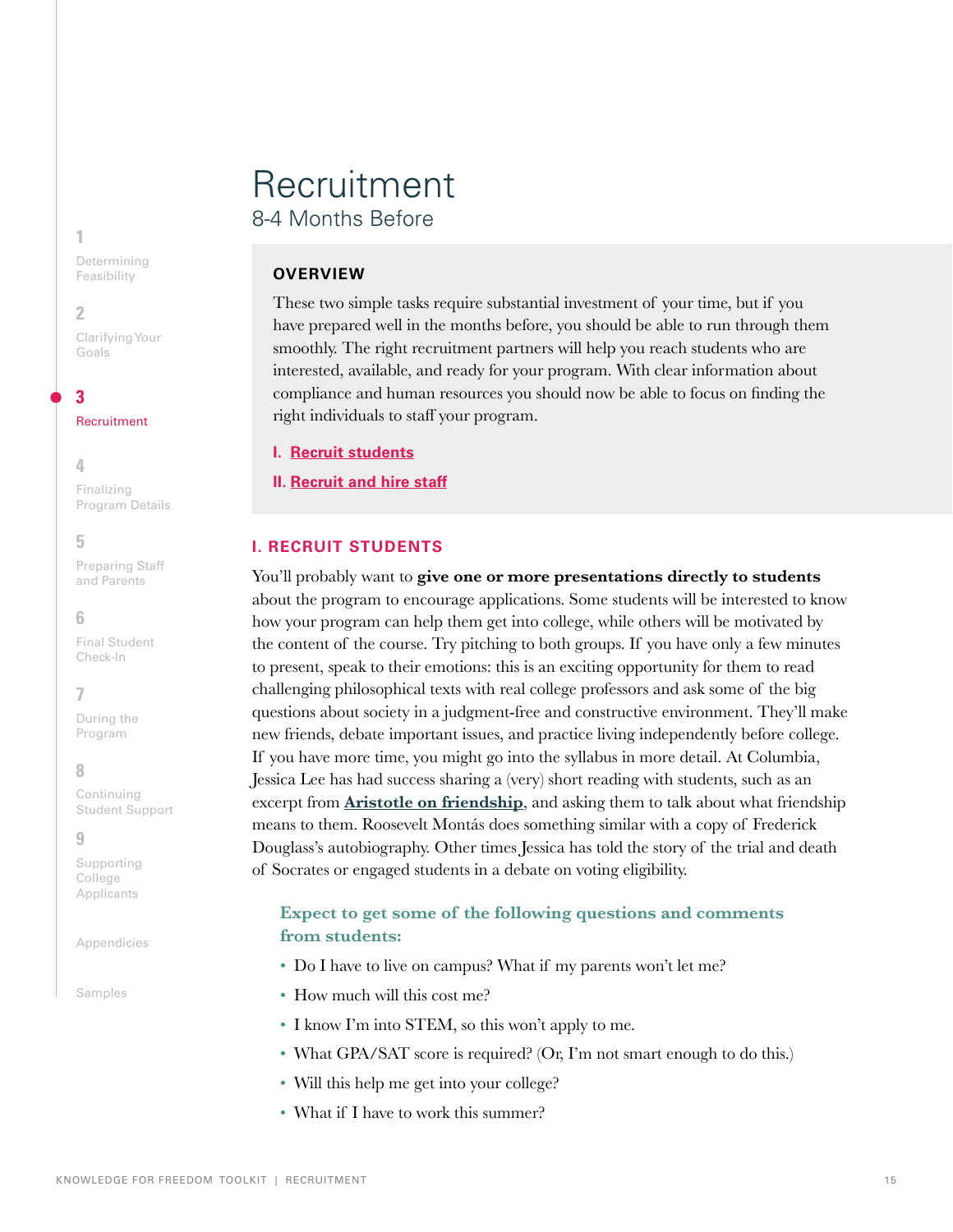KNOWLEDGE FOR FREEDOM TOOLKIT | RECRUITMENT

**1**

[Determining](#page-2-0)  Feasibility

#### **2**

[Clarifying Your](#page-10-0)  Goals

**3**

[Recruitment](#page-14-0)

## **4**

Finalizing [Program Details](#page-18-0)

## **5**

[Preparing Staff](#page-23-0)  and Parents

## **6**

[Final Student](#page-26-0)  Check-In

## **7**

[During the](#page-27-0)  Program

## **8**

Continuing [Student Support](#page-33-0)

## **9**

[Supporting](#page-36-0)  College Applicants

[Appendicies](#page-37-0)

[Samples](#page-37-1)

- What is the year-long commitment? What if I can only commit to the summer?
- How do I apply?

**Give yourself plenty of time to recruit students.** Aim to present the program in early January, close applications by early March, and accept students by late April. You will probably end up extending deadlines, but starting earlier gives you the necessary flexibility.

## <span id="page-15-0"></span>**II. RECRUIT AND HIRE STAFF**

## **Recruitment**

At Columbia, the staff recruitment of 13 undergraduate teaching assistants begins immediately after winter break, with interviews scheduled in late February and final decisions made before spring break in March. At both Ursinus and Columbia professors teach related college seminars during the academic year, and Columbia has had success recruiting TAs from those classes. In recruiting undergraduate or graduate staff to apply for your program you will want to consider the following:

## **Information to share about the job**

- Exact dates of the program, including training and post-program wrap-up
- Hours on-site and any off-site prep work they might need to do
- Desired skills and experiences
- Skills they will they gain and what will they learn from this work
- Requirements for eligibility
- Pay rate or stipend
- Housing and meal plan benefits (if applicable)

## **Advertising the job**

- Reach out to your former college students. Ask for their recommendations, or request their help spreading the work about the job opening
- Talk to your colleagues and ask for their recommendations or help advertising the program
- Find related courses in your campus directory and ask professors to advertise the job in class
- Use your campus online job marketplace, if one exists, or contact career services to find out about how you can advertise broadly on campus

## **How staff can apply**

You may want to keep the basic application simple to encourage applications, and spend more time vetting your candidates through in-person interviews. Information you may want for an application includes: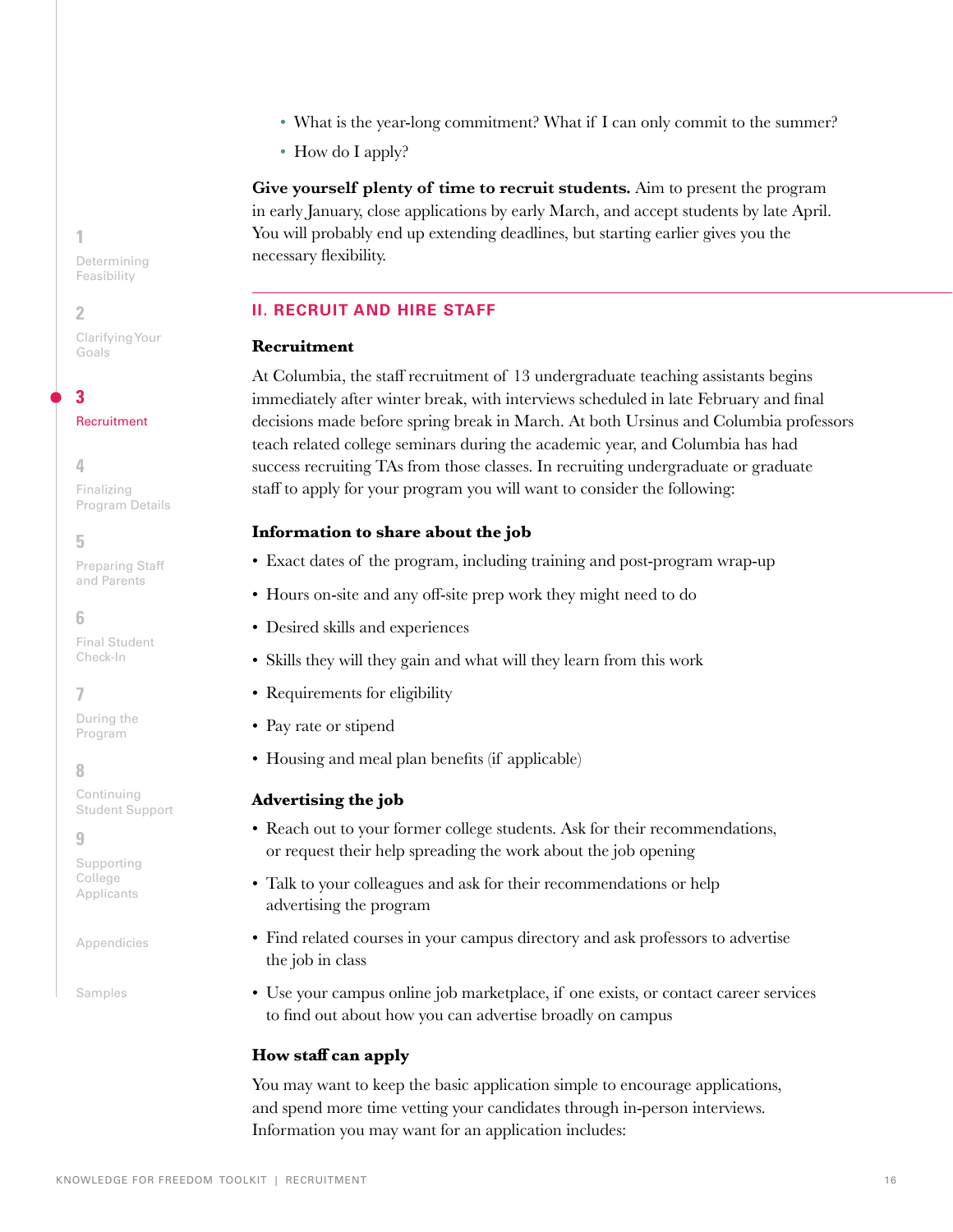KNOWLEDGE FOR FREEDOM TOOLKIT | RECRUITMENT

- Cover letter
- Resume
- Transcript
- Writing sample
- 2+ references with contact information, related to work or volunteer history

## **Hiring**

The American Camps Association recommends a **personal interview** for summer staff, and we highly recommend one as well. Try asking questions that get them to provide specific examples of their past behavior, or decisions they have made in certain instances, rather than in hypothetical scenarios. Remember your undergraduate staff are not only teachers but may also be camp counselors and project managers, depending on the scope of your program. Questions you may want to ask:

## **General**

- Tell us about your transition to college--what helped or hindered your adjustment and how might that experience inform your work with our students?
- Why are you interested in this job? What are you hoping to get out of it?
- Which of your professional or volunteer experiences do you think is most relevant to our work, and why?
- (At the end): Is there anything you'd like us to know about yourself or your experiences that we haven't asked about?
- (At the end): Do you have any questions for us?

## **Teaching**

- Have you had a seminar professor or TA who you thought did an outstanding job orchestrating a full group discussion? What did they do that you might emulate in your own class?
- Have you ever had to lead a group activity in a club, job, or volunteer experience? What are strategies you have for getting the full group to participate?
- Think about our syllabus (or the syllabus of a related class you took): is there one text you're most excited to teach? How would you explain the texts to your students before they read it to get them excited? What is one concept you think your students must walk away from that text understanding?
- Have you ever edited or taught writing to peers or students? What did you learn from that experience? How did you balance making your own edits with maintaining the author's own voice?
- Imagine we are high school students. Can you tell us what a thesis statement is and how we can tell if we've written a good or bad thesis statement?
- Think back to a time (or consider a time in a relevant work experience) in which

## **1**

[Determining](#page-2-0)  Feasibility

#### **2**

[Clarifying Your](#page-10-0)  Goals

**3**

[Recruitment](#page-14-0)

## **4**

Finalizing [Program Details](#page-18-0)

## **5**

[Preparing Staff](#page-23-0)  and Parents

## **6**

[Final Student](#page-26-0)  Check-In

## **7**

[During the](#page-27-0)  Program

## **8**

Continuing [Student Support](#page-33-0)

#### **9**

[Supporting](#page-36-0)  College Applicants

[Appendicies](#page-37-0)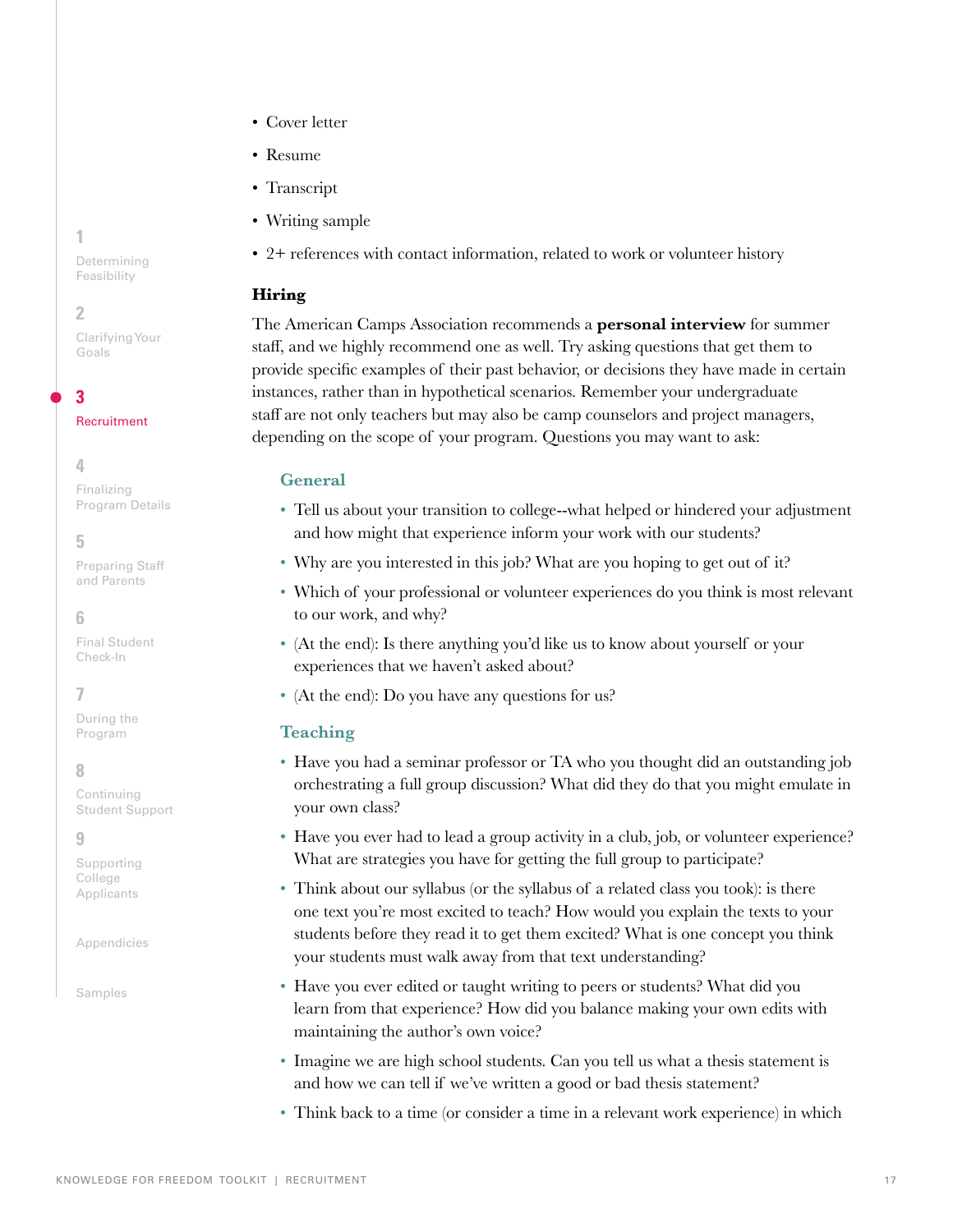you've had to tell a peer "no." How hard was it to set up a boundary and how did you do so without hurting your relationship with that person?

## **Residential**

- What about the residential position interests you besides the free housing? What kind of experiences are you hoping to have with the students?
- Have you ever been in an authority position with people close to you in age? How have you managed that relationship?
- Consider your own freshman orientation leaders or residential advisors in campus housing: what did they do that you would want to emulate with our high school students in the dorms, or what would you avoid?
- How do you want your students to think of you (how would you want them to describe you)? What actions could you take and what behaviors could you practice that would ensure your students see you as  $\_\_$
- What would you anticipate being the biggest issues you might face supervising high school students in the dorms?
- Have you ever felt highly stressed or overwhelmed on campus? What coping strategies did you employ that you might teach to your students?
- How might you build community with students during down time?

#### **Year-long Civic/College Mentorship**

- Have you ever worked on a long-term group project? What was that experience like and what did you learn about getting a group to complete an assignment on time?
- How do you balance your time during the academic year so that you have time for your extra-curricular activities?
- Our students will have a lot going on during their senior year and you may struggle to get them to attend meetings as the year progresses. What tactics might you employ during the summer or at your first meeting in the fall to encourage their year-long commitment?
- What civic issues would you like to work on? Pick one: how would you explain to one of our high school students why they should care about this challenge?

#### **Background Checks**

Your school's Protection of Minors policy will almost certainly require staff background checks every one to three years, likely coordinated through HR. You can expect that your newly hired staff will need to submit a background check authorization form that will ask for personal information including their social security number, date of birth, and residential history. Many schools will only require criminal history and sex offender registry checks every few years, and will not require fingerprinting. The ACA recommends yearly background checks for seasonal staff (**[see the ACA guidelines here](https://www.acacamps.org/sites/default/files/resource_library/publicpolicy/Criminal_Background_Checks_Education_2018.pdf)**). Background checks vary in cost and time based on the individual's residential history. At Columbia, the university uses an external company to conduct checks. In 2019 background checks took between one and five business days to clear, and they cost between \$9.15 and \$227.90 per person. You should retain documentation that your staff has cleared background checks.

**1** [Determining](#page-2-0)  Feasibility

#### **2**

[Clarifying Your](#page-10-0)  Goals

## **3**

[Recruitment](#page-14-0)

#### **4**

Finalizing [Program Details](#page-18-0)

## **5**

[Preparing Staff](#page-23-0)  and Parents

#### **6**

[Final Student](#page-26-0)  Check-In

## **7**

[During the](#page-27-0)  Program

## **8**

Continuing [Student Support](#page-33-0)

#### **9**

[Supporting](#page-36-0)  College Applicants

[Appendicies](#page-37-0)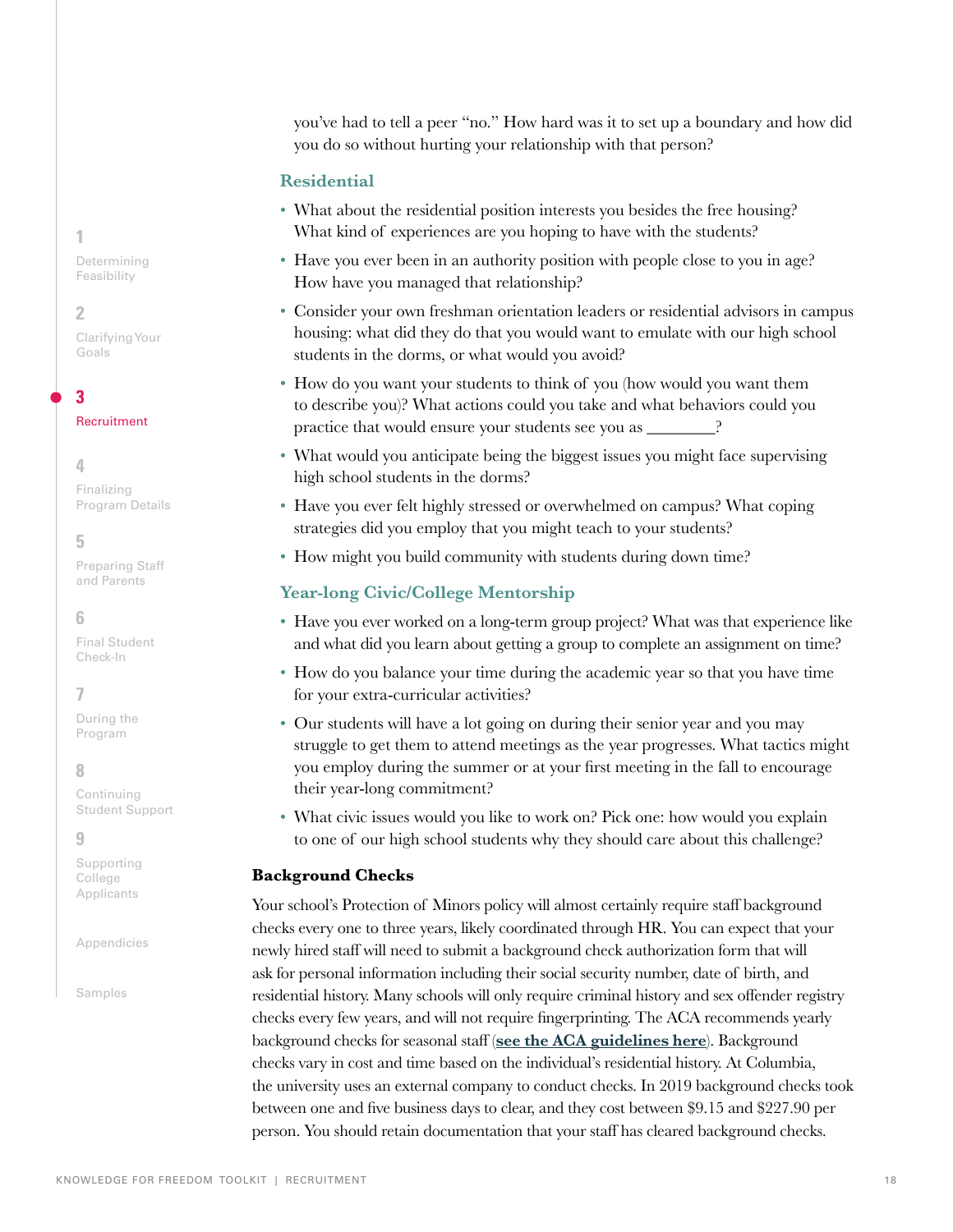# <span id="page-18-0"></span>Finalizing Program Details 4-2 Months Before

## **OVERVIEW**

Now you have all the people you need for your program. You can take a breath and focus on confirming plans you made earlier in the year. You'll want to maintain communication with accepted students and reconfirm deals with campus partners to make sure everything is as it should be.

## **I. [Develop student paperwork](#page-18-1)**

**II. [Secure student commitment](#page-21-0)**

- **[III. Finalize the syllabus, program calendar, daily schedule](#page-22-0)**
- **[IV. Confirm campus details of housing, meal plan,classroom space](#page-22-1)**

## <span id="page-18-1"></span>**I. DEVELOP STUDENT PAPERWORK**

Typically programs request **five types of documents** from students and their guardians before beginning. Your school may have templates you should use. Check with your compliance office, office of human resources, or campus advisor. If your school does not have templates we have included samples from various universities below each item. Figure out what you need now so that you can collect the documents as part of the enrollment and retention process.

## **1. Waiver and Release of Liability**

This document, signed by participants and their guardians, releases the university and the program from future claims against them. Some states outlaw releases and some courts will find them unenforceable (particularly in claims of negligence rather than inherent risk), but releases are a good idea even if they are not required. **[As the ACA explains](https://www.acacamps.org/resource-library/articles/releases-revisited)**, a release is a "part of a larger agreement" and an opportunity to communicate with guardians and students what your program involves. You should retain a copy of the release for three years or until the minor turns 20, whichever is longer.

## **A basic release will include:**

- A description of activities and where they will take place
- A description of some of the risks including those that are inherent to the program activities
- Acknowledgement from the guardian that some risks are inherent
- An agreement by the guardian to release the university and program from claims arising from the student's participation

[Determining](#page-2-0)  Feasibility

**2**

**1**

[Clarifying Your](#page-10-0)  Goals

**3** [Recruitment](#page-14-0)

**4**

Finalizing [Program Details](#page-18-0)

**5**

[Preparing Staff](#page-23-0)  and Parents

## **6**

[Final Student](#page-26-0)  Check-In

## **7**

[During the](#page-27-0)  Program

## **8**

Continuing [Student Support](#page-33-0)

**9**

[Supporting](#page-36-0)  College Applicants

[Appendicies](#page-37-0)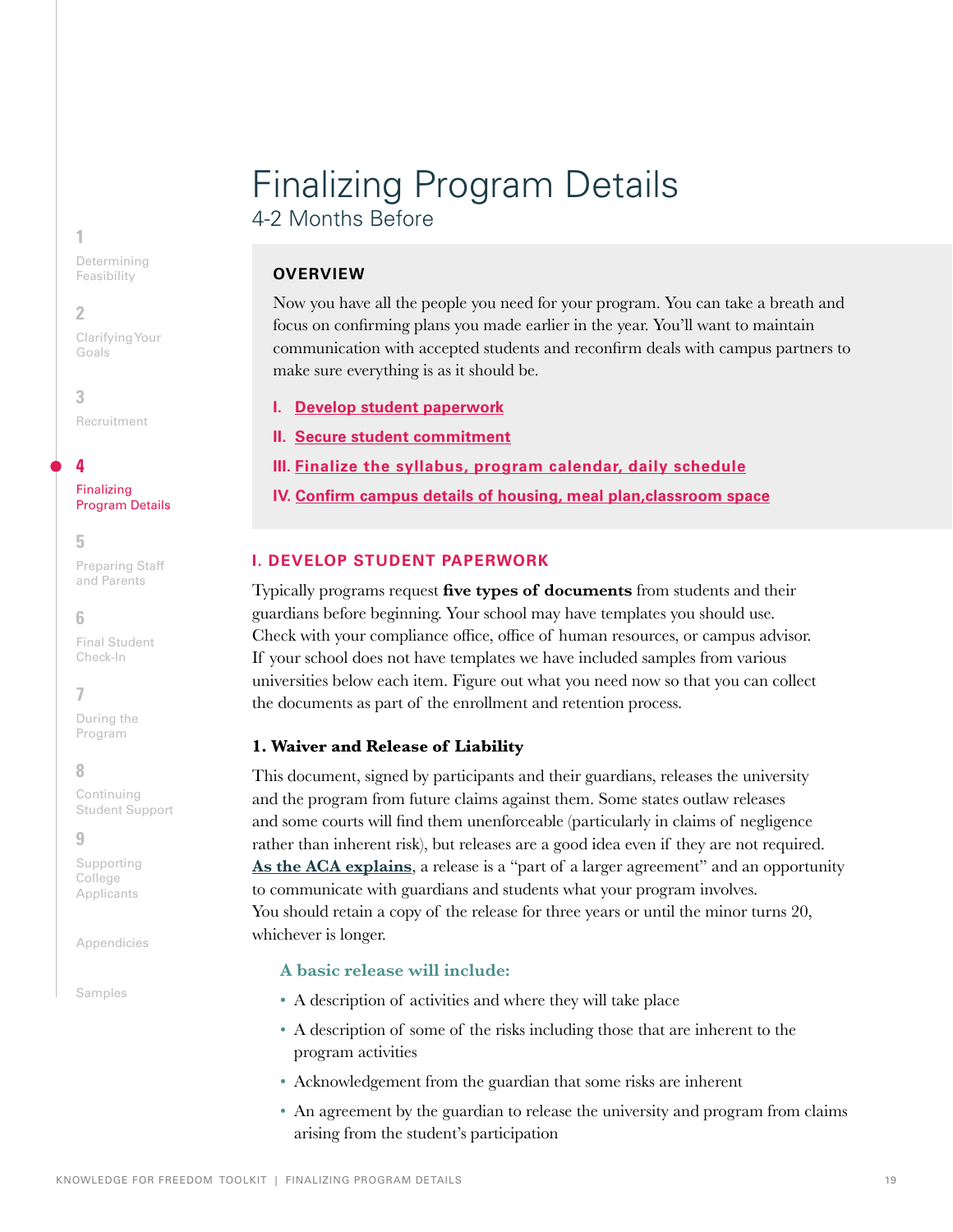#### **Sample university releases:**

- **[Drexel University](https://drexel.edu/~/media/Files/GeneralCounsel/Voluntary%20Trip%20or%20Program%20Release9-9-21.ashx?la=en)** (including photo and medical emergency release)
- **[Rutgers University](https://nj4h.rutgers.edu/leadership/leadership-for-life/NJ-Event-Permission-Form-L4L-Module-1-Winter-2021.pdf)** (including photo, medical, transit release and code of conduct)
- **[New York University](https://www.nyu.edu/content/dam/nyu/protectMinors/docs/ReleaseForm.pdf)**
- **[University of Colorado](https://www.cu.edu/docs/participant-notice-risk-and-waiver)**
- **[Northeastern University](https://www.northeastern.edu/risk-services/wp-content/uploads/2017/09/Consent-to-Participate-and-Release-07-2017-Ed.pdf)**
- **[Yale University](https://programs-minors.yale.edu/sites/default/files/agt_waiver_release_and_indemnity_for_minors-_spanish_-_5-2014.doc)** (in Spanish)

#### **2. Health Form**

Your release form may include language about authorizing campus staff to attain emergency medical care for participants, as well as authorizing them to dispense prescription or non-prescription drugs. Regardless, we recommend following the standards put forth by the American Camp Association.

## **A health form that follows ACA standards should include the following:**

- Emergency contact information
- Record of allergies and/or dietary restrictions
- Record of current medications, both prescribed and over-the-counter
- Record of past health treatment, if any
- A statement from the custodial parent/guardian attesting that all immunizations required for school are up to date including the actual date (month/year) of last tetanus shot (a physician statement, a government immunization report, or a school immunization report is also acceptable).
- Description of any current physical, mental, emotional, social health, developmental, or psychological conditions requiring medication, treatment, or special restrictions or considerations while at camp; and description of any camp activities the camper should be exempted from for health reasons
- Medical insurance information
- Authorization to treat
- Signature from guardian

#### **Sample Health Forms**

- **[American Camp Association](https://www.acacamps.org/sites/default/files/resource_library/forms/Camper-Health-History-Form.pdf)**
- **[Catholic University](https://policies.catholic.edu/_media/docs/health_information_form_2018.pdf)**
- **[New York University](https://www.nyu.edu/content/dam/nyu/protectMinors/docs/Authorization-for-Treatment-of-a-Minor.pdf)**
- **[Yale University](https://programs-minors.yale.edu/sites/default/files/program_participant_medical_form_1.16.14_0.doc)**

[Determining](#page-2-0)  Feasibility

**2**

**1**

[Clarifying Your](#page-10-0)  Goals

**3** [Recruitment](#page-14-0)

**4**

Finalizing [Program Details](#page-18-0)

## **5**

[Preparing Staff](#page-23-0)  and Parents

#### **6**

[Final Student](#page-26-0)  Check-In

## **7**

[During the](#page-27-0)  Program

#### **8**

Continuing [Student Support](#page-33-0)

#### **9**

[Supporting](#page-36-0)  College Applicants

[Appendicies](#page-37-0)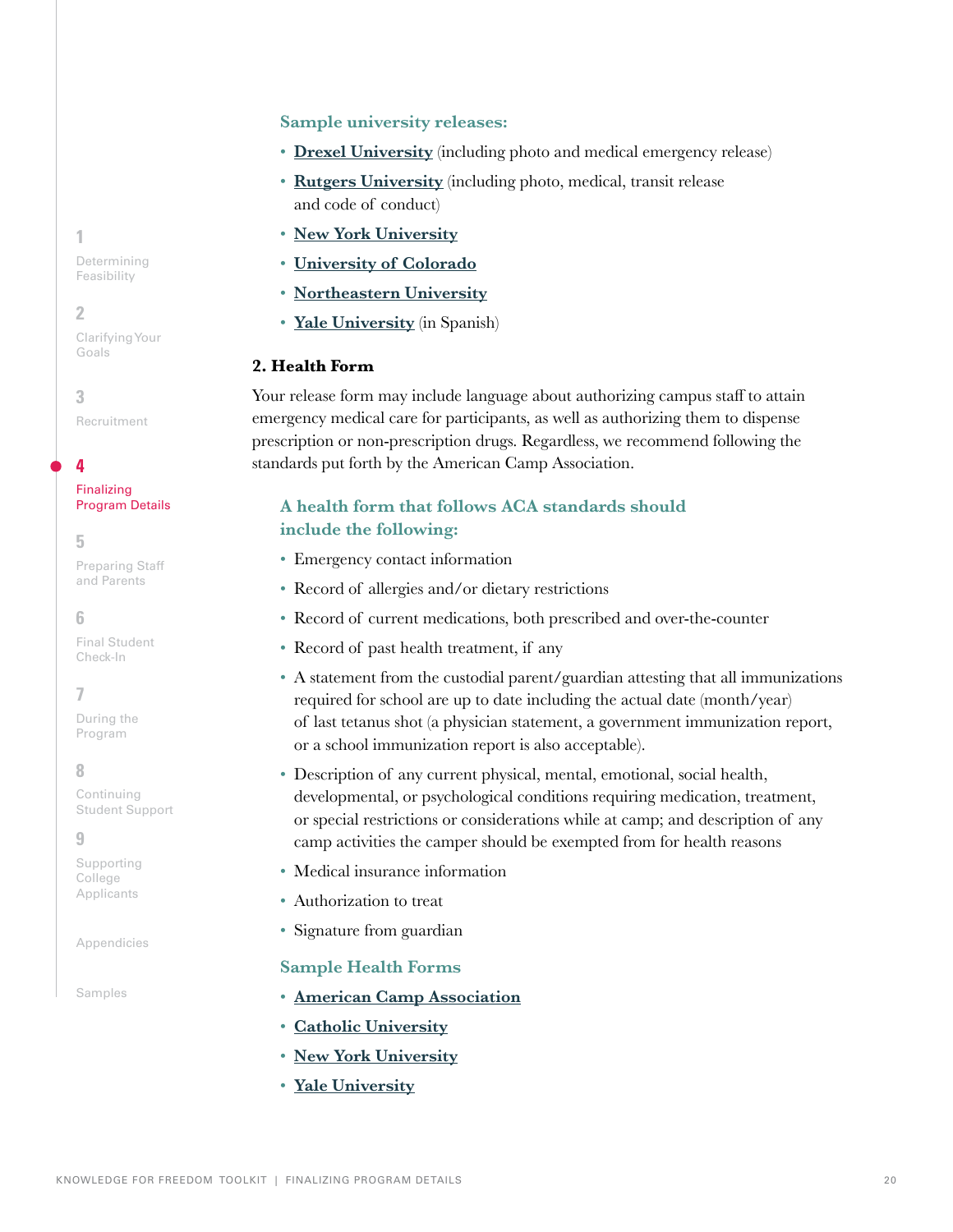#### • **[Boston College](https://www.bc.edu/content/dam/files/offices/hr/pdf/Medical_form_minors.pdf)**

#### **3. Photo/Video Release**

You will certainly want pictures of students in your program, including close-ups of minors in which they are identifiable, and that will require a photo and video release. Media releases may not be part of the standard protection of minors (POM) policy, but your university likely has an image policy that applies across the campus as well as a standard form. You might locate that policy and form in your school's public relations or communications office. Make sure the form includes a line for the signature of the guardian of a minor participant. If your school does not have such a form, here are some school forms you might look to as a template:

#### **Sample Media Releases:**

- **[University of Richmond](https://is.richmond.edu/multimedia/release-form.html)**
- **[University of Washington \(in multiple languages\)](https://www.washington.edu/brand/graphic-elements/photography/personal-release/)**
- **[Ithaca College](https://ithacaedu.formstack.com/forms/photo_multimedia_release_form)**
- **[University of West Florida \(online submission\)](https://uwf.edu/offices/institutional-communications/resources/forms/model-release-form/)**

#### **4. Field Trip, Commuting, and Off Campus Permission Slips**

You can include information about field trips, commuting, and off-campus time in your program waiver and release of responsibility, or you can opt for separate documents. Again, this is a chance to communicate with parents and participants what the program will entail.

#### **A field trip permission slip should include:**

- Date, time, and location of the trip
- Supervision structure
- Method of transportation
- Emergency contact information, authorization to treat (you should already have this in your health form, but including it in your permission slip means you will have it on hand when travelling together off campus)

#### **Sample commuting and permission slips:**

## • **[Catholic University Commuter Agreement](https://policies.catholic.edu/_media/docs/commuter_agreement_5-10-18.docx)**

• **Auburn University** [General Information and Transportation Form](https://cws.auburn.edu/shared/content/files/1642/MOC%20Youth%20Program-Camp%20General%20Information%20Form.pdf)

#### **5. Program Agreement Form**

Here you may lay out the rules for participation in your program. Some universities require a form that dictates appropriate behavior for minors on campus. For those that don't require such a form you may still want some documentation that outlines your expectations for student participation, like a "code of conduct."

**1** [Determining](#page-2-0)  Feasibility

**2**

[Clarifying Your](#page-10-0)  Goals

**3** [Recruitment](#page-14-0)

**4**

Finalizing [Program Details](#page-18-0)

**5**

[Preparing Staff](#page-23-0)  and Parents

**6** 

[Final Student](#page-26-0)  Check-In

## **7**

[During the](#page-27-0)  Program

#### **8**

Continuing [Student Support](#page-33-0)

#### **9**

[Supporting](#page-36-0)  College Applicants

[Appendicies](#page-37-0)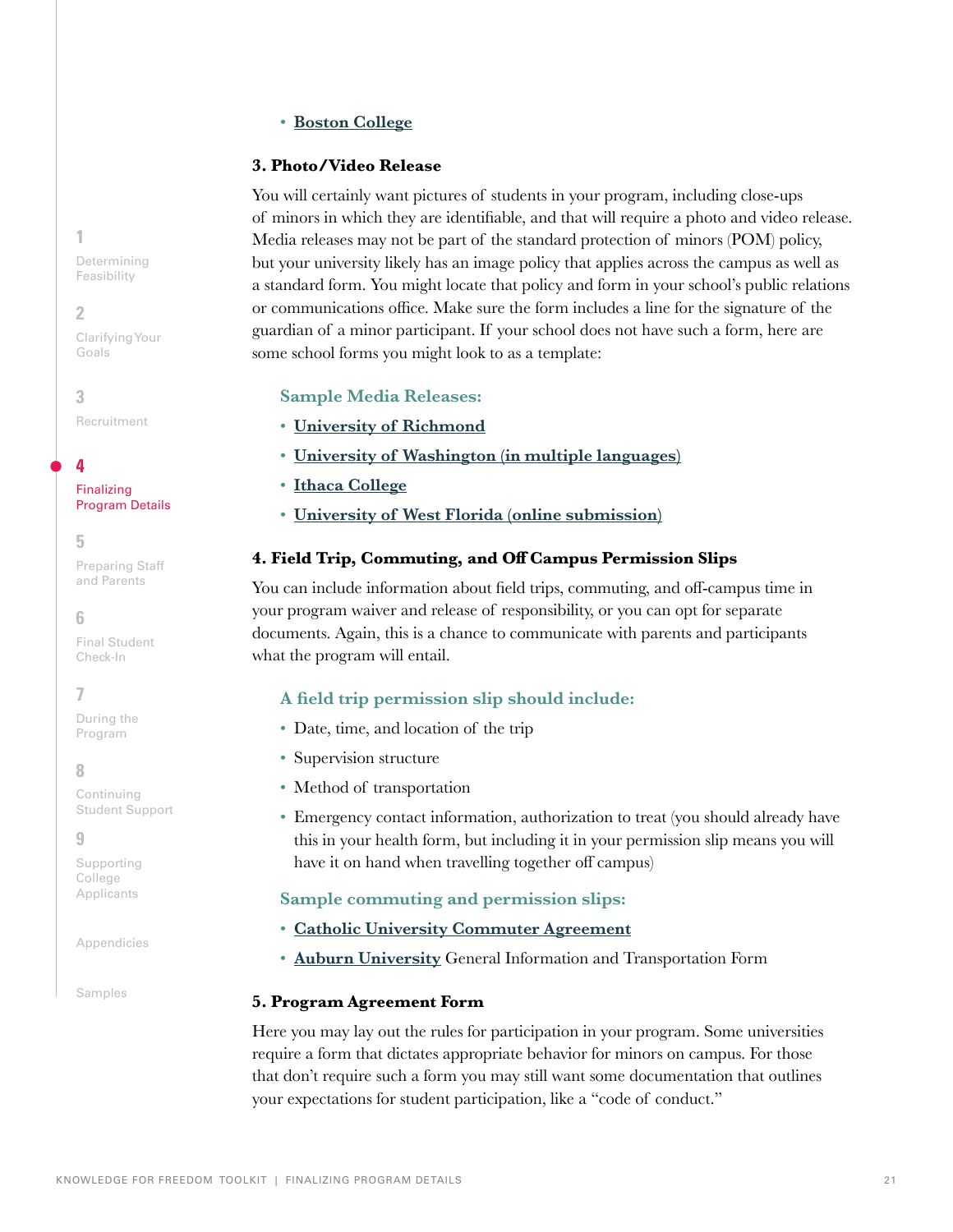#### **An agreement form might specify:**

- Drug, alcohol, weapons, illegal substances policy (specify whether this applies for prescription or OTC drugs)
- Appropriate conduct with students, program staff, and others on campus
- Where participants can and cannot go on (and off) campus
- Electronic policy
- Curfews

#### **Sample agreement forms:**

- **[Yale University](https://programs-minors.yale.edu/sites/default/files/participant_supervision_agreement_10-2015_0.docx)**
- **[Catholic University](https://policies.catholic.edu/_media/docs/camp_rules_2-5-18.docx)**
- **[University of Kansas](https://youthprograms.ku.edu/sites/youthprograms.ku.edu/files/docs/Participant%20Guidelines-Expectations%20-%202017.docx)**

#### <span id="page-21-0"></span>**II. SECURE STUDENT COMMITMENT**

Retention is the last hurdle you may face in student recruitment. Just because you have accepted students does not mean they will show up on the first day: participants drop out for summer school, summer jobs, and family reasons each year. To keep enrollment high, both Columbia and Yale maintain a waiting list of students. Yale tries to minimize late dropouts by getting students and parents to sign commitment forms. Columbia has students commit via email and then collects enrollment paperwork (health forms, photo waivers, etc.) in the following weeks. They have found that most students who drop out will do so before the deadline to turn in paperwork, though there are always surprises. In the summer of 2019 Columbia had a student drop out after the first day of orientation because her father revoked his permission for her to attend. Unfortunately, the next student on the waitlist had the same problem with her father, and after spending several days trying to convince both fathers the program ran with just 44 students. They spent \$1,200 on an empty dorm room and uneaten campus meals that month.

Carthage's program begins a number of weeks after public schools close for the year, and Ben and Eric found they were losing students during that gap. In addition, they noticed that many students had applied using their high school email addresses as their point of contact, but then stopped checking those email addresses after school let out, causing them to miss critical information about the start of the program. Now Ben and Eric employ an undergraduate "recruitment coordinator" to stay in touch with students through social media and by text message during that time. The coordinator shares important information, makes personal connections, and gets the students excited for the summer.

#### **Suggestions for retaining students**

• Host an information session for students and parents shortly before the program begins

**1**

[Determining](#page-2-0)  Feasibility

#### **2**

[Clarifying Your](#page-10-0)  Goals

**3** [Recruitment](#page-14-0)

**4**

#### Finalizing [Program Details](#page-18-0)

### **5**

[Preparing Staff](#page-23-0)  and Parents

#### **6**

[Final Student](#page-26-0)  Check-In

## **7**

[During the](#page-27-0)  Program

#### **8**

Continuing [Student Support](#page-33-0)

#### **9**

[Supporting](#page-36-0)  College Applicants

[Appendicies](#page-37-0)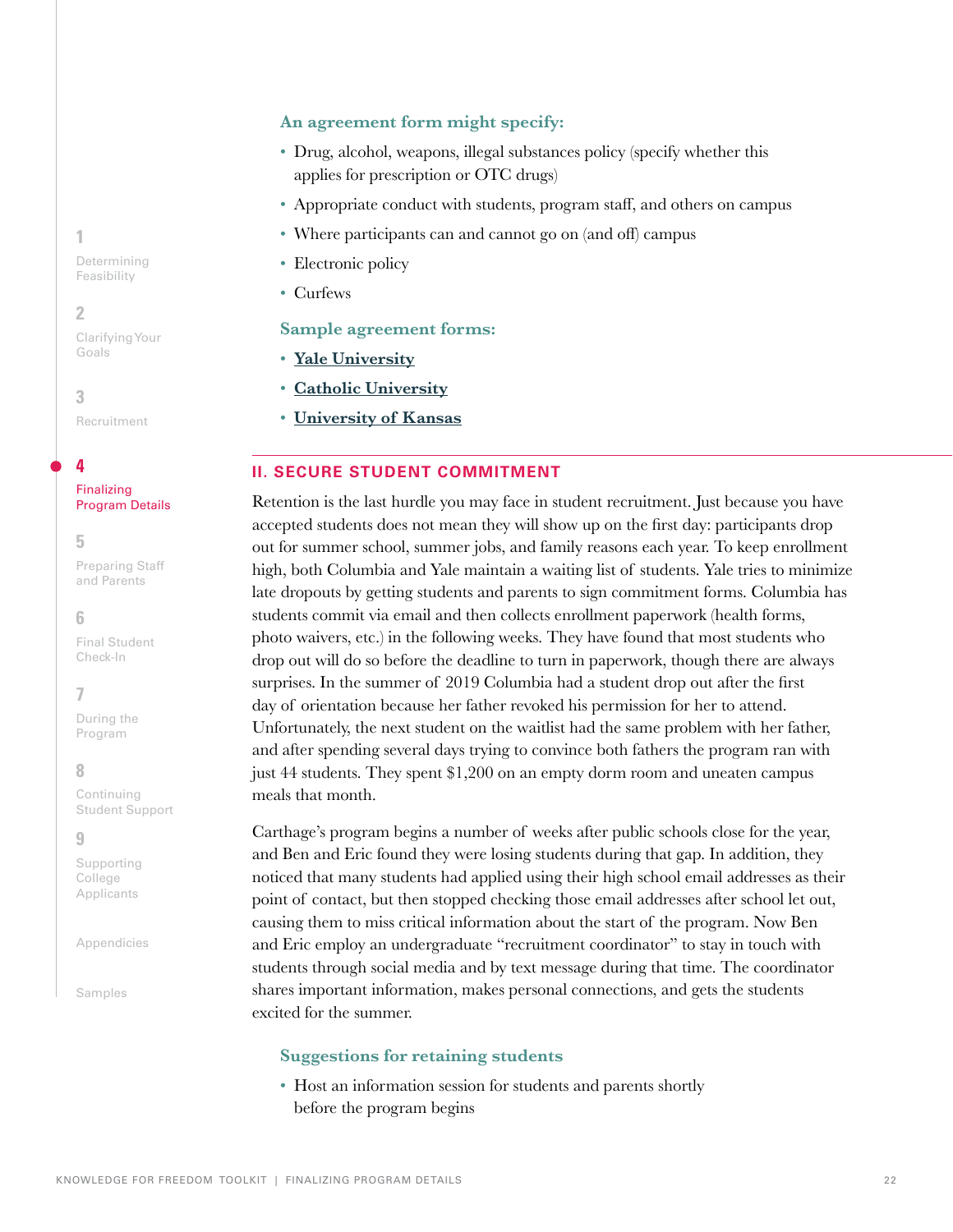- Obtain commitment papers from parents and students
- Use your recruitment partners to check in with students
- Employ an undergraduate to stay in touch with students
- Collect necessary paperwork a few weeks in advance of the program's start date
- Invite students for pre-summer events and orientation

## <span id="page-22-0"></span>**III. FINALIZE SYLLABUS, PROGRAM CALENDAR, DAILY SCHEDULE**

Take this time to walk through your summer's plan, keeping in mind the needs of your professors, undergraduate mentors, and students. Make any necessary changes and set reminders for yourself to complete tasks during the program, such as confirming guest lecturers or ordering food.

## <span id="page-22-1"></span>**IV. CONFIRM CAMPUS DETAILS OF HOUSING, MEAL PLAN, CLASSROOM SPACE**

Check again with your vendors to confirm what they're providing, how you'll pay them, and who you can contact in case problems arise during the summer.

**1**

[Determining](#page-2-0)  Feasibility

#### **2**

[Clarifying Your](#page-10-0)  Goals

**3** [Recruitment](#page-14-0)

**4**

#### Finalizing [Program Details](#page-18-0)

#### **5**

[Preparing Staff](#page-23-0)  and Parents

#### **6**

[Final Student](#page-26-0)  Check-In

## **7**

[During the](#page-27-0)  Program

## **8**

Continuing [Student Support](#page-33-0)

#### **9**

[Supporting](#page-36-0)  College Applicants

[Appendicies](#page-37-0)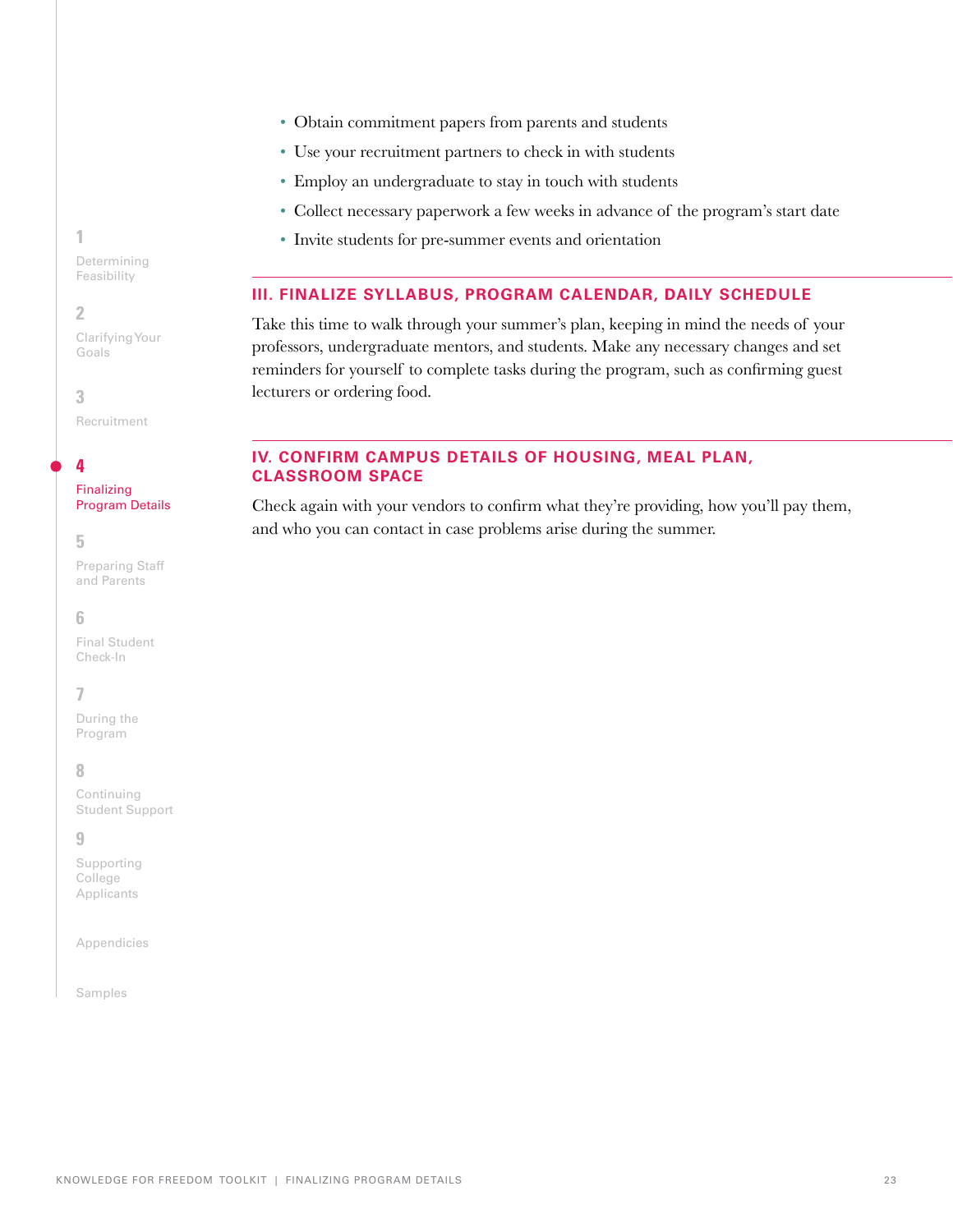# <span id="page-23-0"></span>Preparing Staff and Parents

2 Months– 1 Week Before

## **OVERVIEW**

**I. [Collect student paperwork](#page-23-1)**

**[II. Order materials](#page-23-2)**

**III. [Host an information session](#page-23-3)**

**IV. [Plan staff training](#page-23-4)**

## <span id="page-23-1"></span>**I. COLLECT STUDENT PAPERWORK**

If any activities are conditional on student paperwork we recommend collecting those documents before the first day of the program. Find a suitable method of organizing the documents so that your staff can easily access them when needed. You don't want to be scrambling for emergency contact information or insurance numbers while a student with a broken leg is on their way to the hospital. Rather than rely on hard copies in a locked office, you can scan the documents into Google Drive so anyone on your staff can access them.

#### <span id="page-23-2"></span>**II. ORDER MATERIALS**

If your program starts in June or July you may need to order instructional and office supplies before the start of the new fiscal year. If so, speak with your department's financial officers about how to pay for supplies in advance of the program. By purchasing through your university you should not have to pay sales tax, and you may be able to access discounts for instructional supplies.

#### <span id="page-23-3"></span>**III. HOST AN INFORMATION SESSION**

Some of your students have never slept outside of the home before. Ease the transition for them and their parents by hosting an information session. Make sure to explain the daily schedule and monthly calendar, lay out student and parental expectations, and give them an opportunity to meet some of the summer staff and ask questions. This is also a good time to collect necessary paperwork.

## <span id="page-23-4"></span>**IV. PLAN STAFF TRAINING**

You'll need to design a staff training plan that encourages collaboration, prepares staff to lead discussion, and elicits the staff's help in planning for the rest of the summer. Depending on how much you expect your staff to do and know, you may need quite a

[Determining](#page-2-0)  Feasibility

#### **2**

**1**

[Clarifying Your](#page-10-0)  Goals

**3**

[Recruitment](#page-14-0)

## **4**

Finalizing [Program Details](#page-18-0)

**5**

#### [Preparing Staff](#page-23-0)  and Parents

#### **6**

[Final Student](#page-26-0)  Check-In

## **7**

[During the](#page-27-0)  Program

## **8**

Continuing [Student Support](#page-33-0)

#### **9**

[Supporting](#page-36-0)  College Applicants

[Appendicies](#page-37-0)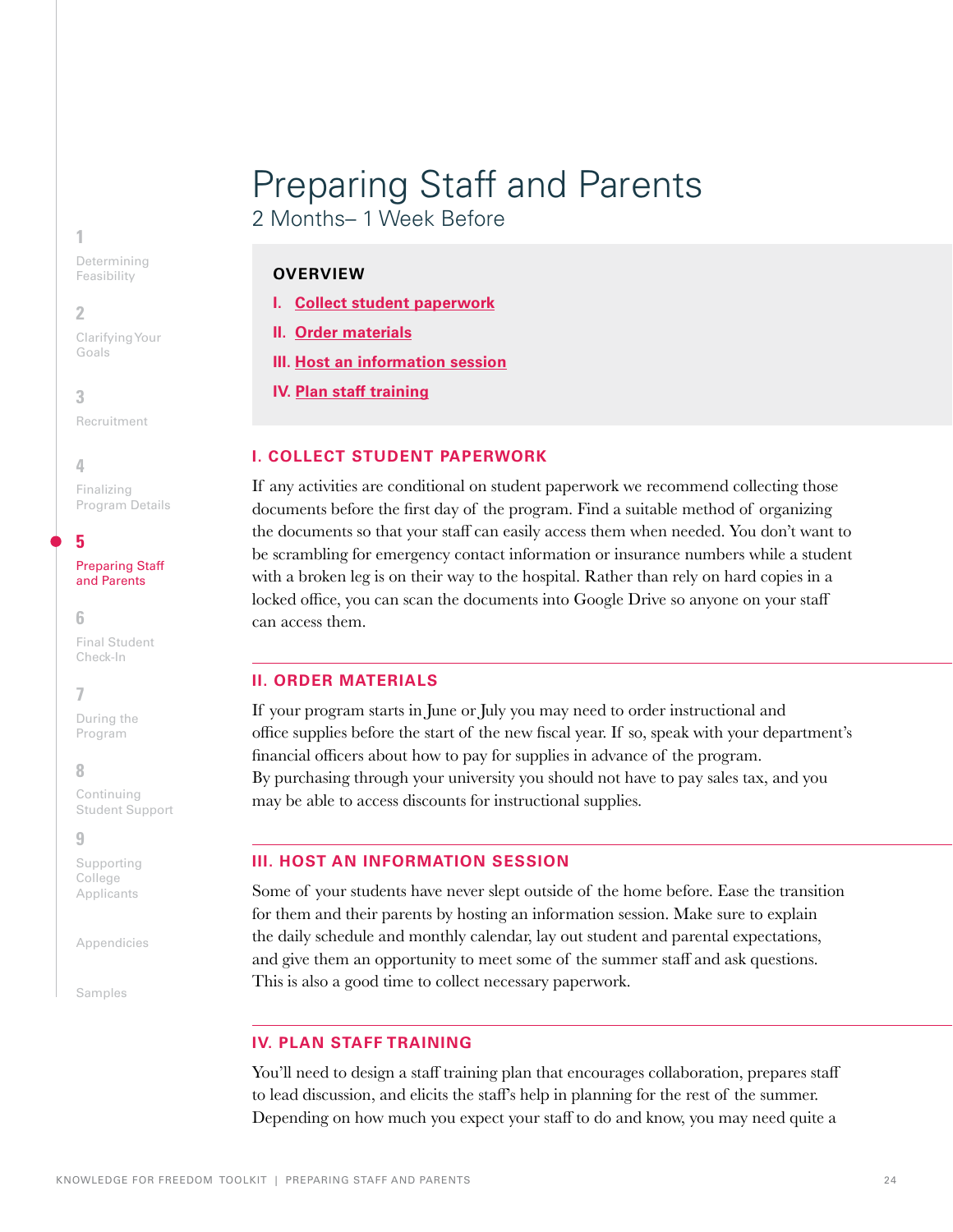bit of staff training. **[Columbia's staff training lasts 30 hours](https://docs.google.com/document/d/17FXgplUx8mCEB9fxgJOtiPEDUZ7Ht0XiJ2zwQsYQuA8/edit)** and is spread out over five days before the program. Yale's staff training is condensed to just two to three days. Much of Columbia's training time is spent role playing, writing lesson plans for the summer, and planning for the academic year. Staff also spend time writing and preparing for student orientation. Outlined below are the major points you should cover in your training:

#### **Building community and comfort in the classroom**

- Role playing scenarios as teachers and students
- **[Ice-breakers, mixers, and name games](https://docs.google.com/document/d/11MV4ZNlADAv1QdYRPvA7qDWQEwEwrCzmzOQOcCkSa_c/edit)**
- Seminar-style discussions

#### **Understanding the program**

- Purpose, mission, goals of the program, and how we implement them
- Outline of full program
- Listing of staff responsibilities and roles at each level

## **Policies & Safety**

- Clear expectations of staff conduct
- Outline of all student policies and how staff can implement them
	- Appropriate and inappropriate consequences for students
- Review of Protection of Minors (POM) protocol and mandatory reporting procedures
- Emergency procedures (consult with public safety)
- Non-emergent medical attention (consult with your compliance office or campus advisor)
	- CPR/AED/First Aid Training if necessary for residential staff

#### **Pedagogy**

- Teaching objectives
- Working with diverse student populations
- Building student relationships
- Putting students first
- Behavior and classroom management
- Lesson planning

[Determining](#page-2-0)  Feasibility

#### **2**

**1**

[Clarifying Your](#page-10-0)  Goals

**3**

[Recruitment](#page-14-0)

## **4**

Finalizing [Program Details](#page-18-0)

## **5**

#### [Preparing Staff](#page-23-0)  and Parents

#### **6**

[Final Student](#page-26-0)  Check-In

## **7**

[During the](#page-27-0)  Program

## **8**

Continuing [Student Support](#page-33-0)

#### **9**

[Supporting](#page-36-0)  College Applicants

#### [Appendicies](#page-37-0)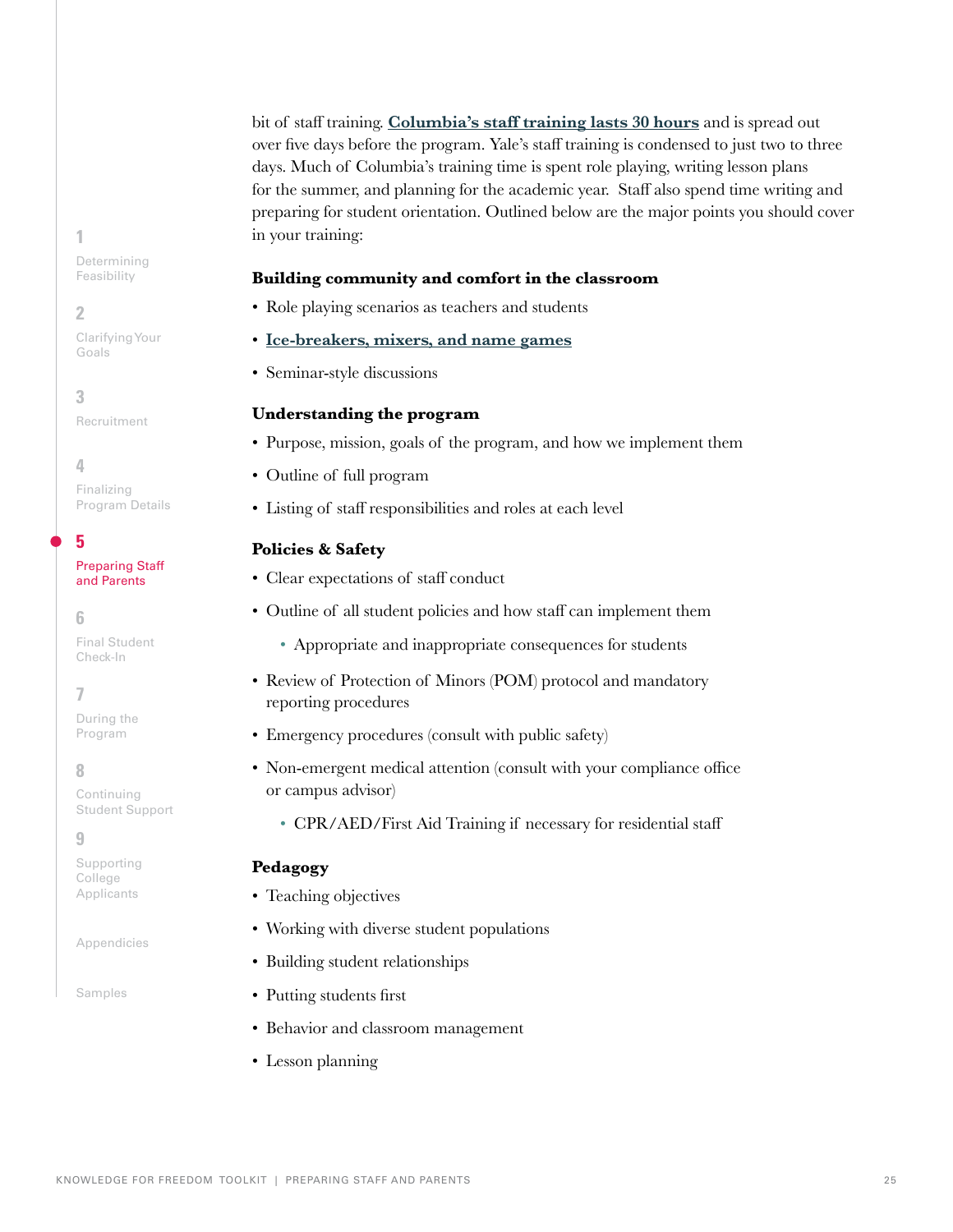#### **Protection of Minors Training**

Most schools also offer some form of training for Protection of Minors (POM), possibly as a webinar that staff may complete online and in their own time. POM training is typically geared towards preventing, recognizing, and reporting child abuse only. The POM training should clarify your staff's reporting responsibilities if they suspect a minor is being abused. While you are not likely to be **[mandatory reporters](https://www.childwelfare.gov/pubPDFs/manda.pdf#page=2&view=Professionals%20required%20to%20report)** by state law, your university may require mandatory reporting regardless. You should retain documentation that your staff has completed the required POM training.

**1**

[Determining](#page-2-0)  Feasibility

#### **2**

[Clarifying Your](#page-10-0)  Goals

### **3**

[Recruitment](#page-14-0)

#### **4**

Finalizing [Program Details](#page-18-0)

## **5**

[Preparing Staff](#page-23-0)  and Parents

#### **6**

[Final Student](#page-26-0)  Check-In

## **7**

[During the](#page-27-0)  Program

## **8**

Continuing [Student Support](#page-33-0)

#### **9**

[Supporting](#page-36-0)  College **Applicants** 

[Appendicies](#page-37-0)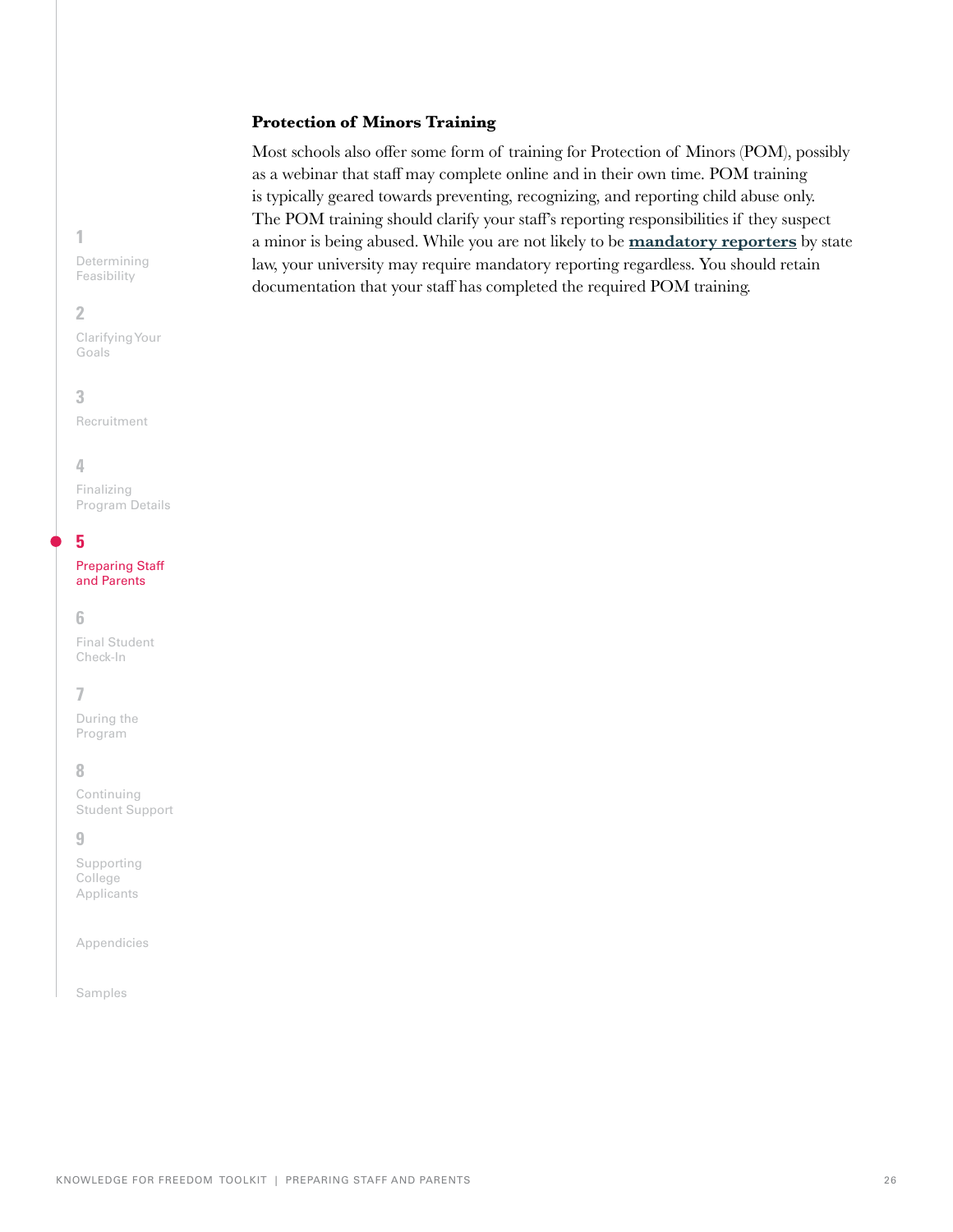# <span id="page-26-0"></span>Final Student Check-In

1 Week Before

## **OVERVIEW**

**I. Run staff training**

**II. Check-in with students, confirm attendance**

## **I. RUN STAFF TRAINING**

This is the real start to the program. Give your staff a schedule for training with specific topics for each session. Even if you have to adapt your plan during this time your staff will feel better knowing what the training goals are and being able to trace their progress through the agenda.

## **II. CHECK-IN WITH STUDENTS, CONFIRM ATTENDANCE**

This is your last chance for a check-in with students, so take advantage of the time you have. You might need to collect outstanding paperwork, answer last-minute questions, and speak with nervous parents. Make sure your students know exactly where and when to meet for the first session and have a phone number to text in case they are running late or get lost.

#### **1**

[Determining](#page-2-0)  Feasibility

## **2**

[Clarifying Your](#page-10-0)  Goals

## **3**

[Recruitment](#page-14-0)

## **4**

Finalizing [Program Details](#page-18-0)

## **5**

[Preparing Staff](#page-23-0)  and Parents

## **6**

[Final Student](#page-26-0)  Check-In

## **7**

[During the](#page-27-0)  Program

## **8**

Continuing [Student Support](#page-33-0)

## **9**

[Supporting](#page-36-0)  College Applicants

[Appendicies](#page-37-0)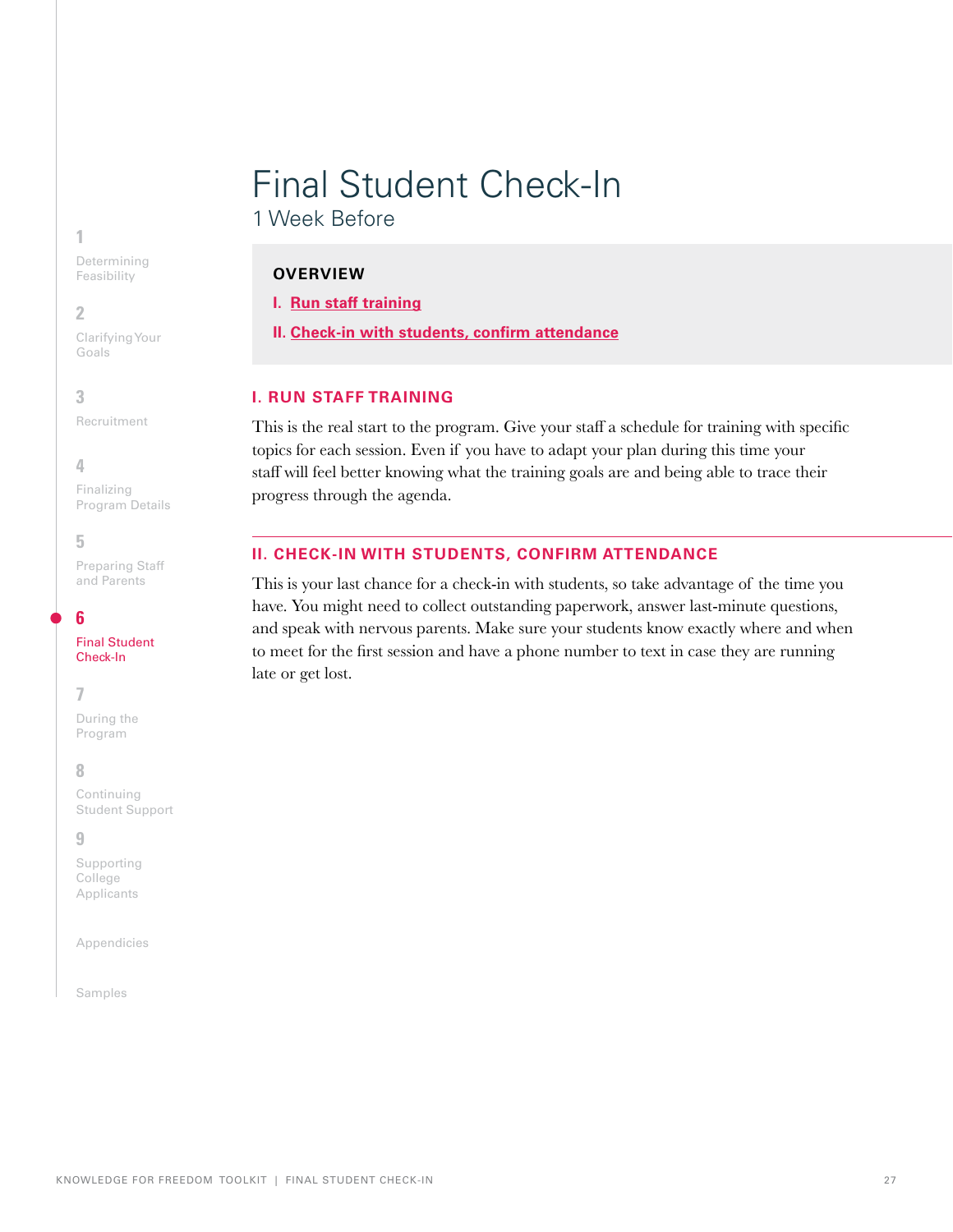# <span id="page-27-0"></span>During the Program

## **OVERVIEW**

You are the expert on how your program is going to run at this point, but there are some special items you probably want to fit into the summer schedule.

- **I. [Student Needs](#page-27-1)**
- **II. [College Preparedness](#page-28-0)**
- **III. [Observe and evaluate staff](#page-31-0)**
- **IV. [Field trips](#page-31-1)**
- **V. [Evaluate the program](#page-32-0)**

## <span id="page-27-1"></span>**I. STUDENT NEEDS**

High school students need more than a thick book of philosophy and a vibrant discussion to get through the day. Below are some lessons from programs about catering to your students' other needs:

#### **Food**

Paul Stern at Ursinus College is only partially joking when he says good snacks will guarantee your program's success (he recommends salty chips and gummy fruit snacks). Order bulk snacks in advance and make sure you have breaks throughout the day to provide them. If your students are commuting to campus, providing breakfast will not only boost student attention but can also reduce tardiness to class. At Yale and Carthage the students eat together in the dining hall, and Ben and Eric consider those meals at Carthage "community time." Professors and tutors eat with the students and learn about their students' non-academic interests during those meals.

#### **Security**

You'll work with your office of public safety to ensure the physical safety of your students, but how will you ensure that students feel secure participating fully in the program? Consider how you will articulate to students that it will be OK to mess up, to ask dumb questions, or to share a deeply unpopular point of view. At Columbia, students begin orientation by writing the expectations they have for themselves, their classmates, their teachers, and their dormmates on Post-Its. They stick their Post-Its up around the classroom and then read each others' expectations, grouping similar ones together. At the end of orientation they reflect on this exercise to collectively draft a class contract. Through contract-writing, the students and their TAs articulate community values that encourage students to ask questions, listen to each other, and challenge themselves.

[Determining](#page-2-0)  Feasibility

#### **2**

**1**

[Clarifying Your](#page-10-0)  Goals

**3**

[Recruitment](#page-14-0)

#### **4**

Finalizing [Program Details](#page-18-0)

## **5**

[Preparing Staff](#page-23-0)  and Parents

#### **6**

[Final Student](#page-26-0)  Check-In

## **7**

[During the](#page-27-0)  Program

#### **8**

Continuing [Student Support](#page-33-0)

#### **9**

[Supporting](#page-36-0)  College Applicants

[Appendicies](#page-37-0)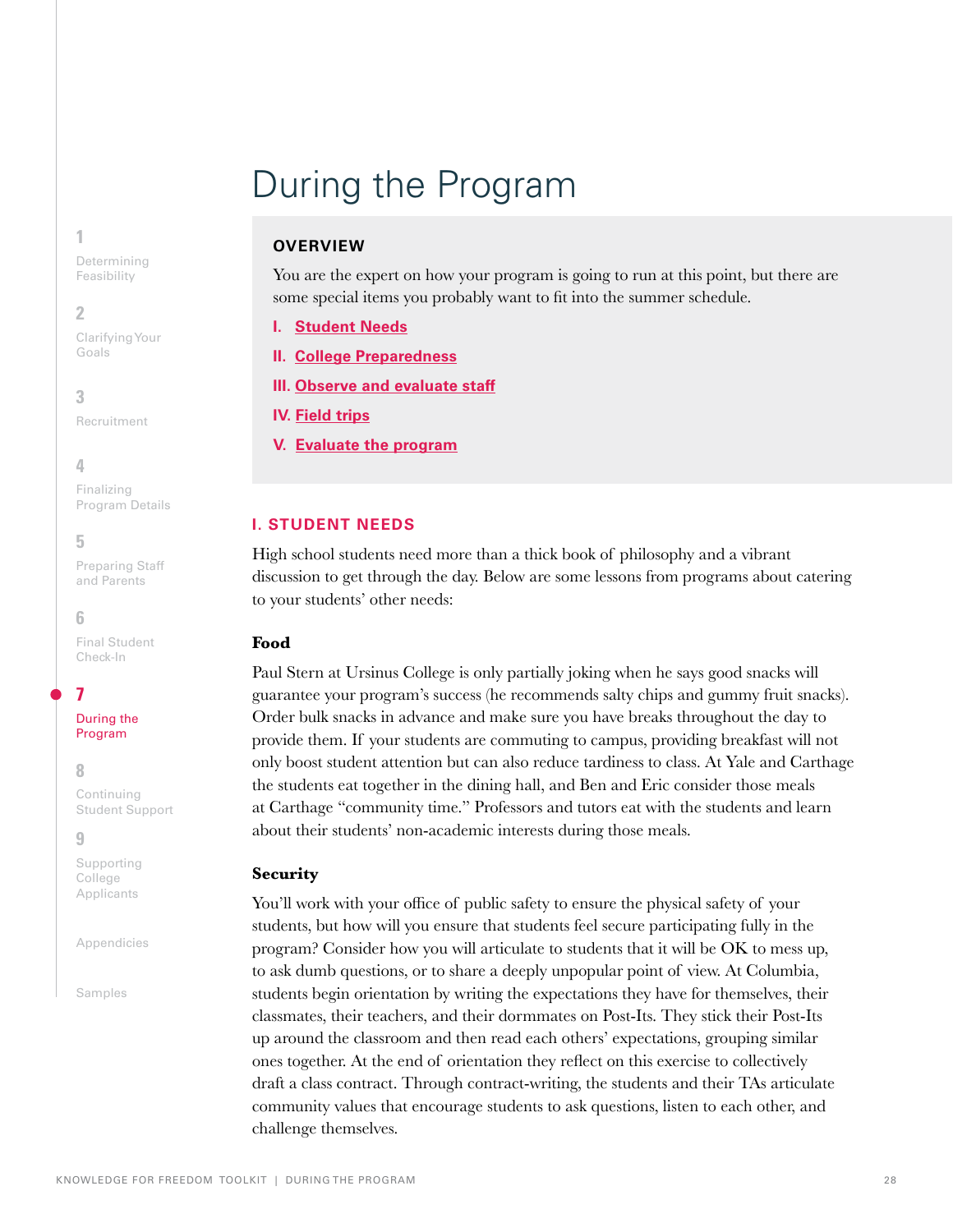#### **Community**

Even if all of your students come from the same high school, they may not know each other at all. Spending time before or during the program to build connections between students and tutors is incredibly beneficial. While **[structured icebreakers](https://docs.google.com/document/d/11MV4ZNlADAv1QdYRPvA7qDWQEwEwrCzmzOQOcCkSa_c/edit?usp=sharing)** are obviously useful, you might need to get creative structuring community time into your tight schedule. We recommend making the most of down time and transitions between scheduled activities. Use your undergraduates to play **[transitional games and](https://docs.google.com/document/d/1ko0UJhZAkzAA0NI78-ALxs8XSb3sWgvGWW7kdy7cyKQ/edit)  [activities](https://docs.google.com/document/d/1ko0UJhZAkzAA0NI78-ALxs8XSb3sWgvGWW7kdy7cyKQ/edit)** while walking between meals, on bus rides, eating snacks, or throughout the day.

#### **Recognition**

Regardless of your program's size, students can feel overwhelmed by the quick pace of the daily schedule or classroom discussion. Think with your staff about finding ways to acknowledge and connect with students individually. At Yale, students sign up for nightly individual meetings with one of the teaching assistants. Beyond giving students the individual feedback they need, these sessions can also be a chance to catch small problems before they become large. At Columbia, students receive formal certificates on the last day, but also a decorated paper plate award that acknowledges their unique contributions to class. The "Pericles Award" may go to the greatest public speaker or the "General Will" award may go to a student who was interested in finding consensus among classmates.

#### **Autonomy**

As much as you would like to advertise your program as a "real college experience," your students will know from the timing and pace of the daily schedule and the limitations on their freedom that college will be very different. Consider ways that you can offer students independence, solitude, or freedom even with high standards of supervision. Maybe students want unstructured time on the campus quad with a frisbee or music speakers. Perhaps they can do their own thing in the school's gym for an hour each day. Yale has a generally unstructured late-afternoon and evening schedule, with students choosing how to spend their time reading, writing, or relaxing within the residential college. They are not permitted to leave campus, but they may request group outings supervised by an RTA. At Columbia, students are allowed an hour of offcampus free time when they can go into the shops on Broadway, and 40 minutes after lunch to decompress in their rooms.

## <span id="page-28-0"></span>**II. COLLEGE PREPAREDNESS** (Part I: Summer Module)

Knowledge for Freedom programs should include some kind of **college application support for students.** Most current programs do at least three of the following actions during the summer, and students would benefit greatly from all five:

• Invite representatives from your campus admissions and financial aid offices to speak

**1** [Determining](#page-2-0)  Feasibility

#### **2**

[Clarifying Your](#page-10-0)  Goals

**3** [Recruitment](#page-14-0)

**4**

Finalizing [Program Details](#page-18-0)

**5**

[Preparing Staff](#page-23-0)  and Parents

#### **6**

[Final Student](#page-26-0)  Check-In

## **7**

[During the](#page-27-0)  Program

#### **8**

Continuing [Student Support](#page-33-0)

#### **9**

[Supporting](#page-36-0)  College Applicants

[Appendicies](#page-37-0)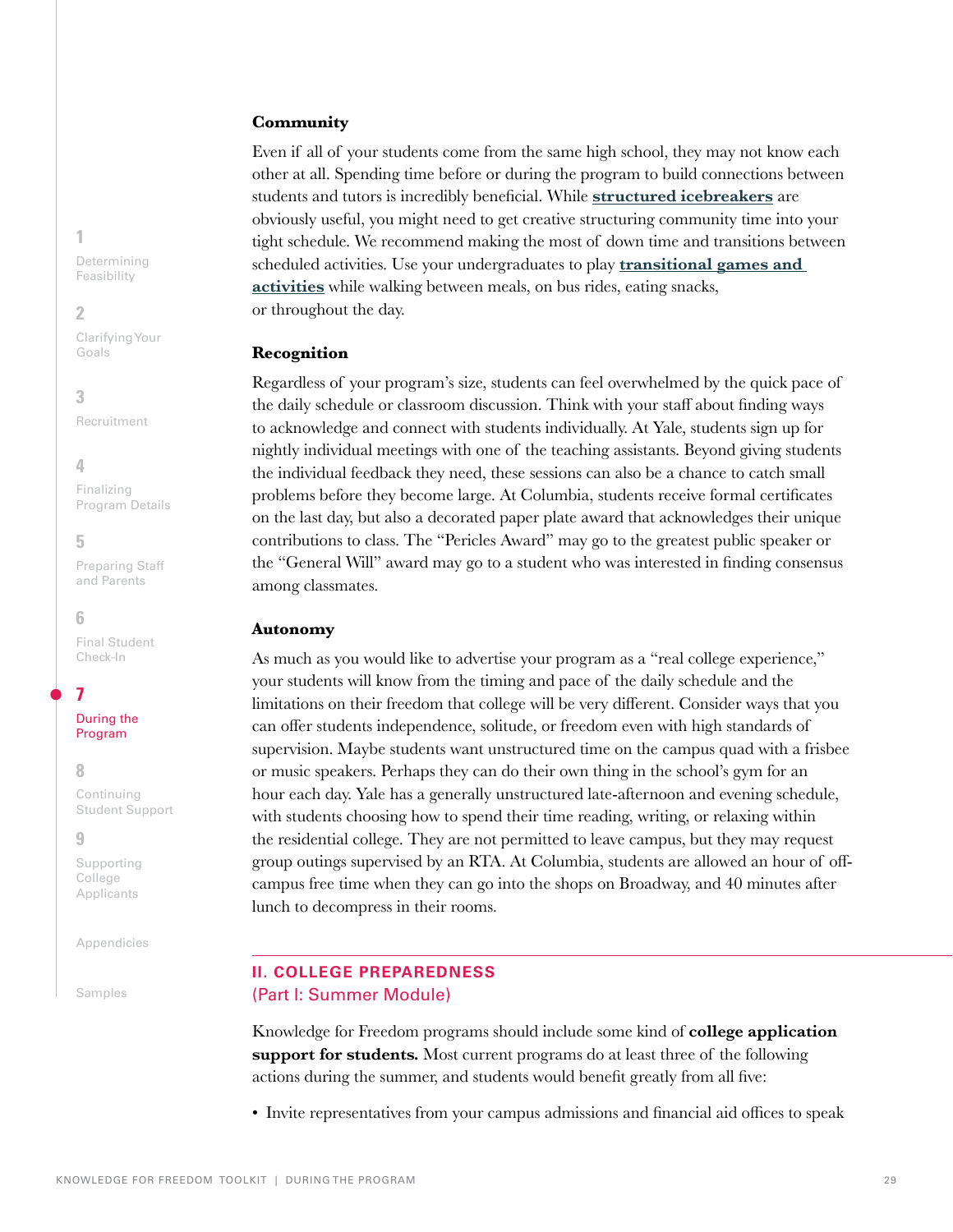to students about the process of applying to your college. Most programs do this.

- Set aside designated time for teaching assistants and other college students to speak about their own experiences applying to college. You may want to have students write up questions anonymously in advance to help guide the conversation.
- Tour your college and others in the area. Show your students the full extent of what your campus offers, especially for students who are interested in majoring outside of the humanities discipline. Carthage College takes its students on field trips to the University of Chicago and University of Wisconsin to show them their options. During Columbia's orientation students play a version of **["truth or dare"](https://docs.google.com/document/d/1kqsb7NKJJoi0JmiVCFgj7gXuYjyEEKHvfsV-y4qKjss/edit?usp=sharing)** that takes them around campus and teaches them about college resources, much like a scavenger hunt.
- Talk through the basic steps of college applications and the general timeline. The **[Common App](https://www.commonapp.org/apply/first-time-students)** website has robust guides and videos for preparing the college application. Other resources for a college application calendar can be found at:
	- **[Big Future](https://bigfuture.collegeboard.org/get-in/applying-101/timeline-12-grade)**: The College Board's college application timeline
	- **[New York State College Checklist for Senior](https://www.hesc.ny.gov/prepare-for-college/your-high-school-path-to-college/checklists/senior-checklist.html)**: A few items are only relevant to New Yorkers but overall the list is thorough and helpful.
	- **[Khan Academy](https://www.khanacademy.org/college-careers-more/college-admissions/get-started/introduction-ca/a/master-timeline-college-admissions)**: college timeline
	- **[College Covered](https://www.collegecovered.com/planning-calendar/)**: created by Discover Student Loans
- Identify and clearly communicate other college application resources such as free SAT prep courses. Too often students do not know that they should be studying for the SAT until after they've taken the test. Others may not know that they need to register for prep courses and take them well in advance of the SAT. It's likely that your students are eligible for two **[SAT registration fee waivers](https://collegereadiness.collegeboard.org/sat/register/fees/fee-waivers)**. They'll need to apply for those waivers through their high schools,

but in the summer you can help them understand the test and what they should do to prepare.

- **[Kaplan](https://www.kaptest.com/sat/free/events)**: Free SAT and ACT prep classes and practice tests online
- **[Princeton Review](https://www.princetonreview.com/promo)**: Free or low cost SAT/ACT in person and online
- **[Khan Academy](https://www.khanacademy.org/sat)**: College Board's Official SAT prep course
- Your local public library may offer free SAT courses

If you expect students to come back during the academic year for more college support, be sure to set those dates in advance and communicate your expectations to students during the summer. **[See the academic year section for college preparedness](#page-33-1)  [modules during the academic year.](#page-33-1)**

**1** [Determining](#page-2-0)  Feasibility

## **2**

[Clarifying Your](#page-10-0)  Goals

**3**

[Recruitment](#page-14-0)

## **4**

Finalizing [Program Details](#page-18-0)

## **5**

[Preparing Staff](#page-23-0)  and Parents

## **6**

[Final Student](#page-26-0)  Check-In

## **7**

[During the](#page-27-0)  Program

## **8**

Continuing [Student Support](#page-33-0)

## **9**

[Supporting](#page-36-0)  College Applicants

[Appendicies](#page-37-0)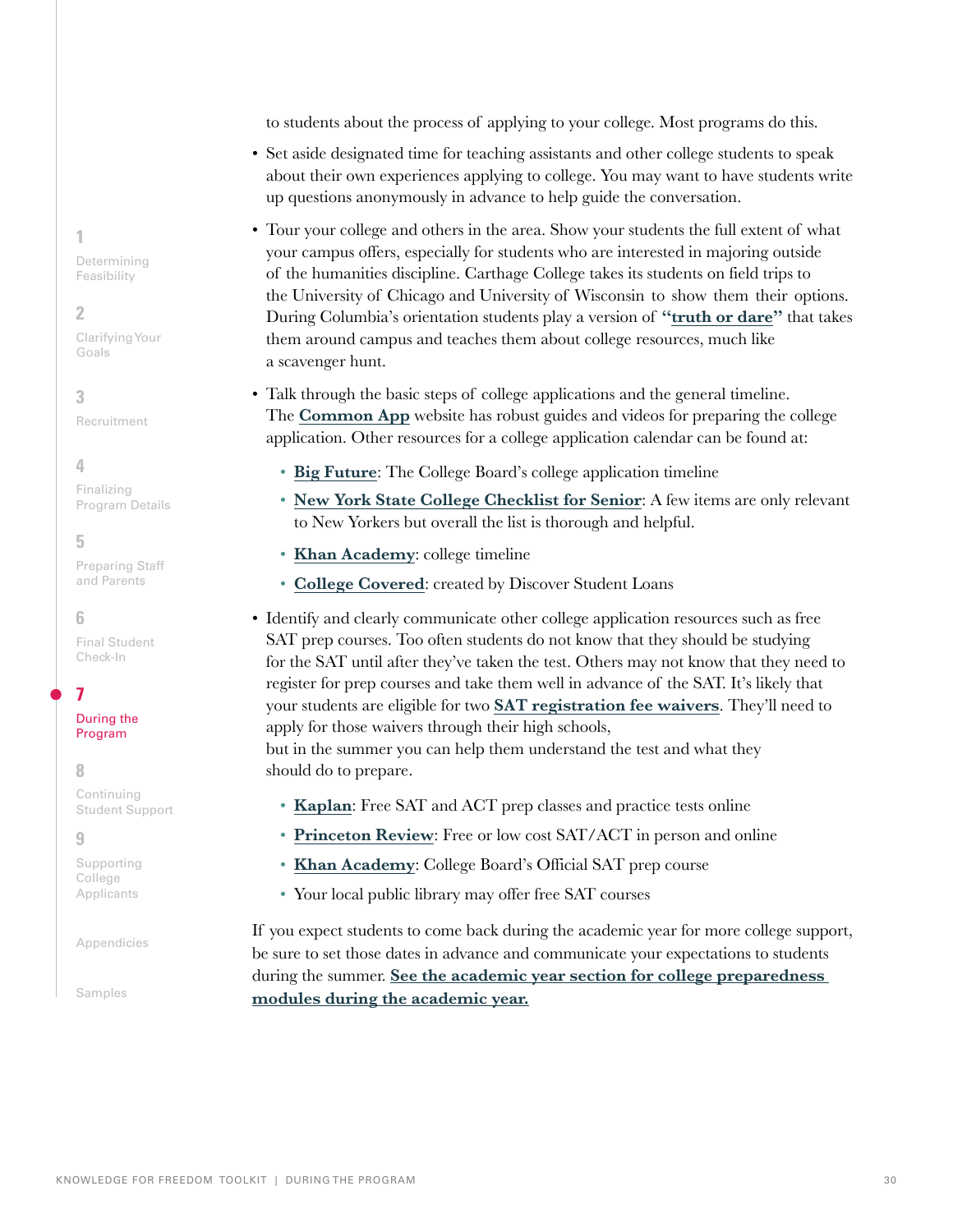## **CIVIC ENGAGEMENT**  (Part I: Summer Module)

The goal of the year-long civic project is to help students apply the seminar's ideas to their contemporary political lives and to gain practical skills and experience engaging with their own civic world.

In the summer module, programs incorporate civic issues into the summer program through field trips, guest speakers, projects, and debates. Incorporating contemporary civic issues into the summer program helps the syllabus come alive, with students immediately working through the contemporary ramifications of ancient arguments. With so few hours each day, there are limits to the thoroughness of such a civic curriculum and trying to fit it into your summer schedule may tempt you to cut important reading, writing, or relaxing time. We recommend that civic engagement extends into a year-long program following the summer seminar. **[See the academic](#page-34-0)  [year module for civic engagement after the summer.](#page-34-0)**

At Yale, mornings are dedicated to the seminar and small group sessions with teaching assistants. After lunch each day from 2:00 - 4:00pm the students have an activity scheduled, which is often a discussion with a local civic leader. Previous guests have included the New Haven Chief of Police, New Haven Board of Education President, New Haven Alder, Executive Director of the New Haven Land Trust, a playwright, a public artist, and a news correspondent. Students have also gone on walking history tours of the city and visits to the Yale art gallery and other area museums. The Yale program is not strictly summer-based. During the academic year students return monthly to campus to continue reading and discussing texts and to collaborate on a capstone project. In the winter and spring, students organize an event for high school students at **[Yale's Minds on Society, Arts, Ideas, and Culture \(MOSAIC\)](https://onha.yale.edu/event/mosaic-utopiaimagine-perfect-city)** interactive lecture series.

At Rochester, Joan Rubin invites civic leaders to lunches nearly every day at the Humanities Center. Past guests have included a civil rights veteran, the former mayor of Rochester, Rochester City Council Member, a city court judge, a program director of a local refugee organization, and a Latinx community leader. After lunch the group has its hour-long seminar on the day's reading, followed by a second civic activity. Those activities alternate between field trips and a project at the rare book and manuscript library. Field trips have included visits to art galleries, a Native American site, a neighborhood walking tour with the Community Design Center, and observing courtroom proceedings and meeting with a judge. At the rare book and manuscript library the students spend about 14 total hours over two weeks reading archival documents about the 1964 riots in Rochester. The students write and record a podcast about what they gleaned from the documents.

At Ursinus, contemporary civic questions are woven into the seminar. Each lesson is designed to connect primary texts from America's founding with current debates, and the seminar ends by breaking students into groups of five to discuss the day's question. For example, on the first day students read the Declaration of Independence

<span id="page-30-0"></span>**1**

[Determining](#page-2-0)  Feasibility

#### **2**

[Clarifying Your](#page-10-0)  Goals

**3** [Recruitment](#page-14-0)

**4**

Finalizing [Program Details](#page-18-0)

## **5**

[Preparing Staff](#page-23-0)  and Parents

## **6**

[Final Student](#page-26-0)  Check-In

## **7**

[During the](#page-27-0)  Program

#### **8**

Continuing [Student Support](#page-33-0)

#### **9**

[Supporting](#page-36-0)  College Applicants

[Appendicies](#page-37-0)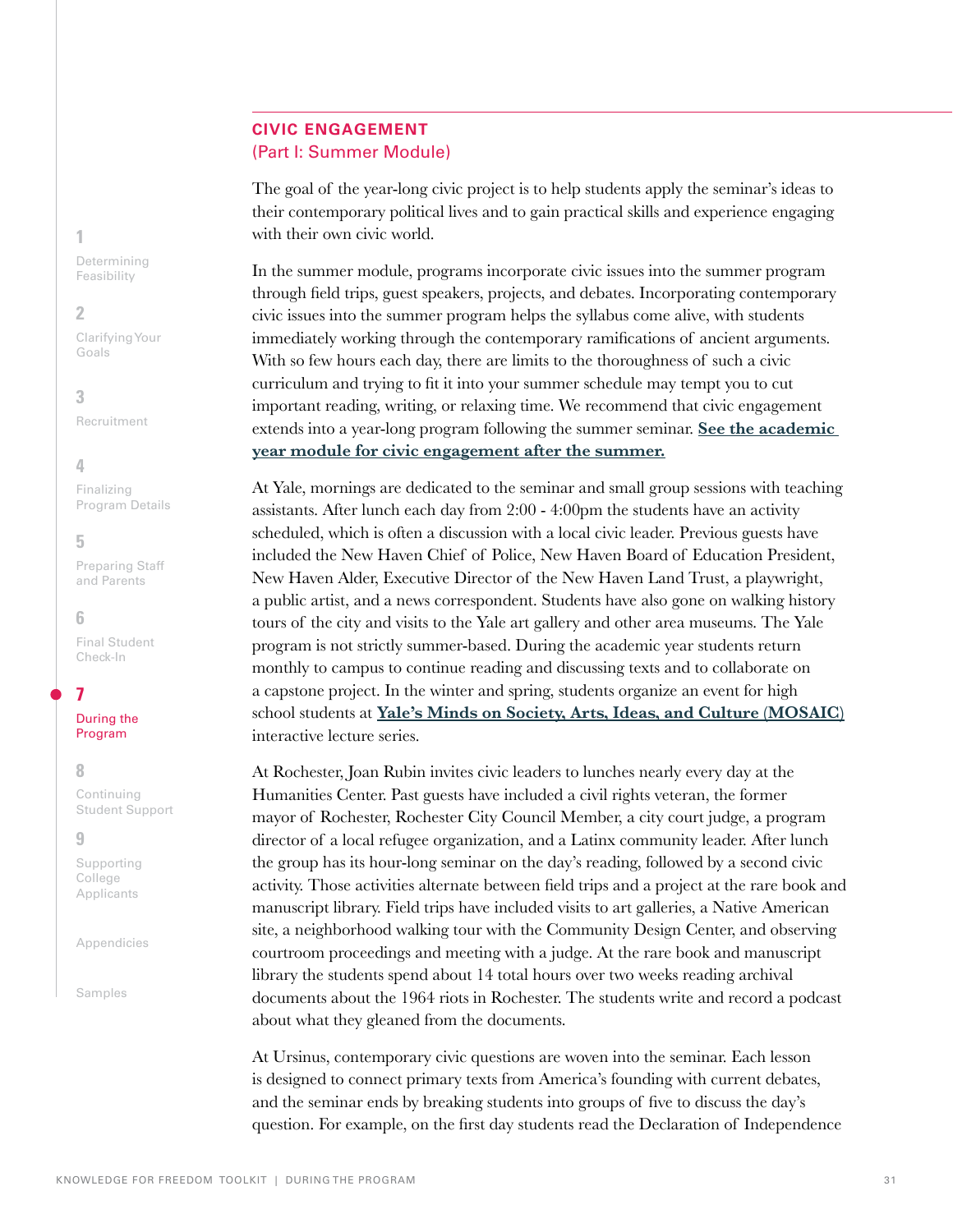and Jefferson's Letter to Weightman while discussing the universality of American citizenship. Students then break into small groups to answer the question "what does it mean to be an American citizen?" On another day, students read and discuss the Bill of Rights, and then debate whether hate speech should be protected online.

If you will be continuing with a full-year civic module make sure to set dates during the summer and communicate your expectations to them about when exactly they will need to return to campus. **[See the academic year section for full year modules on](#page-34-0)  [civic engagement.](#page-34-0)**

## <span id="page-31-0"></span>**III. OBSERVE AND EVALUATE STAFF**

This program can benefit your undergraduate teaching assistants as much as the high school participants if you support their work and help them cultivate the craft of teaching. Approach evaluations of your staff with two goals: first, help your undergraduate teaching assistants improve their teaching skills; they will appreciate the opportunity to learn from your experience and guidance. Second, document specific actions that your TAs did well for future letters of recommendation. Recording your observations and evaluations during the summer allows your staff to improve and provides documentation that you can use to easily write strong letters of recommendation. At Columbia, many of the undergraduate teaching assistants had little or no teaching experience prior to the summer but were nonetheless able to successfully pursue teaching jobs because of the experience and recommendations they received from the program.

Having formal observations of undergraduate-led classes allows the tutor or teaching assistant a chance to demonstrate their ability to accept feedback and improve. We recommend observing each undergraduate instructor **twice** over the course of the summer. At Columbia, the graduate coordinator and executive director **[fill out a](https://docs.google.com/document/d/1ZVic861GgrltzJkmPZPfgfS1p3rUvxnf9gaeDZj1Rl0/edit)  [simple form](https://docs.google.com/document/d/1ZVic861GgrltzJkmPZPfgfS1p3rUvxnf9gaeDZj1Rl0/edit)** in which the observer writes down everything that happens throughout the class. These notes are incredibly useful for letters of recommendation that TAs may request months or even years later. The form also has space for the observer to suggest behaviors or practices that the teaching assistant can stop, start, and continue doing in class. The observer tries to come up with feedback in each category (the last one usually has the most). After class the six teaching assistants converge for a 20 minute meeting while students are at lunch to reflect on their sessions as a group and hear any important announcements. Following the meeting the student who was observed has a short one-on-one meeting to review the evaluation with their observer.

#### <span id="page-31-1"></span>**IV. FIELD TRIPS**

You know your community best! Consider field trips that are connected to themes of citizenship, activism, college preparedness, or to the course texts or authors themselves. Your local museums likely offer discounted or free admission and guided tours for public schools and you should inquire about whether your program is eligible (sometimes it works!). Whatever form of transportation you use, remember that high

**1**

[Determining](#page-2-0)  Feasibility

#### **2**

[Clarifying Your](#page-10-0)  Goals

## **3**

[Recruitment](#page-14-0)

#### **4**

Finalizing [Program Details](#page-18-0)

#### **5**

[Preparing Staff](#page-23-0)  and Parents

#### **6**

[Final Student](#page-26-0)  Check-In

## **7**

[During the](#page-27-0)  Program

#### **8**

Continuing [Student Support](#page-33-0)

#### **9**

[Supporting](#page-36-0)  College Applicants

[Appendicies](#page-37-0)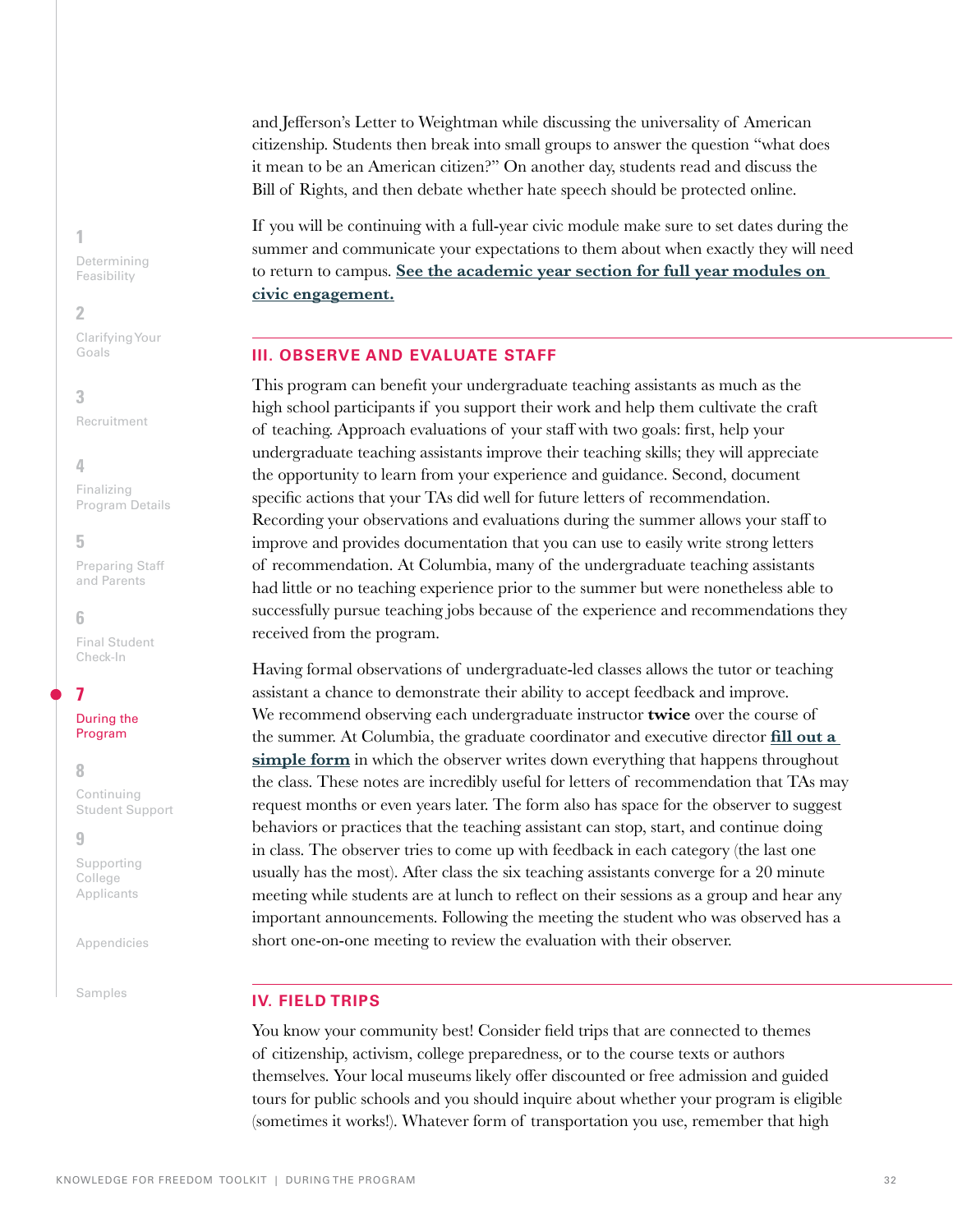school students are notoriously slow movers and that you should conduct a headcount before leaving any site.

## <span id="page-32-0"></span>**V. EVALUATE THE PROGRAM**

First, consider how you will use any evaluation you perform. If you are just trying to improve the students' experience and get great quotes to use for future student recruitment or donor solicitation, consider having the students fill out a program evaluation at the end of the summer **[like this one from Columbia](https://docs.google.com/document/d/1YBhPrgxlxFc1cQ048n5OWjLdpo_7srEKPA6GUBPLf0c/edit)**. If you are trying to track student progress and academic achievement to report on student outcomes, consider having students fill out a questionnaire at the beginning and end of the program for comparison. You might then ask students to rate their confidence in writing, reading, and speaking in class and evaluate whether they've gained knowledge about citizenship, college, or other important topics. Finally, if you would like detailed evaluations or to publish research about your program you'll probably need a designated staff member to evaluate the program and go through IRB approval.

## **1**

[Determining](#page-2-0)  Feasibility

#### **2**

[Clarifying Your](#page-10-0)  Goals

#### **3**

[Recruitment](#page-14-0)

#### **4**

Finalizing [Program Details](#page-18-0)

#### **5**

[Preparing Staff](#page-23-0)  and Parents

#### **6**

[Final Student](#page-26-0)  Check-In

## **7**

[During the](#page-27-0)  Program

#### **8**

Continuing [Student Support](#page-33-0)

#### **9**

[Supporting](#page-36-0)  College Applicants

[Appendicies](#page-37-0)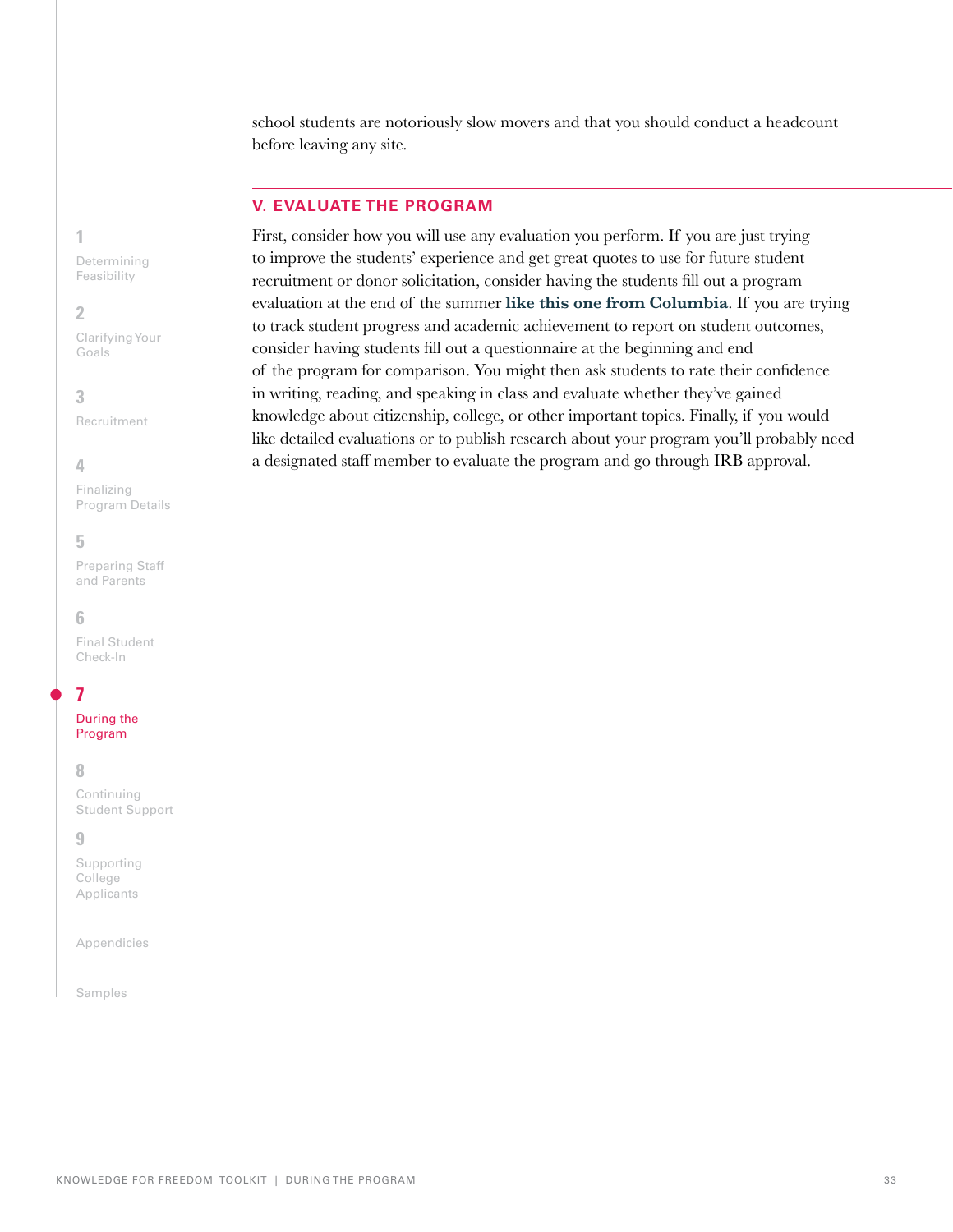# <span id="page-33-0"></span>Continuing Student Support 1-2 Months After

## **OVERVIEW**

- **I. [Prepare letters of recommendation](#page-33-2)**
- **II. [Set up Academic Year College Support](#page-33-1)**
- **III. [Finalize the Civic Project Curriculum](#page-34-0)**

## <span id="page-33-2"></span>**I. PREPARE LETTERS OF RECOMMENDATION**

A good letter of recommendation will explain the program and show why it is a good indicator of a student's ability to succeed in college. It will provide specific examples of how a student contributed to the classroom, grew intellectually over time, and/or challenged him/herself. You might have teaching assistants take notes for the letters in class over the summer, and transcribe key insights that students make in class. At Columbia, TAs are provided with the professor's recommendation template, sample letters, and some guiding questions to draw up the first draft of the letter before classes start in September. Professors then edit and return the letters to program staff to submit in time for early decision (November 1) or regular decision (January 1) deadlines. High school students are even worse than college students about giving recommenders ample notification of their deadlines, so we recommend having them all ready before October 31st.

- **[University of Arizona's](https://csw.arizona.edu/sites/default/files/avoiding_gender_bias_in_letter_of_reference_writing.pdf)** tips on avoiding gender bias in letters of recommendation
- **[MIT's](https://mitadmissions.org/apply/parents-educators/writingrecs/)** thorough guide on writing good letters of recommendation

## <span id="page-33-1"></span>**II. SET UP ACADEMIC YEAR COLLEGE SUPPORT**  (Part II: Academic Year Module)

A robust Knowledge for Freedom program **will continue to provide college application support after the summer program ends**. At Columbia's Freedom & Citizenship Program, eligible students are enrolled in community based organizations that provide intensive college support, such as **[Columbia's Double Discovery](https://ddc.college.columbia.edu/)  [Center](https://ddc.college.columbia.edu/)** and Goddard Riverside's **[Options Center](https://www.goddard.org/grcc/programs/ChildrenYouth/options/)**. All students receive confidential letters of recommendation from their professor that the program staff then send to the students' high school counselors or submit directly as part of the students' college applications. Finally, program staff recruit Columbia University undergraduates to participate as one-on-one college mentors for students who request such support. About half of the students sign up for this voluntary mentoring option. Mentors are background checked, provided Protection of Minors (POM) training, and a college

**1**

[Determining](#page-2-0)  Feasibility

#### **2**

[Clarifying Your](#page-10-0)  Goals

## **3**

[Recruitment](#page-14-0)

## **4**

Finalizing [Program Details](#page-18-0)

## **5**

[Preparing Staff](#page-23-0)  and Parents

## **6**

[Final Student](#page-26-0)  Check-In

## **7**

[During the](#page-27-0)  Program

## **8**

#### **Continuing** [Student Support](#page-33-0)

**9**

[Supporting](#page-36-0)  College Applicants

[Appendicies](#page-37-0)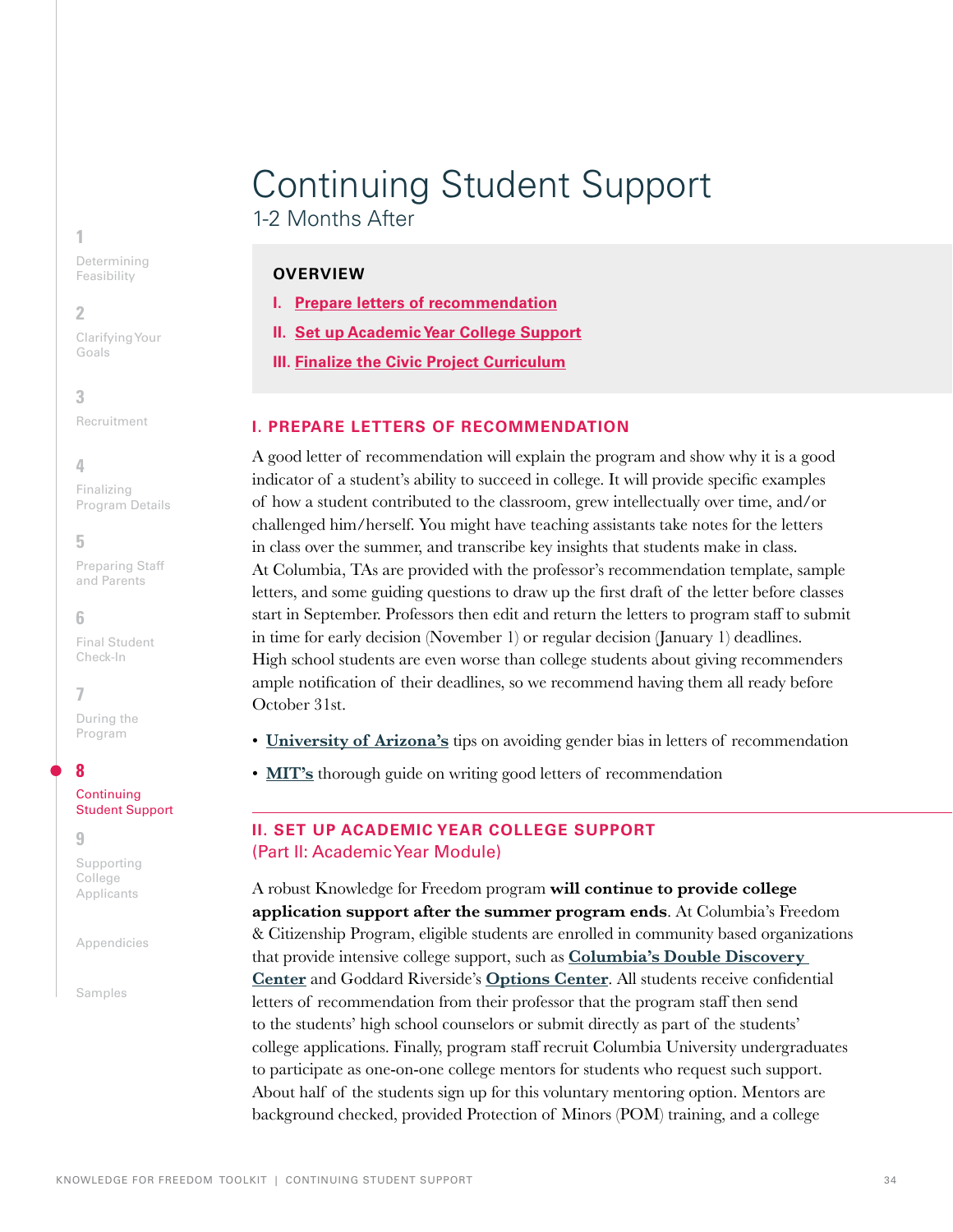application training session, and they communicate with program staff about student concerns or issues. Program staff pair mentors and mentees, and check-in regularly about the progress of the mentorship. Otherwise mentor pairs schedule their meetings on their own, and meet in public campus spaces at their own discretion.

Below are some steps you might take for providing college application support to your students. Whatever support your program offers, make sure to communicate these options early and often to students:

- Help students request their professor's letter of recommendation
- Pair a student with a college mentor. Your students are likely to be working with a college counselor at their school who is supporting 250 other students **[\(and probably](https://www.nacacnet.org/advocacy--ethics/initiatives/school-counseling/)  [more than 450 students\)](https://www.nacacnet.org/advocacy--ethics/initiatives/school-counseling/)**. While a peer mentor will not have the advanced training and experience that a professional counselor has, they can help your students identify appropriate colleges, finish their applications, and manage the FAFSA process. Columbia's Freedom & Citizenship program has **[some information for mentors](https://freedomandcitizenship.columbia.edu/content/resources-college-mentors)  [on its website](https://freedomandcitizenship.columbia.edu/content/resources-college-mentors)** that you may reference while establishing your mentorship program.
	- Volunteers working with minors on your campus may need to clear background checks and take POM training. You'll want to factor in the time, energy, and cost of recruiting, training, and starting mentorships into your plan.
	- You might want to have mentor meetings take place under your supervision in your department offices, perhaps with laptops provided by your program. Columbia allows mentors and mentees to schedule meetings at their convenience and asks them to work in public spaces around campus, some of which have computers accessible by students.
- Enroll a student with a campus or community based organization (CBO). This is something you'll want to plan well in advance of the program's start. Organizations in your community or on your campus may receive Federal aid in the form of grants that stipulate which students they can enroll. Professionals who work specifically with low-income high schoolers will provide a great service to your students. You'll want to make sure you're on the same page about how to enroll your students in the organization, what kind of support they'll get from you and from the organization, and how you'll communicate with each other about student needs.

## <span id="page-34-0"></span>**III. COMPLETE THE CIVIC PROJECT CURRICULUM** (Part II: Academic Year Module)

In an academic year module, students will continue to return to campus from September through May for civic work. Some programs currently invite students back for individual events, reunions, and college counseling. Yale has students return monthly during the academic year to work on a civic engagement project. The Columbia model, outlined below, is more robust than most programs can manage, but the ideas behind an action civics curriculum such as this may be adaptable to suit your needs.

**1**

[Determining](#page-2-0)  Feasibility

#### **2**

[Clarifying Your](#page-10-0)  Goals

**3**

[Recruitment](#page-14-0)

**4**

Finalizing [Program Details](#page-18-0)

## **5**

[Preparing Staff](#page-23-0)  and Parents

#### **6**

[Final Student](#page-26-0)  Check-In

## **7**

[During the](#page-27-0)  Program

## **8**

#### **Continuing** [Student Support](#page-33-0)

**9**

[Supporting](#page-36-0)  College Applicants

[Appendicies](#page-37-0)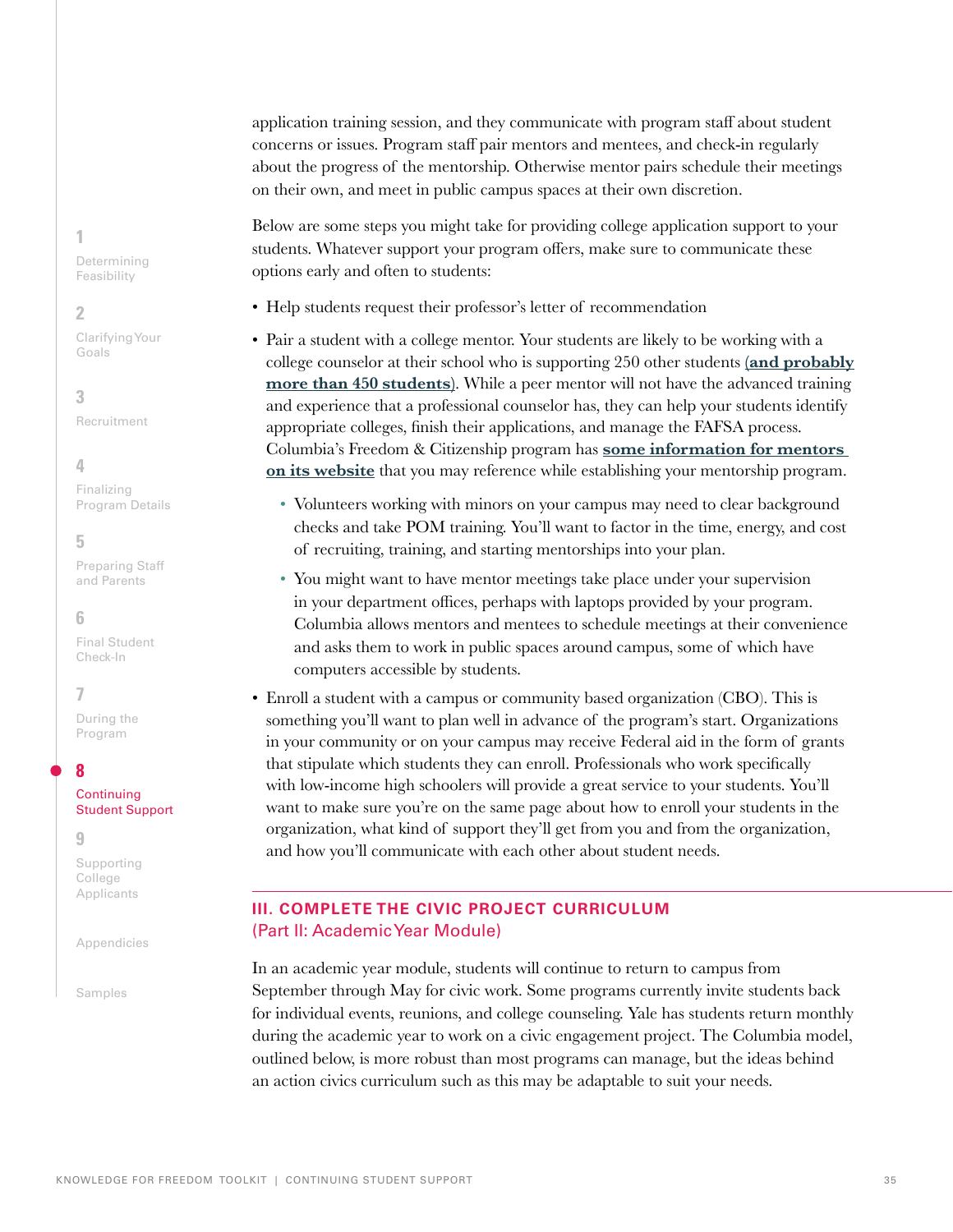**1**

[Determining](#page-2-0)  Feasibility

#### **2**

[Clarifying Your](#page-10-0)  Goals

## **3**

[Recruitment](#page-14-0)

## **4**

Finalizing [Program Details](#page-18-0)

#### **5**

[Preparing Staff](#page-23-0)  and Parents

## **6**

[Final Student](#page-26-0)  Check-In

## **7**

[During the](#page-27-0)  Program

## **8**

#### **Continuing** [Student Support](#page-33-0)

**9**

[Supporting](#page-36-0)  College Applicants

[Appendicies](#page-37-0)

[Samples](#page-37-1)

In the Columbia Freedom & Citizenship program students commit to returning to campus twice monthly from September to May to work on an actions civic project of their choice. In the **[civic curriculum](https://docs.google.com/document/d/1QR0vxv45-gy9qAc3bMUp_KH8-9qCI5C43hy7xaAMFX4/edit)** students practice skills for professional, college, and civic success while learning about a topic that interests them. Students cultivate leadership skills in developing their own "guide to civic action" that instructs their peers how they can make a difference on their chosen issue. This curriculum requires a substantial commitment from students, teaching assistants, and the program manager throughout the academic year. Columbia has found that meeting less than twice a month led to a steep reduction in attendance, and though the majority of meetings are well attended, sometimes only two out of eight students will attend. Students and teaching assistants find the work to be incredibly rewarding, and alumni/ae have indicated a strong connection between their preparations in Freedom & Citizenship and their subsequent engagement on their college campuses.

When students apply to Columbia's program they indicate which civic topics interest them. Academic TAs then choose six topics based on their own interests and the students' choices. During orientation each student gives a 5 minute presentation on why their topic is relevant and significant. Students are assigned projects based on their after-school availability during the academic year and their interest in the topics. Academic TAs work with the same group of students in their daily tutorial sessions and their civic projects throughout the academic year. The academic year schedule is then set around high school and college closures, with about 16 meetings set per year.

During the fall semester students spend much of the time researching their individual topics and understanding the nature of political engagement. During the spring semester students figure out what they and their peers could do to make a difference on their issue and develop a project that guides their peers in taking that action. While the students present their final call to action and reflect on their year's work at the annual Civic Night in May, the curriculum is designed so that the civic practice students gain during the meetings is more important than any final project. For instance, students practice research literacy and then prepare a fact sheet about the topic, practice formal communication when reaching out to activists on their topic they would like to interview, and practice leadership in meetings when they organize themselves to attend a local event on their issue. Some of those achievements will be apparent in their final presentation but others will not.

Academic TAs are responsible for communicating with students between meetings to confirm attendance and then run the meetings based on the pre-written lesson plans. TAs are paid for four hours of meeting time and four hours of prep time each month.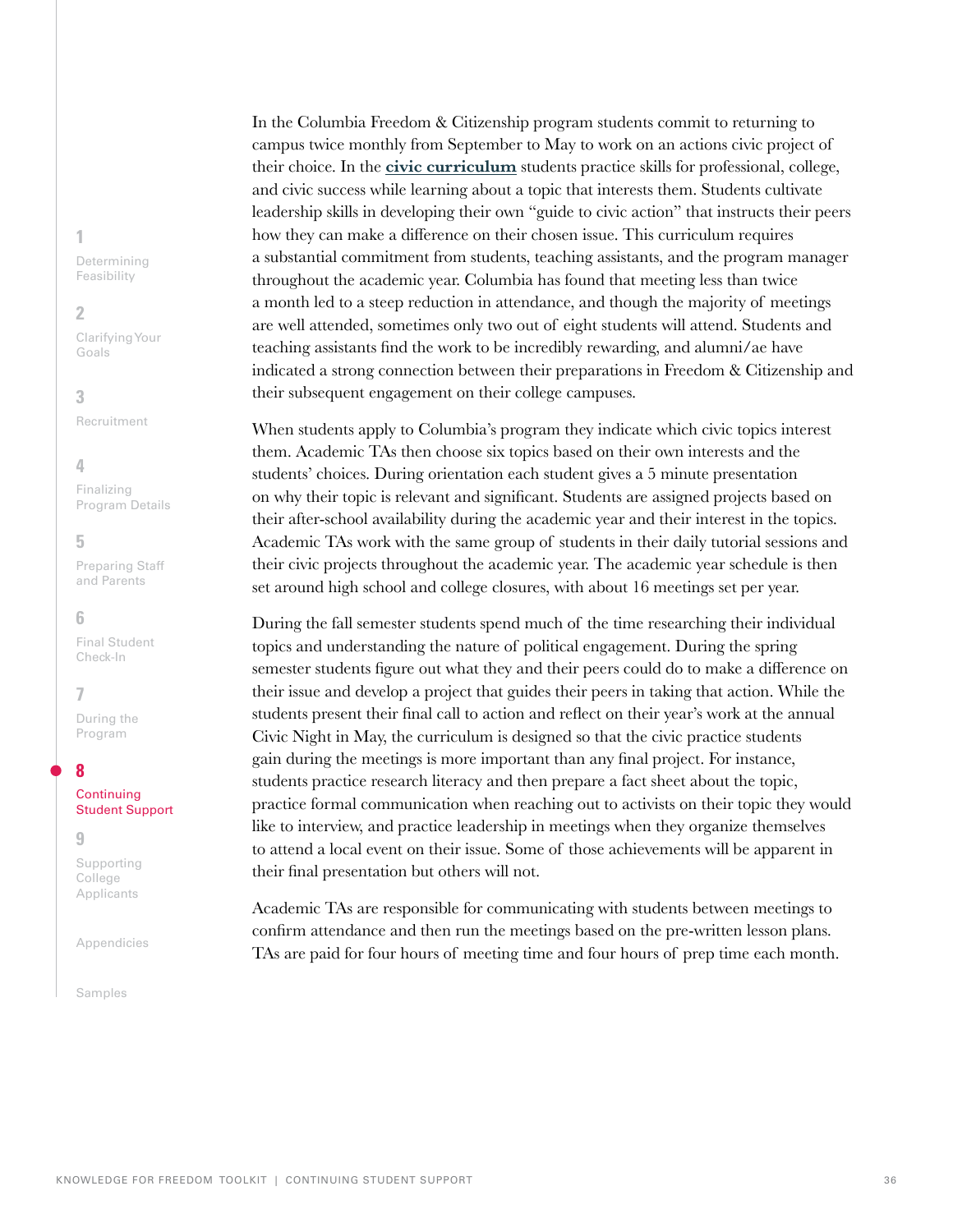## <span id="page-36-0"></span>Supporting College Applicants 2-10 Months After

## **OVERVIEW**

**I. [Support college applications](#page-36-1)**

**II. [Run Civic Engagement](#page-36-2) Program**

## <span id="page-36-1"></span>**I. SUPPORT COLLEGE APPLICATIONS**

Applications begin early! QuestBridge is due in late September, Early Decision is typically November 1, and Regular Decision is often January 1. If you have already established your **[academic year college support module](#page-33-1)**, make sure to have it operational by the end of September.

## <span id="page-36-2"></span>**II. RUN THE CIVIC ENGAGEMENT PROGRAM**

Allow your teaching assistants and graduate coordinator to demonstrate their project management and team leadership skills. TAs should take responsibility for making sure students show up to required meetings in addition to running the meetings and keeping students on task. Recognize that perfect attendance is unrealistic throughout the academic year and that you should make room in your calendar for high school and college vacations, exams, college visits, and other interferences.

#### **1**

[Determining](#page-2-0)  Feasibility

#### **2**

[Clarifying Your](#page-10-0)  Goals

#### **3**

[Recruitment](#page-14-0)

#### **4**

Finalizing [Program Details](#page-18-0)

## **5**

[Preparing Staff](#page-23-0)  and Parents

## **6**

[Final Student](#page-26-0)  Check-In

## **7**

[During the](#page-27-0)  Program

#### **8**

Continuing [Student Support](#page-33-0)

#### **9**

[Supporting](#page-36-0)  College Applicants

[Appendicies](#page-37-0)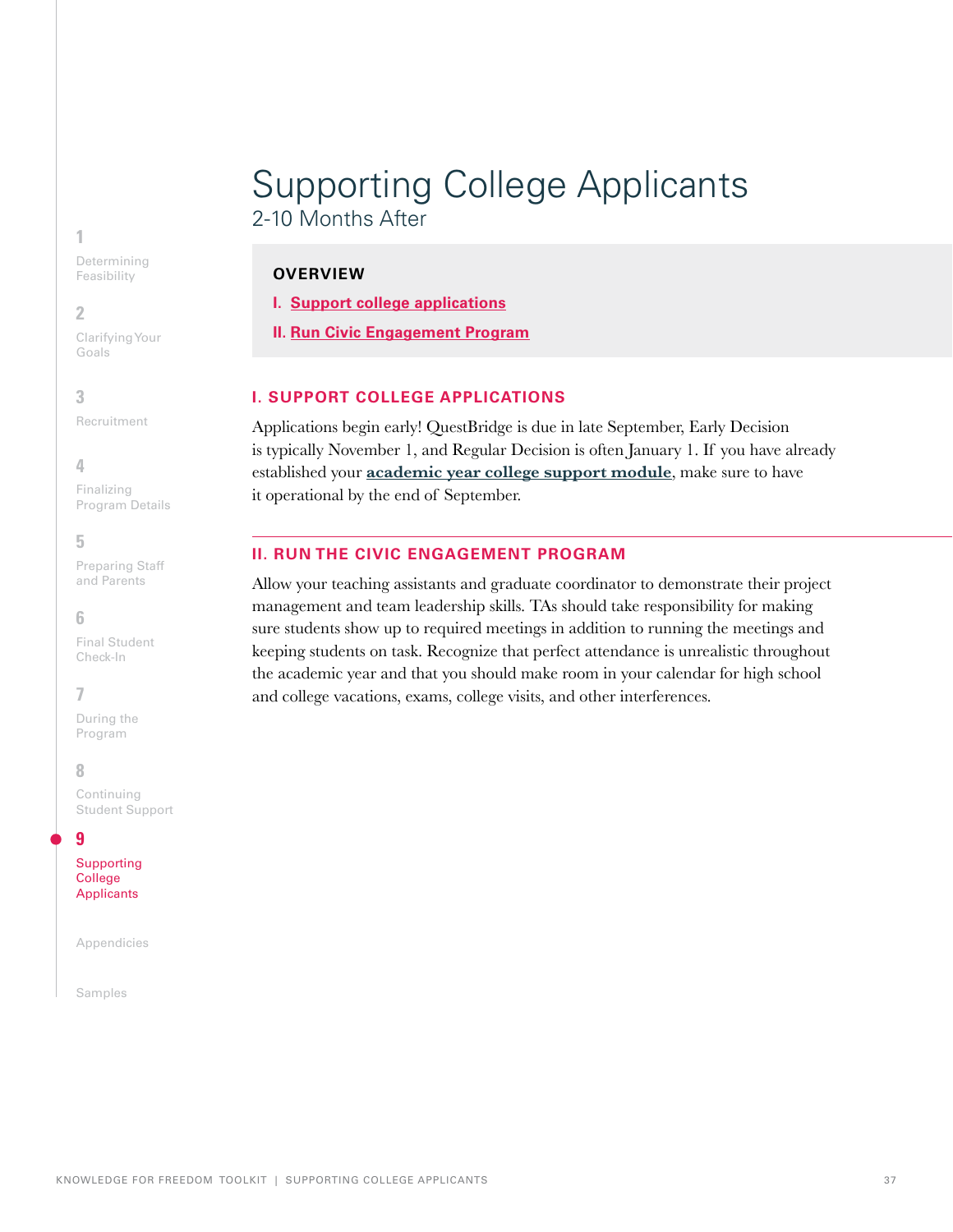# <span id="page-37-0"></span>Appendices

**1** [Determining](#page-2-0)  Feasibility

**2**

[Clarifying Your](#page-10-0)  Goals

**3** [Recruitment](#page-14-0)

**4**

Finalizing [Program Details](#page-18-0)

**5**

[Preparing Staff](#page-23-0)  and Parents

**6** 

[Final Student](#page-26-0)  Check-In

**7**

[During the](#page-27-0)  Program

## **8**

Continuing [Student Support](#page-33-0)

**9**

[Supporting](#page-36-0)  College Applicants

[Appendicies](#page-37-0)

[Samples](#page-37-1)

Resources for Working with Students:

- **[Stand-Alone Compliance Guide](https://docs.google.com/document/d/1g-uhfcKS3sDUM263a6-kdIisZR0e19IJWFpXLTQ7a5Q/edit)**
- **[Icebreakers and Name Games](https://docs.google.com/document/d/11MV4ZNlADAv1QdYRPvA7qDWQEwEwrCzmzOQOcCkSa_c/edit)**
- **[Community Building During Downtime](https://docs.google.com/document/d/1ko0UJhZAkzAA0NI78-ALxs8XSb3sWgvGWW7kdy7cyKQ/edit)**
- **[Truth or Dare Campus Scavenger Hunt](https://docs.google.com/document/d/1kqsb7NKJJoi0JmiVCFgj7gXuYjyEEKHvfsV-y4qKjss/edit?usp=sharing)**
- **[Consequences for Residential High School Students](https://docs.google.com/document/d/1QNbBqjJEcsHNLhuH3V7XSKSFrS_eWAR-gkx1qdwM4RU/edit)**
- **[Student Reflection/Evaluation](https://docs.google.com/document/d/1YBhPrgxlxFc1cQ048n5OWjLdpo_7srEKPA6GUBPLf0c/edit)**
- **[Academic Year Civic Leadership Curriculum](https://docs.google.com/document/d/1QR0vxv45-gy9qAc3bMUp_KH8-9qCI5C43hy7xaAMFX4/edit)**

Resources for Hiring and Supervising Staff:

- **[Stand-Alone Staffing Guide](https://docs.google.com/document/d/1Btsnc8MoIXsfsfDouIPYiFBQYvgJdHeJ-M5lbngFbMs/edit)**
- **[Sample TA Training Schedule](https://docs.google.com/document/d/17FXgplUx8mCEB9fxgJOtiPEDUZ7Ht0XiJ2zwQsYQuA8/edit)**
- **[Teaching Assistant Observation Form](https://docs.google.com/document/d/1ZVic861GgrltzJkmPZPfgfS1p3rUvxnf9gaeDZj1Rl0/edit)**
- **[ACA Guidelines on Background Checks](https://www.acacamps.org/sites/default/files/resource_library/publicpolicy/Criminal_Background_Checks_Education_2018.pdf)**

Resources for College Application Support:

- **[Introduction to The Common App](https://www.commonapp.org/apply/first-time-students)**
- **[Big Future](https://bigfuture.collegeboard.org/get-in/applying-101/timeline-12-grade)** College Application Timeline
- **[SAT Registration](https://collegereadiness.collegeboard.org/sat/register/fees/fee-waivers)** Fee Waivers
- **[Khan Academy](https://www.khanacademy.org/sat)** SAT Prep Course
- **Columbia's Mentor Resource Page**
- **[Gender Bias in Letters of Recommendation](https://csw.arizona.edu/sites/default/files/avoiding_gender_bias_in_letter_of_reference_writing.pdf)**
- <span id="page-37-1"></span>• **[How to Write a Good Letter of](https://mitadmissions.org/apply/parents-educators/writingrecs/) Recommendation**

- **[Sample Budget](https://docs.google.com/document/d/1PgJON3fB8bznKnuFyYk_3Ehxi8BnrbrnOMRuFaehw-E/edit)**
- **[Sample Syllabi](https://docs.google.com/document/d/1eZYq0iVmlpK_uFdeXzskB3e4cO4S9etvjVOa7kmBH40/edit)**
- **[Sample Daily Schedules](https://docs.google.com/document/d/1MloEC6WqFMiNV-STZfD3vNctST7yLaVnk4Dm4GGtwKQ/edit)**
- **[Sample Program Calendars](https://docs.google.com/document/d/1GGjwnEhzQEtQOMnqQ36MOOnASntPm4Ek2mvhnK4n9Lc/edit?usp=sharing)**